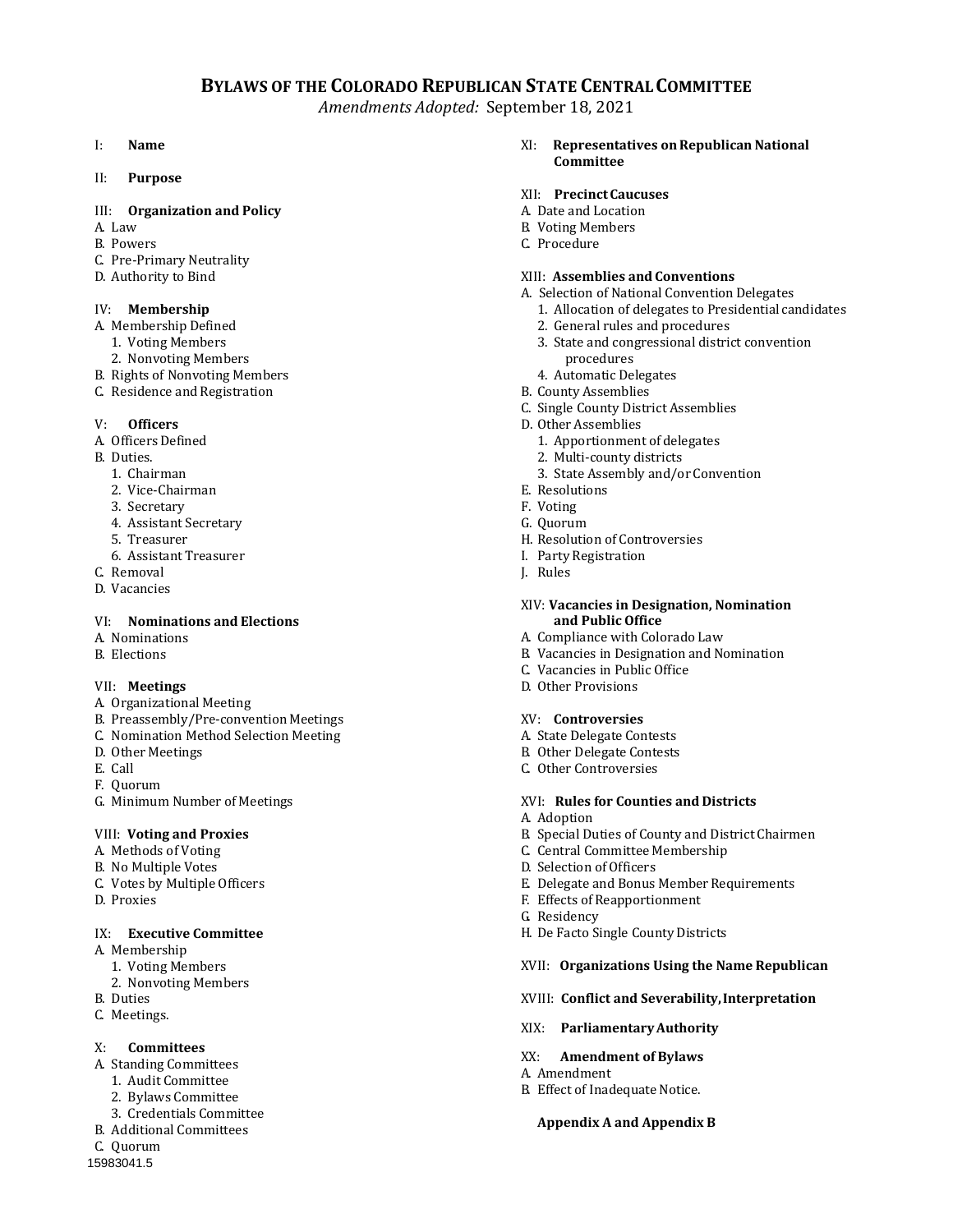

# **BYLAWS OF THE COLORADO REPUBLICAN STATE CENTRALCOMMITTEE**

# *Amendments Adopted:* September 18, 2021

ARTICLE I: NAME

The name of this organization shall be the Colorado Republican State Central Committee, also known as the Colorado Republican Committee, and hereinafter referred to asCRC.

# ARTICLE II: PURPOSE

Recognizing the principles of the Republican Party as reflected in the State and National Platforms, the primary purposes of this organization shall be to elect duly nominated or designated Republican candidates to office, to promote the principles and achieve the objectives of the Republican Party at national and state levels, and to perform the functions set forth in the election laws of the State of Colorado.

ARTICLE III: ORGANIZATION ANDPOLICY

## **Section A. Law.**

The Colorado Republican Committee is an unincorporated nonprofit association and political party committee, governed by and operating under the laws of the State ofColorado.

#### **Section B. Powers**.

The Colorado Republican State Central Committee shall have and may exercise all such powers as are expressly or impliedly conferred upon it by these bylaws and by the laws of the State of Colorado, provided the same are not inconsistent with the laws of the State of Colorado, and the laws of the United States.

# **Section C. Pre-Primary Neutrality.**

No candidate for any designation or nomination for partisan public office shall be endorsed, supported, or opposed by the CRC, acting as an entity, or by its state officers or committees, before the Primary Election, unless such candidate is unopposed in the PrimaryElection.

# **Section D. Authority to Bind.**

No person or entity, including any county or district political party central committee, affiliated, auxiliary, or allied organization, or any separate organization authorized to use the name Republican, has authority to bind in any manner the CRC unless prior written authorization from the Chairman or his designee is given.

# ARTICLE IV: MEMBERSHIP

# **Section A. Membership Defined.**

Membership of the CRC shall be composed of voting and nonvoting members. The previous sentence notwithstanding, for purposes of any vote taken pursuant to Section 1-4-702 of the Colorado Revised Statutes, the "total membership" of the CRC shall consist solely of the voting members of the CRC.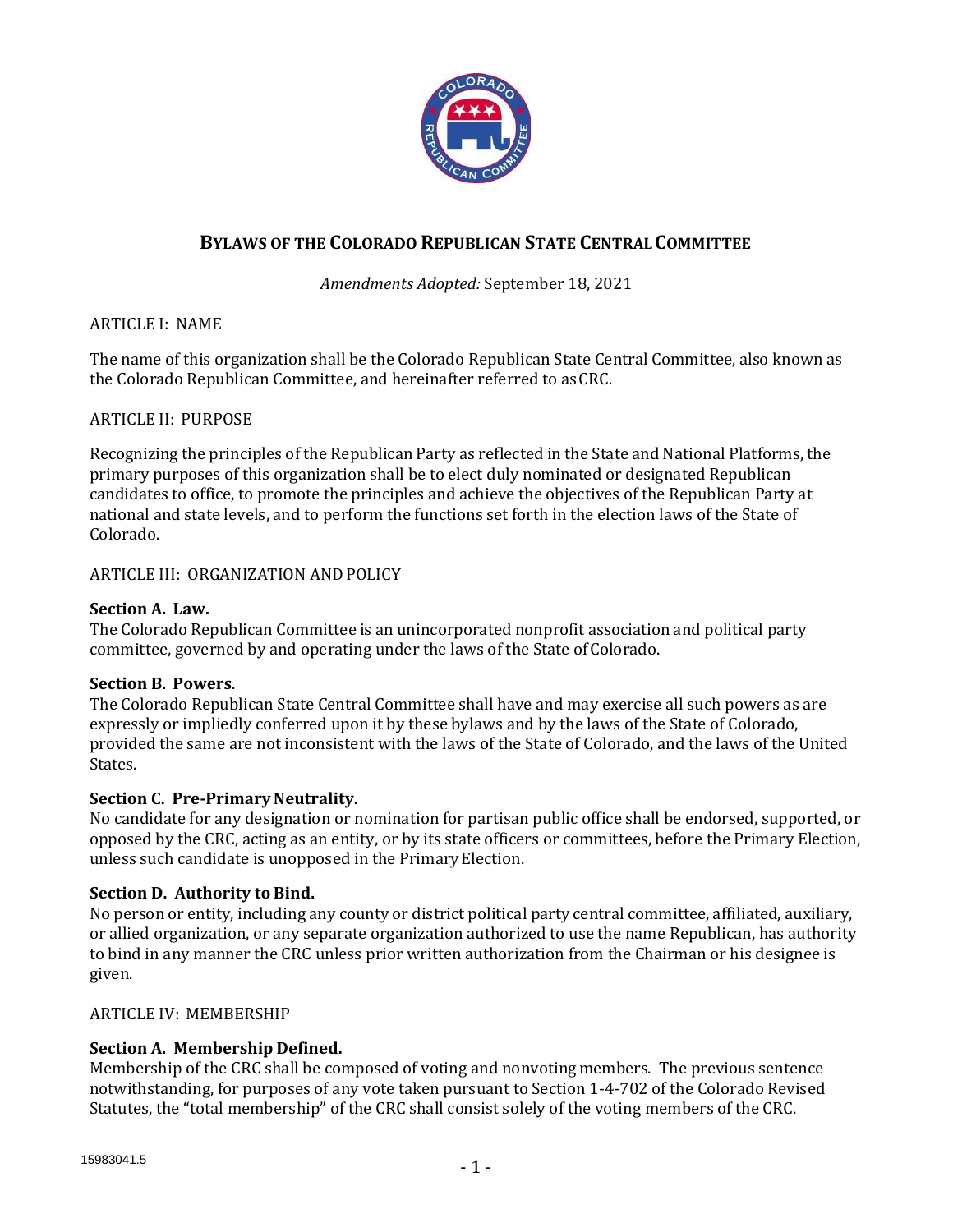## **1.** The voting members shall be:

**a.** The Chairman, Vice-Chairman and Secretary of theCRC;

**b.** The chairman, vice-chairman and secretary of each of the Republican county central committees;

**c.** The elected Republican United States senators and representatives inCongress;

**d.** The elected Republican state officials including governor, lieutenant governor, secretary of state, state treasurer, attorney general, and members of the General Assembly, the state board of regents, and the state board of education;

**e.** The Republican National Committeeman and National Committeewoman for Colorado; and

**f.** Two additional ("bonus") members from each county that polled ten thousand votes at the last preceding general election for the Republican candidate for governor of Colorado or president of the United States, and two bonus members for each additional ten thousand votes or major portion thereof so polled in such county.

**i.** The bonus members shall be elected by the county central committee at its organizational meeting.

**ii.** Bonus member vacancies shall be filled by the county entitled to make the original selection, in accordance with the bylaws of the county central committee.

**iii.** Counties shall not elect more bonus members than they are entitled to by statelaw.

**h.** The elected Republican District Attorneys.

**i.** The chairman of each congressional district central committee.

**2.** The nonvoting members shall be:

**a.** The appointed officers and chairman of the CRC standing and specialcommittees;

**b.** The chairman and vice-chairman of each of the judicial, senatorial and representative district central committees and the vice-chairman of each of the congressional district central committees; and

**c.** The presiding state officer of each separate organization, auxiliary or allied organization recognized by the Executive Committee in accordance with Article XVIII of theseBylaws;

# **Section B. Rights of Nonvoting Members.**

Nonvoting members shall have all of the privileges, rights and duties of voting members, except that they may vote only when acting as the proxy of any voting member, or when they are also voting members of the CRC.

# **Section C. Residence and Registration.**

All members shall reside and be registered as Republicans in the county that they represent as shown by the registration books of the county clerk and recorder or the Colorado secretary of state.

# ARTICLE V: OFFICERS

# **Section A. Officers Defined**.

**1.** The elected officers of the CRC shall be a Chairman, Vice-Chairman and Secretary. They shall assume their duties at the close of the organizational meeting and shall serve for a term of two years or until their successors are elected.

**2.** The appointed officers shall be an Assistant Secretary, a Treasurer and an Assistant Treasurer, all of whom shall be registered Republicans appointed by the Chairman, and who shall serve at his pleasure; and any other officers deemed necessary by theCRC.

# **Section B. Duties.**

**1.** The Chairman shall:

- **a.** Be the chief executive officer of the CRC.
- **b.** Issue the call and preside at all meetings of the CRC and the Executive Committee.
- **c.** Observe and enforce the bylaws and rules of theCRC.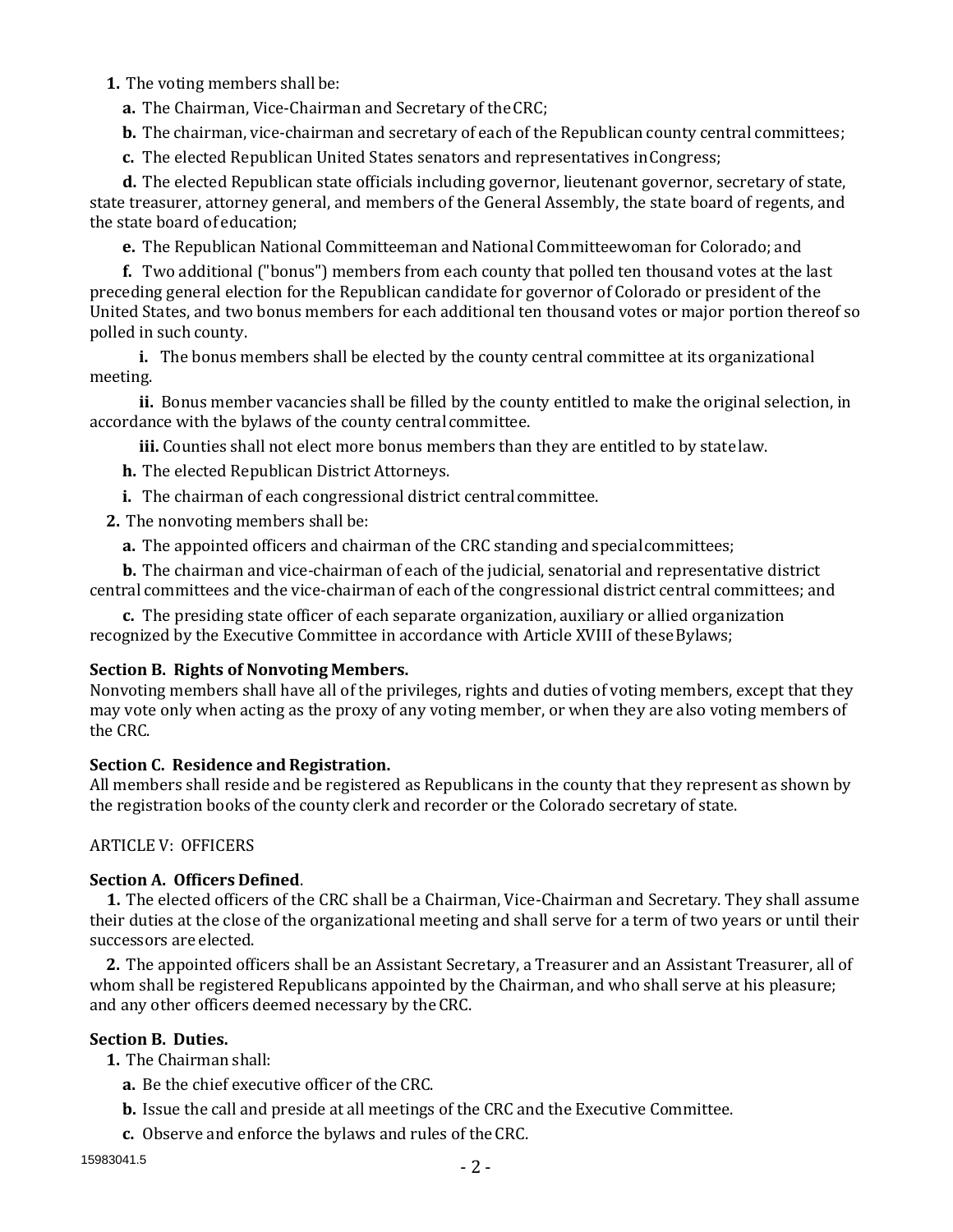**d.** Be custodian of all funds, books, papers, records and proceedings of the CRC and the Republican state assembly and/or convention and report to the Executive Committee when and as the Executive Committee requires.

**e.** Appoint necessary staff members and all standing and special committees.

**f.** Be ex officio a member of all committees.

**g.** With the assistance of the Secretary, file under oath with the Colorado secretary of state a full and complete roll of the CRC membership in accordance withlaw.

**h.** Submit a proposed budget to the Executive Committee by June 15 following his election, and amendments to such budget as may be required, and shall provide or cause to be provided quarterly financial statements to the Executive Committee. CRC members who are not members of the Executive Committee may request financial statements and information. The Executive Committee shall make a policy to govern the disclosure of financial information to CRC members pursuant to such requests. This policy shall balance financial transparency with the need to keep certain financial information confidential. This policy may require a recipient of financial information to sign a non-disclosure agreement. The Executive Committee shall cause this policy to be published on the secure SCC section of the CRC website. The Executive Committee shall approve a brief financial report and statement of major liabilities to be presented at each regular CRC meeting.

**i.** Make arrangements for the Republican state assembly and/orconvention.

**j.** Preside over the Republican state assembly and/or convention or designate a presiding officer.

**k.** Certify the names of the Republican National Committeeman and National Committeewoman to the Republican National Committee after their election.

**l.** File state central committee bylaws and rules with the Colorado secretary of state in accordance with law.

**m.** File national delegate procedures and the certification of delegates and alternate delegates elected in accordance with the rules of the Republican National Committee.

**n.** Appoint the Colorado Republican Presidential Electors

**o.** Within 3 months of taking office, each new Chairman shall submit to the Executive Committee for approval a policy on conflicts of interest, which policy shall include provisions regarding (i.) who is covered; (ii) what conflicts are required to be disclosed; (iii) how such disclosures and conflicts are to be handled; and similar issues.

**p.** Within 3 months of taking office, each new Chairman shall submit to the Executive Committee for approval policies and procedures for assuring integrity of voting and elections at the CRC, which policy and procedures shall include provisions regarding, but not limited to, (i) individuals or officers responsible for implementation and their authority; (ii) credentials, proxies, voting records retention and access; (iii) use of technology; (iv) quality assurance, training, schedule, etc.

**2.** The Vice-Chairman shall:

**a.** Exercise the functions of the Chairman during his temporary absence, during his temporary inability to act, or at the request of theChairman.

**b.** Perform such other duties as the Chairman may prescribe.

**3.** The Secretary shall:

**a.** Be the chief clerical officer of the CRC, and record all CRC and Executive Committee proceedings.

**b.** Have ready for the convening of each State Assembly and/or Convention, a temporary roll of delegates entitled to participate. The roll shall be prepared from the credentials of uncontested delegates filed with the Secretary and from the credentials of the contested delegates placed upon the temporary roll by the CRC.

**c.** Serve as secretary at all State Assemblies and/orConventions.

**d.** Prepare and verify all credentials for delegates and certificates showing designations or nominations made by the State Assembly and/or Convention.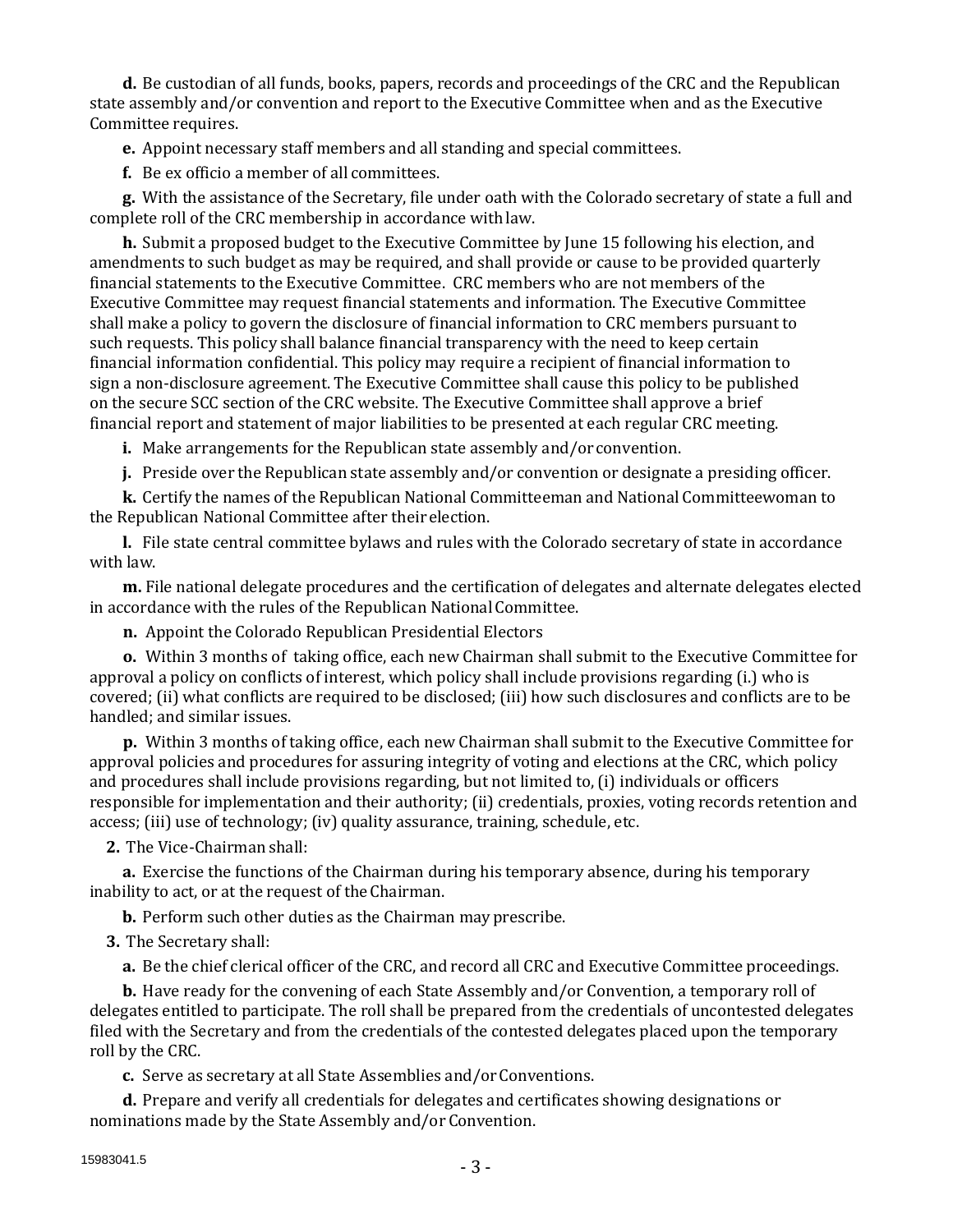**e.** File with the Colorado secretary of state a list of the names, addresses, and telephone numbers of each of the officers elected, together with a list of the names, addresses, and telephone numbers of the vacancy committee selected, no later than thirty days after the meeting in which the officers were elected.

**f.** Perform such other duties as the Chairman mayprescribe.

**4.** The Assistant Secretary shall:

**a.** Assume the duties of the Secretary if he is absent or unable toact.

**b.** Perform such other duties as the Chairman mayprescribe.

**5.** The Treasurer shall:

**a.** File or cause to be filed with the appropriate authorities all campaign finance reports and tax filings required by state or federal law.

**b.** Comply with all other applicable state and federallaws.

**c.** Perform such other duties as the Chairman mayprescribe.

**6.** The Assistant Treasurer shall:

**a.** Assume the duties of the Treasurer if he is absent or unable toact.

**b.** Perform such other duties as the Chairman mayprescribe.

#### **Section C. Removal.**

**1.** Any elected officer of the CRC may be removed from office at any time for whatever cause the CRC may deem sufficient, by a vote of three-fifths of the entire membership of the CRC eligible to vote at a meeting called for that purpose.

**2.** Written notice giving the time, place, and purpose of the meeting shall be mailed to each member at least fifteen days before the meeting.

**3.** The action of the CRC shall be final.

## **Section D. Vacancies.**

**1.** A vacancy shall exist in the event of an officer's or National Committeeman or National Committeewoman's ineligibility to hold office, death, resignation, removal, permanent absence, or permanent disability. The Executive Committee shall determine by majority vote whether sufficient evidence exists of permanent absence or permanentdisability.

**2.** A vacancy in any elected office shall be filled by the CRC members present or present by proxy and voting at a meeting of the CRC called to fill the vacancy.

**a.** The Vice-Chairman shall mail or otherwise transmit the call for a meeting to all members of the CRC within ten days of the vacancy in the office of the Chairman. This meeting shall be held within thirty days of the call.

**b.** The Chairman shall mail or otherwise transmit the call if a vacancy occurs in the office of the Vice- Chairman, Secretary, National Committeeman or NationalCommitteewoman.

**3.** Vacancies occurring in any appointed office shall be filled in the same manner as the appointment was originally made.

# ARTICLE VI: NOMINATIONS AND ELECTIONS

#### **Section A. Nominations.**

- **1.** Candidates for Chairman, Vice-Chairman and Secretary shall be nominated from the floor at the organizational meeting.
- **2.** Nominations for any office shall be made only by members of the CRC in person or by a person acting as a proxy on behalf of a voting member.

#### **Section B. Elections.**

**1.** Officers shall be elected by majority vote using a secret ballot unless there is only one nominee for the office. In that case election shall be by voicevote.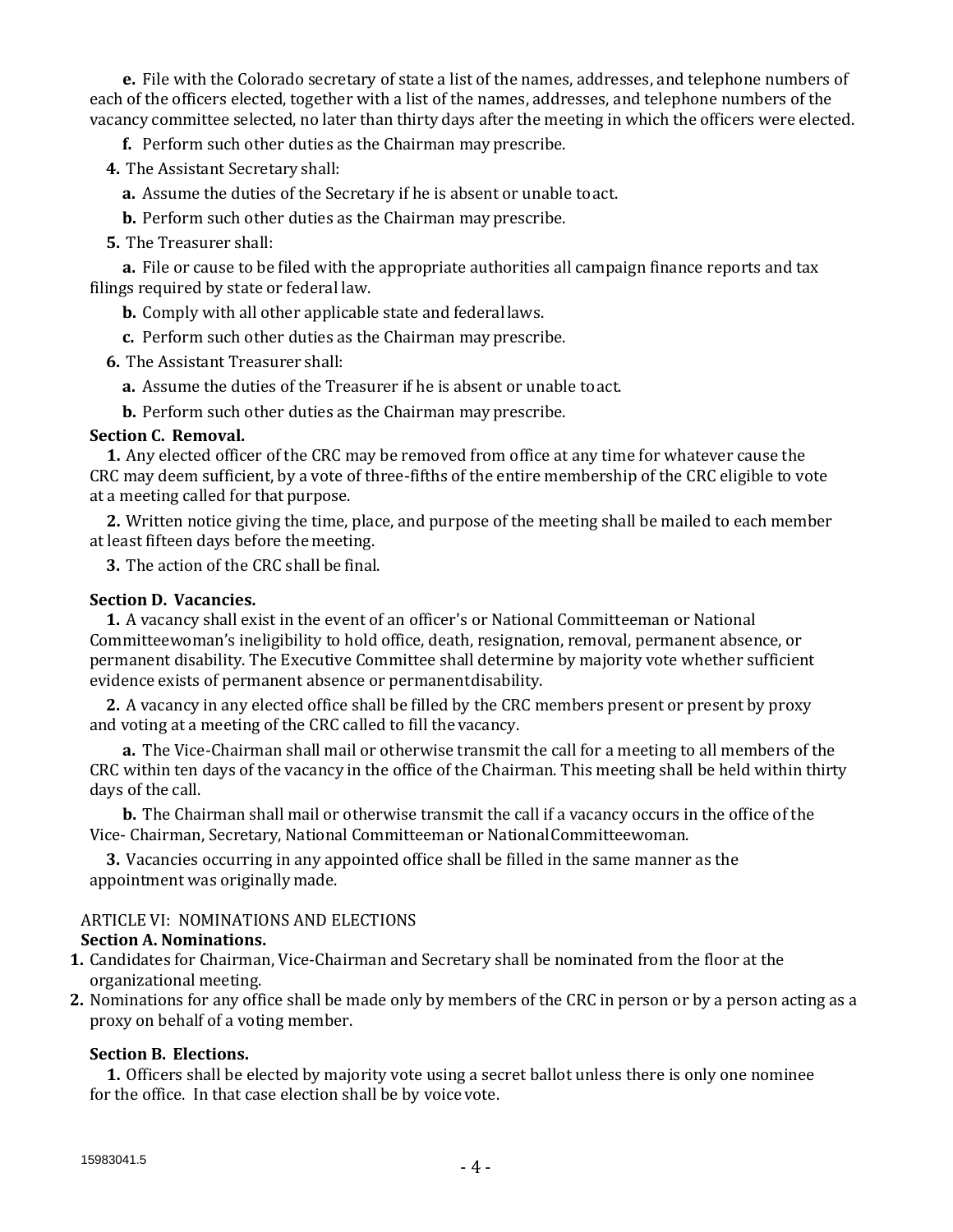**2.** If more than two persons are nominated for an office, and on the second ballot no nominee has received the required majority vote, then the nominee receiving the least votes on that ballot and the nominee receiving the least votes on each subsequent ballot shall be ineligible on all subsequent ballots, unless, taking account of nominees who have withdrawn, ineligibility would result in only one nominee on the ballot.

**3.** The CRC shall retain the ballots, electronic and paper records of votes cast, and teller reports for one year after the date of any election.

# ARTICLE VII: MEETINGS

## **Section A. Organizational Meeting.**

The organizational meeting of the CRC shall be held between the fifteenth day of February and the first day of April of each odd-numbered year, or at the time as otherwise specified by law. Its purpose shall be to elect a Chairman, Vice-Chairman and Secretary, and to conduct other business that may properly come before it.

## **Section B. Preassembly/Pre-convention Meeting.**

A preassembly and/or pre-convention meeting of the CRC shall be held in the even-numbered years on the day preceding the State Assembly and/or Convention. Its purpose shall be to hear any and all contests of persons claiming seats in the assembly or convention and to conduct any other business placed on the call by the Chairman.

## **Section C. Nomination Method Selection Meeting.**

A primary opt-out meeting of the CRC shall be held in the odd-numbered years between the fifteenth day of August and the first day of October. Its purpose shall be to hold a vote of the CRC, pursuant to C.R.S.§ 1-4-702(1) on the question of whether to nominate candidates to the next year's general election ballot by participation in a primary election pursuant to C.R.S. § 1-4-502 or by nominating convention pursuant to C.R.S.  $\S$  1-4-702(2). Pursuant to C.R.S.  $\S$  1-4-702(1), three-quarters (75%) of the total membership of the CRC must vote in favor of nomination by nominating convention in order for this choice to take effect. In the event of a vote in favor of nomination by nominating convention, the Chairman shall deliver notice to the Secretary of State of this choice as required by law.

#### **Section D. Other Meetings.**

Other meetings shall be held:

**1.** At a time and place designated by the CRC; or

**2.** Upon the call of the Chairman or, in the event of his absence or inability to act, upon the call of the Vice-Chairman or, in the event when both Chairman and Vice-Chairman are absent or unable to act, upon the call of the Secretary; or

**3.** Upon the written request of one-quarter of the voting members. The meeting shall be called by the Chairman within ten days after receipt of such request; if the Chairman fails to do so, any voting member may issue the call at the expense of the CRC. The meeting shall be held within thirty days of the call.

# **Section E. Call.**

The official call shall be in writing and mailed or transmitted by email to the last address of each member on file at the office of the CRC. The call shall be sent no fewer than fifteen (15) days before the date of the meeting, except that if an officer election will be held, or amendments to the bylaws will be proposed, the call shall be sent no fewer than thirty (30) days before the meeting and shall include a copy of the proposed amendments, as well as a copy of the current Standing Rules for meetings of the CRC and the policy, approved by the Executive Committee in accordance with Article V, Section B, Subsection (p) of these bylaws. The call shall state the time and place of the meeting and the business to be conducted, provided that the business of the meeting shall not be limited to matters stated in the call unless the call is for a special meeting.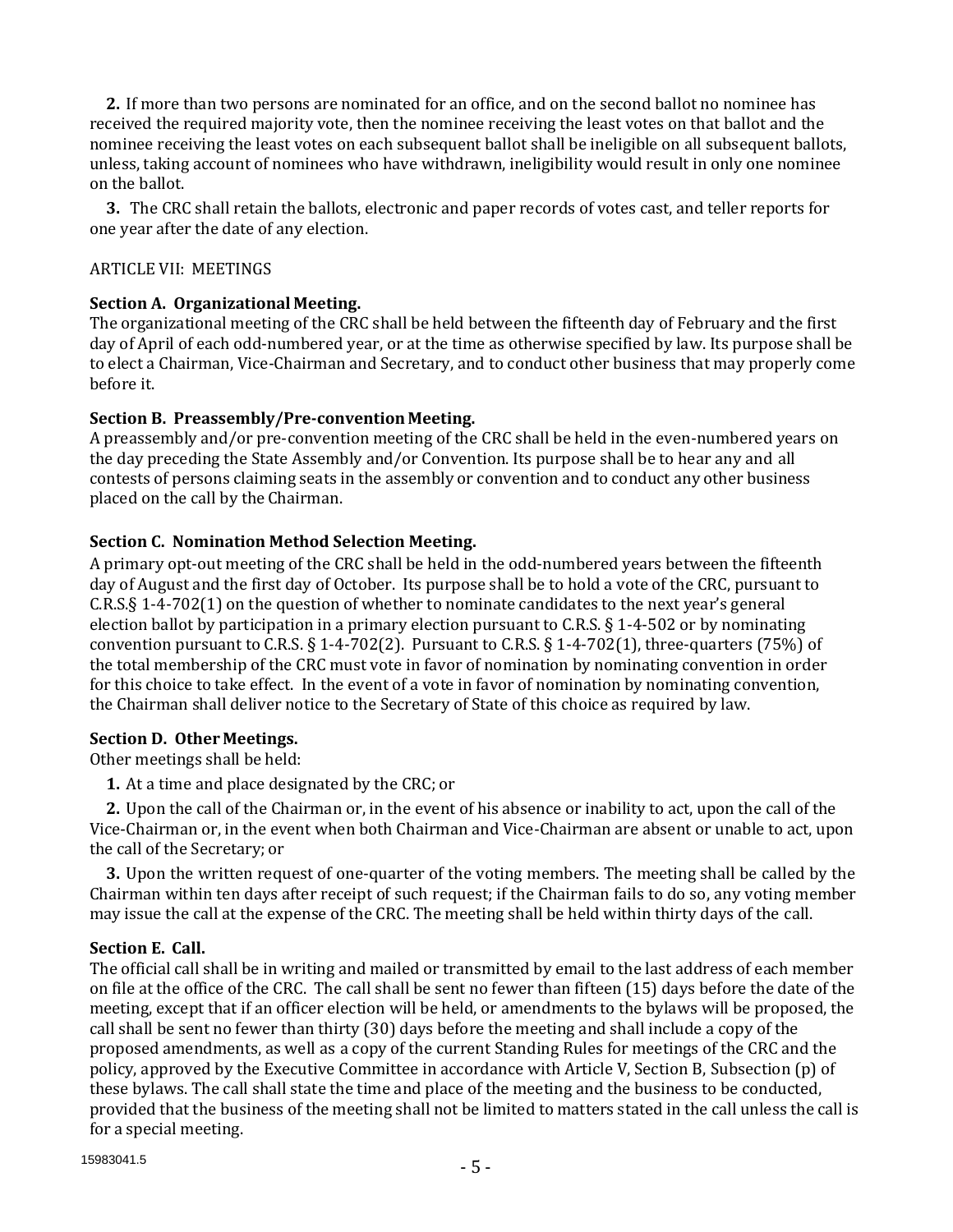## **Section F. Quorum.**

A quorum for any meeting shall be one-third of the voting members; except that once the presence of a quorum has been established, the departure ofmembers shall not be cause for adjournment.

## **Section G. Meeting Requirements.**

Meetings of the CRC shall be held no fewer than three times during any two yearperiod. Meetings may be held in person, in an electronic format, or in a hybrid format at the discretion of the Chairman. In the event a meeting is held in an electronic or hybrid format, proxies shall be forbidden at that meeting.

## **Section H. Action by Written Consent.**

Except for the election of officers, or the filling of vacancies specified in Article V, Section D of these Bylaws, any action required to be taken at a special meeting of the CRC may be taken without a meeting if written or electronic consent shall be given by a majority of all the members of the CRC entitled to vote with respect to the subject matter thereof.

## ARTICLE VIII: VOTING ANDPROXIES

## **Section A. Methods of Voting.**

Voting, with the exception of the election of officers, shall be by voice, standing, hand vote, or by technology at the discretion of the Chairman unless a roll call is requested by forty-five or more voting members. In this case, roll shall be taken within the county delegations and the totals announced by the county chairman or his designee. All reports of the Teller Committee shall be certified by signature of two members of the Teller Committee, or the majority of members of the committee, whichever is greater.

## **Section B. No Multiple Votes.**

A person holding multiple offices shall not be entitled to more than one vote, excluding proxies.

## **Section C. Votes by MultipleOfficers.**

No county shall increase its voting strength by electing multiple officers. If a county has more than one vice-chairman, the county must either inform the Chairman within thirty days of any county organizational meeting which vice-chairman is entitled to vote or the vote will be split proportionally among all the vice-chairmen.

#### **Section D. Proxies.**

Any voting member desiring to vote by proxy shall designate his proxy in writing which shall specify the meeting and be dated, signed, witnessed and submitted to and approved by the Credentials Committee.

**1.** The proxy shall apply to a single meeting.

**2.** The individual designated as a proxy shall be a Republican elector, shall reside in the constituency or county which his principal represents, and may vote only if the principal is absent at the time of the vote. For example, a county chairman may be designated as a proxy for any of his county's state bonus members and for any senator or representative in whose district the chairman resides.

**3.** A proxy of a member absent when the meeting is called to order shall be submitted before ½ hour after the call to order. This requirement may be waived by a majority vote of the CRC.

**4.** A proxy of a member present at roll call who subsequently leaves the meeting may be submitted at any time during the meeting, but the proxy may be voted on a particular ballot only if submitted before voting commences on that ballot.

**5.** Any member of the CRC or a candidate for Chairman, Vice Chairman, or Secretary or their designated representative shall have the right to examine the proxies prior to any particularvote. Documentation for proxies must be kept by the CRC for 90 days following any vote of the Central Committee.

**6.** At the discretion of the Credentials Committee, check in procedures may be substituted for the roll call as required by this section.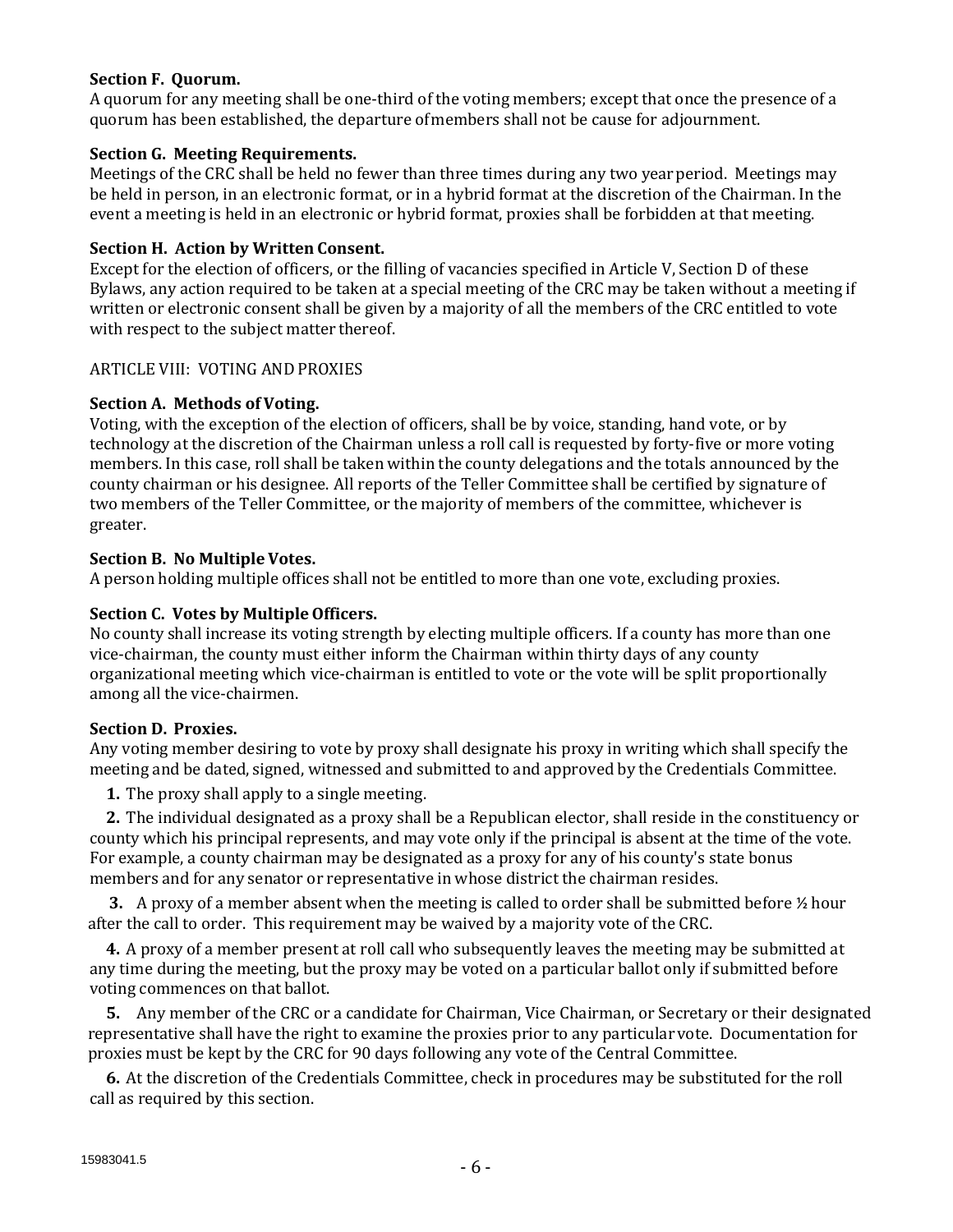#### ARTICLE IX: EXECUTIVE COMMITTEE

#### **Section A. Membership.**

The Executive Committee shall consist of voting and nonvotingmembers as follows:

**1.** Voting members:

**a.** Members by virtue of holding office shall be the Chairman, Vice-Chairman and Secretary of the CRC; the National Committeeman and National Committeewoman; the Republican president or minority leader of the state Senate; and the Republican speaker or minority leader of the state House of Representatives.

**b.** Elected members shall be one representative elected from and by each of the congressional district central committees.

**c.** Members appointed by the Chairman shall be: two county officers shall be from the county central committees from counties with populations of more than 100,000; two county officers shall be from the county central committees from counties with populations of less than 100,000; and two additional CRC members. No two members appointed by the Chairman shall be from the samecounty.

**d.** Members elected by the county central committee chairmen: two county officers shall be elected by the county central committee chairman from counties with populations of more than 100,000; and two county officers shall be elected by the county central committee chairman from counties with populations of less than 100,000. No two members elected by the county central committee chairmen shall be from the same congressional district.

**2.** Nonvoting members shall be the Treasurer, each congressional district and county central committee chairman who is not an appointed or otherwise a voting member of the Executive Committee, and the presiding state officer of each recognized statewide Republican separate organization, auxiliary or allied organization in Colorado.

#### **Section B. Duties.**

The duties of the Executive Committee shall be to:

**1.** Serve as an advisory committee to the Chairman, and to perform other functions prescribed in these bylaws or by the Chairman.

**2.** Approve the budget by July 15 of each odd-numbered year, and approve the hiring and salary of any officer and any director-level staffmember.

**3.** Decide by majority vote if sufficient evidence exists to declare a vacancy in an office because of permanent absence or permanent disability.

**4.** Hear and determine party controversies, other than delegate contests, subject to review by the CRC.

**5.** Determine whether to recognize any affiliated organization or grant permission to any separate organization using the name Republican. The committee shall also hear all controversies concerning such organizations, subject to review by the CRC. (See Article XV and ArticleXVII.)

#### **Section C. Meetings.**

**1.** Regular meetings of the Executive Committee shall be held no fewer than six times a calendar year and at least once each calendar quarter. A regular meeting location, day and time shall be set at the first meeting of the new term. The Chairman may, at his discretion, call a regular meeting at another location, day, or time. Meetings of the Executive Committee may be held in person, in an electronic format, or in a hybrid format at the discretion of the Chairman.

**2.** Special meetings shall be called by the Chairman, at his discretion, or at the written request of one-third of the voting members of the Executive Committee.

**3.** Except in cases of emergency, at least five days' notice of any Executive Committee meeting shall be given to all voting members.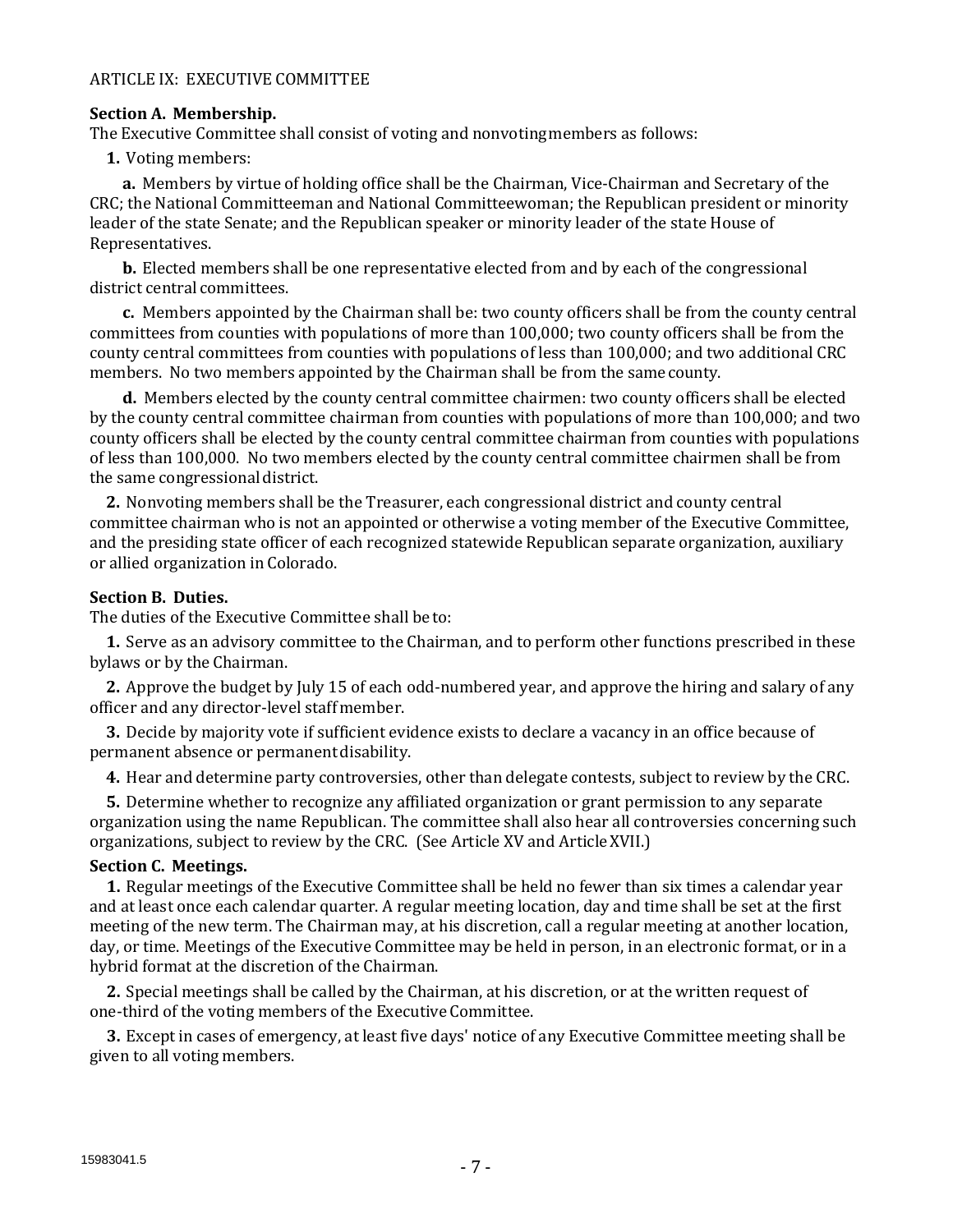**4.** Meetings may be open but shall go into executive session at the discretion of the Chairman or by majority vote of the members present and voting. Nonvoting members shall be permitted to attend meetings in executive session.

**5.** The quorum for any meeting shall be one-third of the voting members.

**6.** Votes shall be cast in person, via phone, teleconference, or similar technology, or by proxy given toa member of the CRC and presented to the presiding officer before or at the meeting at which said proxy is exercised. Otherwise, proxies shall be governed by Art. VIII, § D of these bylaws.

**7.** Any action required to be taken at a meeting of the Executive Committee may be taken without a meeting if written or electronic consent shall be given by two-thirds of all the members of the Executive Committee entitled to vote with respect to the subject matterthereof.

#### ARTICLE X: COMMITTEES

#### **Section A. Standing Committees.**

The standing committees shall be: audit, bylaws, credentials, independent expenditure, and any others deemed necessary by the Chairman. Standing Committees may begin their work upon appointment and upon announcement to the CRC which may be done electronically.

**1. a.** The Audit Committee shall be composed of three members, none of whom shall be a state party officer, and at least one of whom shall be a certified publicaccountant.

**b.** The committee shall provide for an annual audit of the books of the CRC by an independent certified public accounting firm, shall review the audit report, and shall report the results of the audit to the next meeting of the Executive Committee. The committee shall report all audits since the last organizational meeting to the CRC at its organizationalmeeting.

**c.** The Audit Committee shall also audit the books at any other time requested by the Executive Committee. Upon request of the Chairman or a majority of the voting members of the Executive Committee, such audit(s) shall be conducted by an independent certified public accounting firm and reviewed by the Audit Committee.

**d.** Unless otherwise directed by the Executive Committee, the Audit Committee shall establish the scope and level of the audit, which may be in the nature of a formal audit, review, or compilation.

**2.** The Bylaws Committee shall be composed of no fewer than five members. It shall review all proposed amendments and make recommendations to the CRC. It shall also notify the CRC of mandatory changes required by changes in the election laws or in the rules of the Republican National Committee.

**3.** The Credentials Committee shall initially review credentials of CRC members and proxies at each CRC meeting. At the request of the Chairman, the Executive Committee, or the CRC it shall investigate any delegate contest and shall report thereon to the CRC or Executive Committee with its recommendations.

**4.** The Independent Expenditure Committee shall be a standing committee and separate segregated fund of the CRC, managed by an independent management committee composed of not fewer than three members and not more than fifteen members appointed by the Chairman to fixed terms of not less than two years and no more than four years. Upon the expiration of their terms, the independent management committee of the Independent Expenditure Committee may re-appoint current members of the management committee to not more than two additional terms of the same duration as their initial appointment by the Chairman. The Chairman may only remove any member of the independent management committee for cause, such as fraud or malfeasance, upon the recommendation of a majority of the remaining members of the independent management committee. If a member of the independent management committee resigns or is removed for cause prior to the end of their term, the Chairman may appoint a replacement to fulfil the remainder of the member's unexpired term. The management or development of any of the plans, projects, activities, or expenditures of the Independent Expenditure Committee will be conducted independently of any candidate, agent of any candidate, candidate committee, officer, official, staff member or authorized agent of the CRC. The Independent Expenditure Committee shall elect its own officers, may appoint and delegate authority to its own directors and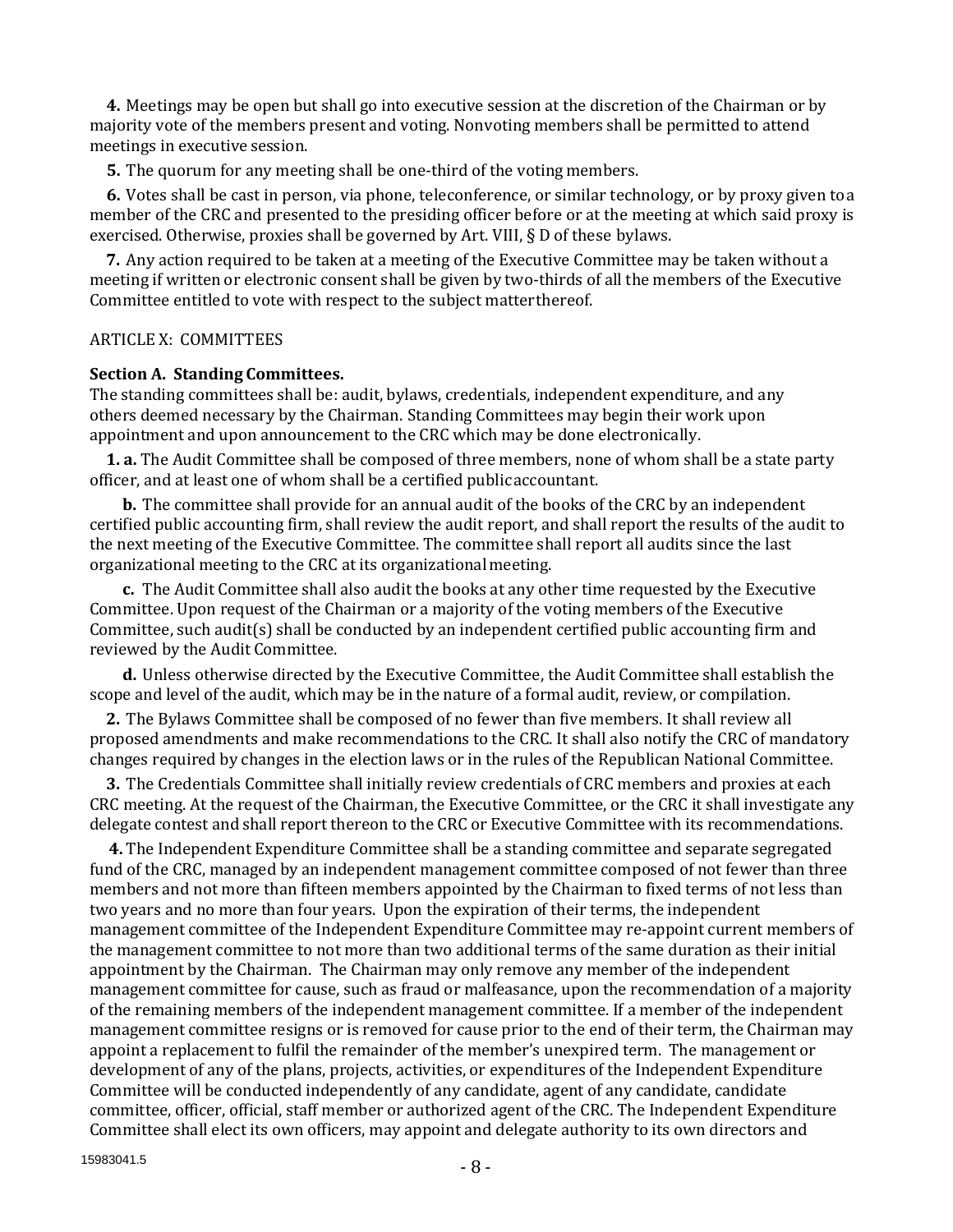managers, and may adopt its own standing rules to govern its conduct, and shall ensure that in every respect the Independent Expenditure Committee strictly operates in accordance with how "contribution" and "independent expenditure" are defined and applied under relevant provisions of Colorado campaign finance law. As a standing committee and separate segregated fund of the CRC, the Independent Expenditure Committee shall abide by the requirement of pre-primary neutrality set forth in Article III, Section C of these Bylaws.

# **Section B. Committee Membership, AdditionalCommittees.**

Standing or special committees may be comprised of members other than the members of the CRC. Additional standing or special committees shall be appointed by the Chairman at the request of the Executive Committee or the CRC.

# **Section C. Quorum.**

The quorum for any standing or special committee shall consist of (1) a majority of those members appointed to the committee or (2) one-third of those members appointed provided that written notice has been mailed or transmitted by email to all members no fewer than seven days before the meeting.

# **Section D. Meetings of Standing and Special Committees.**

Meetings of Standing or Special Committees may be held in person, in an electronic format, or in a hybrid format at the discretion of the Committee Chairman. Any action required to be taken at a meeting of a committee may be taken without a meeting if written or electronic consent to such action shall be given by two-thirds of all the members of the committee entitled to vote with respect to the subject matter thereof.

# ARTICLE XI: REPRESENTATIVES ON REPUBLICAN NATIONALCOMMITTEE

Colorado representatives on the Republican National Committee shall be the National Committeeman and National Committeewoman, who shall be nominated and elected at the State Convention; and the Chairman of the CRC.

# ARTICLE XII: PRECINCT CAUCUSES

# **Section A. Date and Location.**

Precinct caucuses shall be held in even-numbered years at 7:00 p.m. on the date provided for by law or the rules of the Republican National Committee at a private place in each precinct or at a public place in or proximate to each precinct as determined by the county central committee or county executive committee and posted as required by law.

# **Section B. Voting Members**

Voting members at each precinct caucus shall have been:

**1.** A resident of the precinct for twenty-two days; and

**2.** Registered to vote no later than twenty-two days before the precinct caucus and affiliated with the Republican Party for at least twenty-two days as shown in the statewide voter registration database; except that any registered Republican elector who has attained the age of eighteen years or who has become a naturalized citizen during the twenty-two days immediately preceding the precinct caucus may vote at any caucus even though the elector has been affiliated with the Republican Party for less than twenty-two days. A pre-registrant who is affiliated with the Republican Party and is seventeen years of age on the date of the precinct caucus, and who will be eighteen years of age on the date of the next general election may vote at the caucus; or

**3.** Such other registered Republican electors as may be present and otherwise entitled to participate in the precinct caucus as may be required by law.

**4.** Voting by proxy shall not be permitted at any Republican precinctcaucus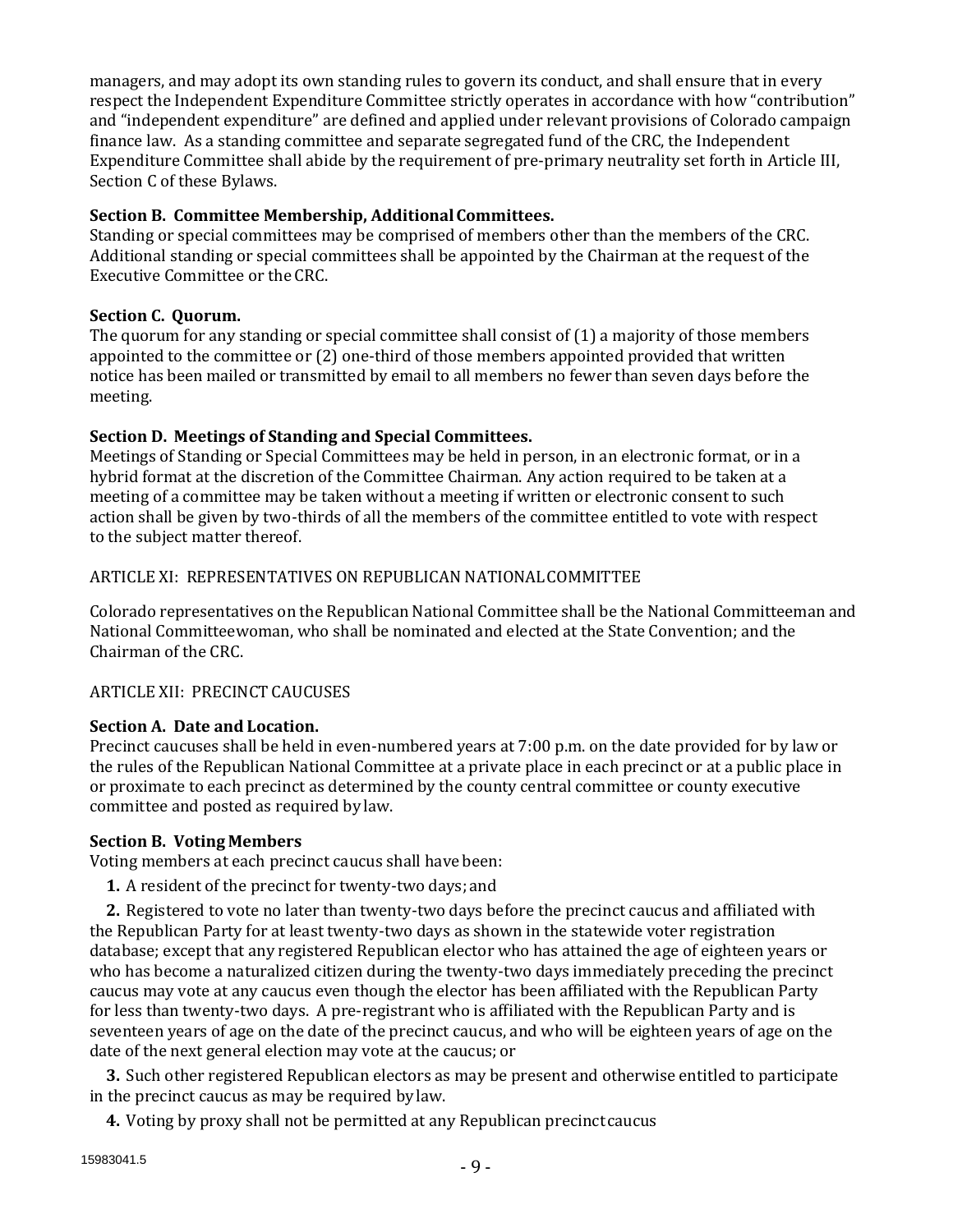#### **Section C. Procedure.**

The eligible voting members at each precinct caucus present and votingshall:

**1.** Elect by plurality vote a precinct caucus chairman and secretary to serve as officers of the precinct caucus.

**2.** Elect by plurality vote the delegates and alternate delegates to the county assembly and/or convention and for such other higher assemblies and/or conventions as determined by the county central committee or county executive committee and apportioned or allocated to the precinct. Each eligible voting member at the precinct caucus shall be entitled to vote for the total number of delegates and alternates to be elected from the precinct. In the event of a tie for the last available delegate or alternate delegate, the last available place shall be determined by lot. Cumulative voting or unit rule shall not be allowed or adhered to in the election of delegates or alternatedelegates.

**3.** Elect by plurality vote two precinct committeepeople.

**a.** The two people receiving the highest number of votes shall be elected as the precinct committee people.

**b.** If two or more candidates for precinct committeeperson receive an equal and the second highest number of votes, or if three or more candidates receive an equal and the highest number of votes, the election shall be determined by lot by such candidates.

**c.** Each precinct committee person shall hold such position for a term of two years after the date of his election, and each shall serve until his successor is duly elected or appointed.

**d.** The names of the precinct committee people and delegates and alternate delegates elected shall be certified to the county assembly and/or convention of the political party by the officers of the precinct caucus.

**4. a.** For precinct caucuses occurring in the year in which a national convention is to be held and a presidential candidate is to be nominated, or occurring in the year in which any candidate for statewide office is to be nominated, a non-binding preference poll shall be conducted for such offices and candidates as the CRC Executive Committee may direct as part of the business of each precinct caucus meeting, except that the CRC Executive Committee may direct that no preference poll be conducted. The preference poll shall be conducted and results reported in a manner as shall be provided by the Chairman or the Executive Committee. Only eligible precinct caucus participants may participate in any preference poll.

**b.** No preference poll of any kind shall be conducted if it dictates or requires the binding of delegates chosen to any higher assembly or convention. The participants at each precinct caucus, or at any caucus, assembly, or convention of any county or district, alone shall determine if the results of any preference poll are to be a factor in the selection of individual delegates or alternates to any higher assembly or convention, and no candidate for delegate or alternate for any higher assembly or convention shall be compelled or required to identify the candidate he or she is pledged to support, but may do so at his or her option.

#### ARTICLE XIII: ASSEMBLIES ANDCONVENTIONS

#### **Section A. Selection of National Convention Delegates.**

1. Balloting at the Republican National Convention.

**a.** On the first nominating ballot for President, in accordance with State statute all members of the State's delegation shall be bound to vote for the Presidential candidate according to the following allocation and the CRC Chairman acting as chair of the delegation, or his designee, shall announce the vote of the State's delegation accordingly and the vote shall be recorded accordingly.

**Winner Take All Allocation.** Under circumstances when Rules of the Republican National Committee permit the State's vote to be allocated all to one candidate ("winner take-all"), such as when the Primary takes place after a specified date or if the candidate receives more than a certain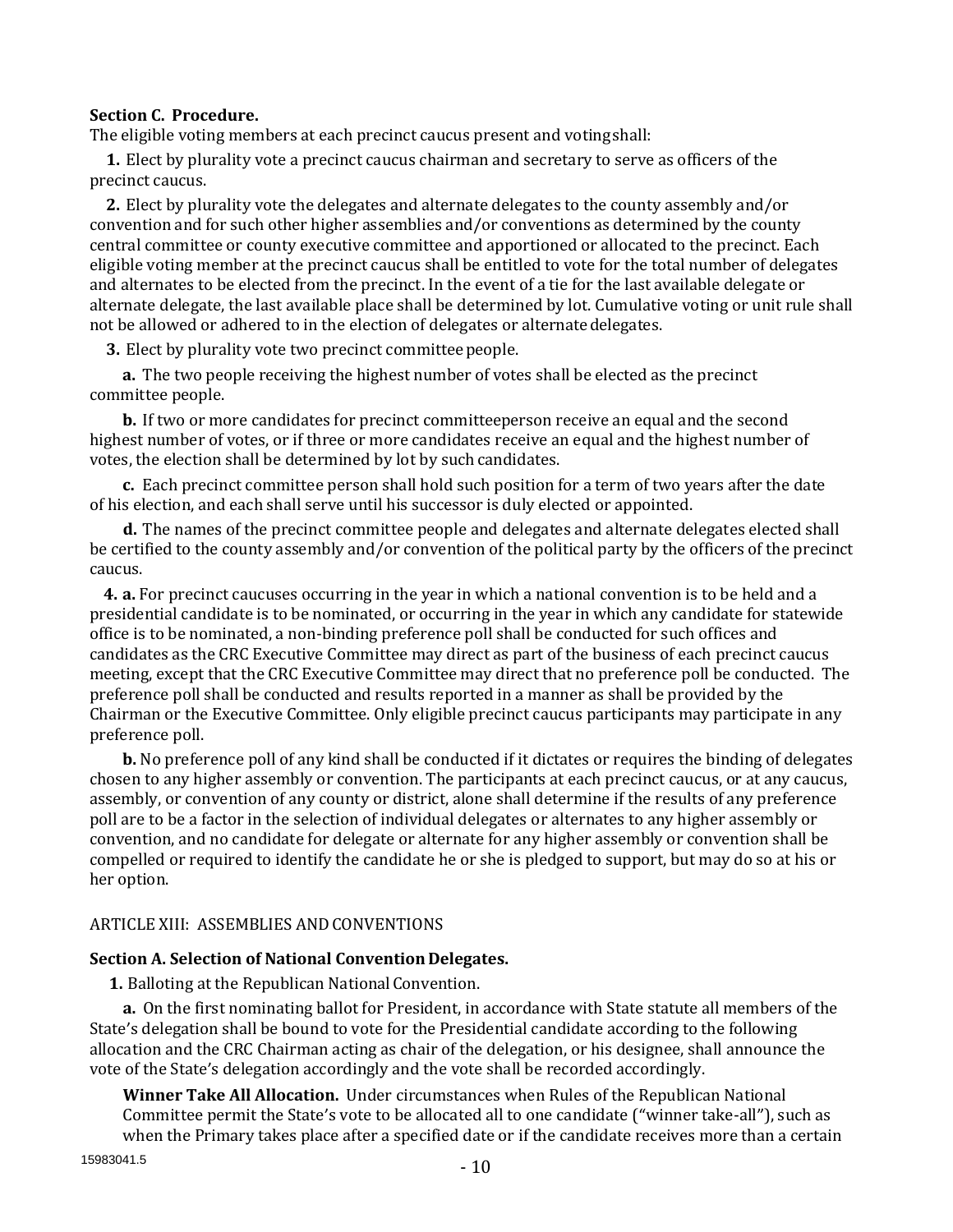threshold percentage of the vote, all of the State's National Delegate votes shall be allocated to the candidate receiving the most votes in the Primary, provided the candidate receives the minimum threshhold. The minimum threshold shall be the lowest permitted by RNC Rule, but in any event no less than 50%.

**Proportional Allocation.** Under circumstances when winner-take-all is not permitted by such Rules, the State delegation's votes shall be allocated on a proportional basis as follows. Candidates who received less than a specified threshold percentage of the total Presidential Primary votes shall be allocated no delegate votes. The threshold shall be the highest permitted by RNC Rule, but in any event no higher than 20%. A committee composed of the CRC Chairman, Vice-Chairman and Secretary shall divide the total number of delegate votes allocated to the State into integral numbers of delegate votes for each candidate meeting the threshold so that such allocation on the whole best represents the proportional distribution of votes among the candidates achieving the threshold. The following examples assume the State's delegation has 35 votes:

*Example One*: Two candidates each achieve the threshold. Of their combined votes, Candidate A receives 60% and Candidate B 40%. The computation would be:  $35 X 60\% =$ 21; 35 X 40% = 14. The Committee would allocate 21 votes to Candidate A and 14 votes to Candidate B.

*Example Two*: Three candidates achieve the threshold. Of the votes cast for those three candidates, Candidate A receives 35%, Candidate B 33% and Candidate C 32%. The computation would be: 35 X 35% = 12.25%; 35 X 33% = 11.55%; 35 X 32% = 11.2%. The Committee would allocate 12 votes to Candidate A; 12 to B, and 11 to C.

**Release of Delegates.** If a Presidential candidate releases his delegates through public declaration or written notification, the candidate's name is not placed in nomination, or the candidate does not otherwise qualify for nomination under the rules of the Republican National Convention, CRC Chairman shall release a number of individual National Delegates equal to the number allocated to that candidate. Such National Delegates released may cast their ballots as each may choose, and the CRC Chairman shall announce the delegation's vote accordingly. The Chairman shall release the National Delegates by category in the following order, and within category as the Chairman directs: First, Delegates pledged to such candidate; second, the National Committeeman and National Committee Woman; third, unpledged Delegates; fourth, others.

**b.** On any succeeding ballot for President and on all ballots for other purposes the individual delegates are released to cast their ballots as each maychoose.

**2.** General rules and procedures.

**a.** On or before the first day of October of the year before the year in which a national convention is to be held the CRC shall:

**i.** Adopt rules, procedures, policies, and instructive material governing the selection of delegates and alternate delegates to the national convention which are consistent with these bylaws and the rules of the Republican National Committee.

**ii.** Certify and file with the Republican National Committees true copies of the above and of all pertinent state statutes. Changes to the filed material shall be filed in accordance with the rules of the Republican National Committee.

**b.** Delegates to the county assembly shall serve also as delegates to the corresponding county convention. Delegates to the congressional assembly shall serve also as delegates to the corresponding congressional convention. Delegates to the State Assembly shall serve also as delegates to the State Convention.

**c.** Delegates to the congressional district conventions shall be apportioned by the CRC among counties of the congressional district in accordance with the same allocation formula adopted for the State Assembly and/or Convention.

**d.** The congressional district chairman, under the authority of the CRC Chairman, shall issue the call to the congressional assembly and/or convention not later than the first day of February of each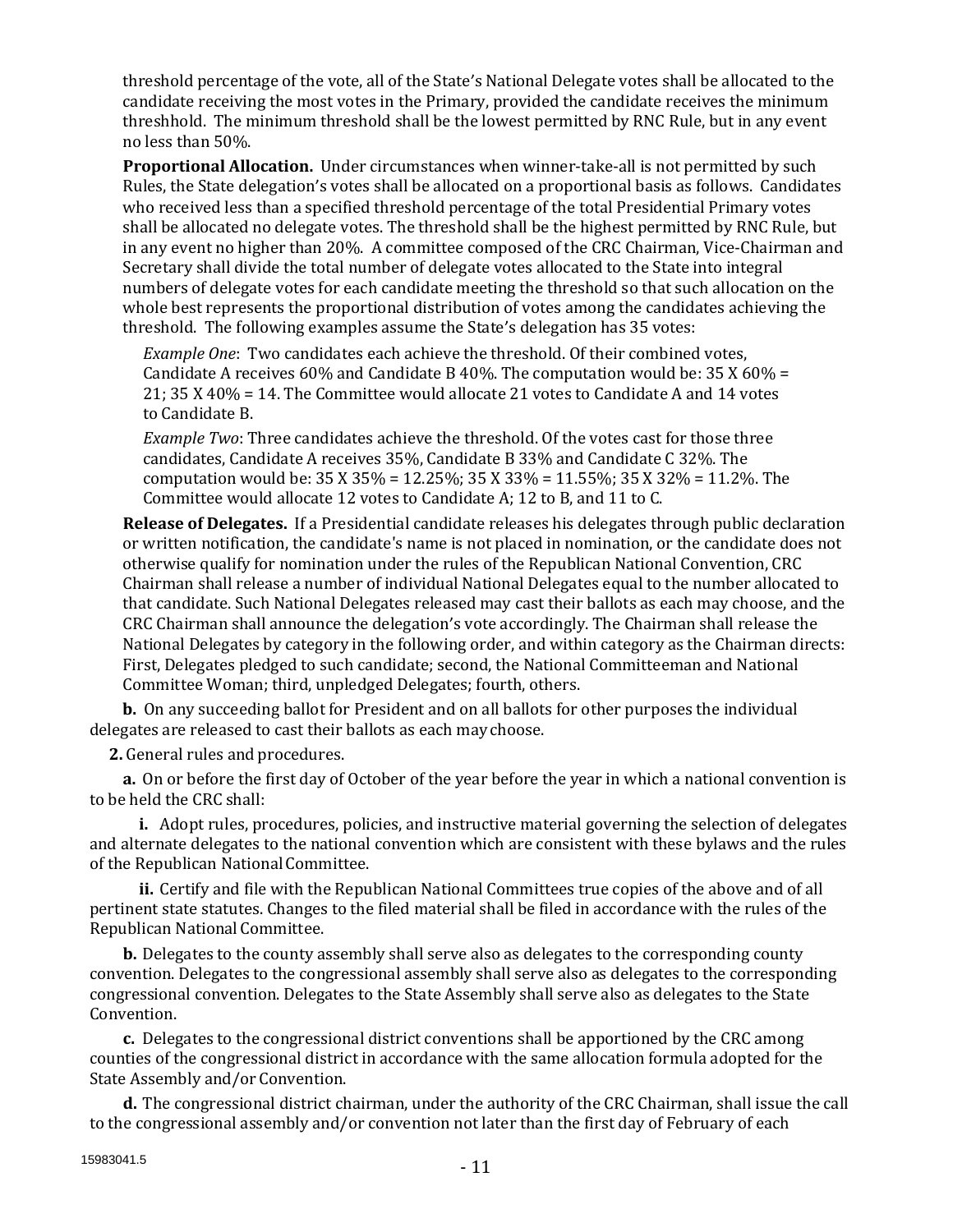presidential election year. The congressional conventions shall be held prior to, but no earlier than 14 days before, the state convention.

**e.** Notice of any precinct caucus must comply with statelaw.

**3.** State and congressional district conventionprocedures:

**a.** All candidates for National Convention Delegate, whether a candidate at any congressional convention or State Convention or both, must file a notice of intent to run for National Delegate with the CRC Chairman in writing. Such notice of intent must be received by the CRC Chairman or his designee by mail, facsimile, electronic transmission or hand delivery on a form and in such manner as may be designated by the CRC Chairman, or in such other manner as may be designated by the CRC Chairman, no later than thirteen (13) days prior to the convention in which the candidate for National Delegate desires to stand for election, and may specify the presidential candidate the candidate for National Delegate is pledged to support, or may specify that the candidate for National Delegate is unpledged. To be eligible to be selected as a National Convention Delegate or Alternate Delegate, whether as candidate at the congressional or State Convention, the candidate must have been eligible to participate in the precinct caucus held that same year, must have been continuously registered as a Republican elector in the state or district from the date of the precinct caucus until the date of the convention, must have been a delegate, alternate delegate, or qualified voting member of the county assembly held that same year, and must be a delegate or alternate delegate to the convention from which such candidate is to be selected.

**b.** The campaign of a Presidential candidate receiving at least 50% of the votes in the Presidential Primary may officially nominate candidates for National Delegate, the number so nominated not to exceed 60% of the number of Delegates to be elected at the convention. If so nominated, the convention shall by majority vote elect or decline to elect such candidates. Except for National Delegates so elected, National Convention Delegates and Alternates shall be elected on a single ballot. Each convention delegate shall be entitled to vote for the total number of delegates and alternates to be elected. Those candidates receiving the highest number of votes shall be assigned to the national delegate and alternate positions according to the total number of votes each received.

**c.** Candidates for National Convention Delegate and Alternate need not identify the presidential candidate they are pledged to support, but may do so at their option. The Chair shall inform Delegates the presidential candidate each candidate for National Delegate is pledged to support, or shall indicate that the candidate for National Delegate is unpledged.

**d.** Alternate Delegates will be designated as congressional district or State Alternate Delegates according to the convention at which each is elected. In the event a delegate or alternate is unable to serve, such delegate or alternate will be replaced by the next ranked alternate elected at the convention which elected the delegate or alternate being replaced.

**e.** In the event a delegate or alternate is elected by both the State Convention and a congressional district convention, the delegate or alternate shall select the convention for which he wishes to serve by notifying the CRC Chairman, in writing, within ten days of the close of the State Convention. In the event such selection is not made within the time required, the CRC Chairman may designate the convention from which the delegate or alternate will serve.

**f.** Congressional district chairmen shall certify the elected National Delegates and Alternates to the CRC Chairman at the close of their convention. The CRC Chairman shall file the certifications for all National Convention Delegates and Alternates with the Republican National Committee.

**g.** Ties of consequence shall be broken by lot:

**i.** By the CRC Chairman in the case of delegate allocation to presidential candidates and

**ii.** By the appropriate convention chairman in determining the election or rank order of national convention delegates and alternates.

**4.** The CRC Chairman and the Colorado Republican National Committeeman and Committeewoman shall be delegates to the National Convention.

#### **Section B. CountyAssemblies.**

15983041.5 County assemblies and/or conventions shall be held after the precinct caucuses at the time and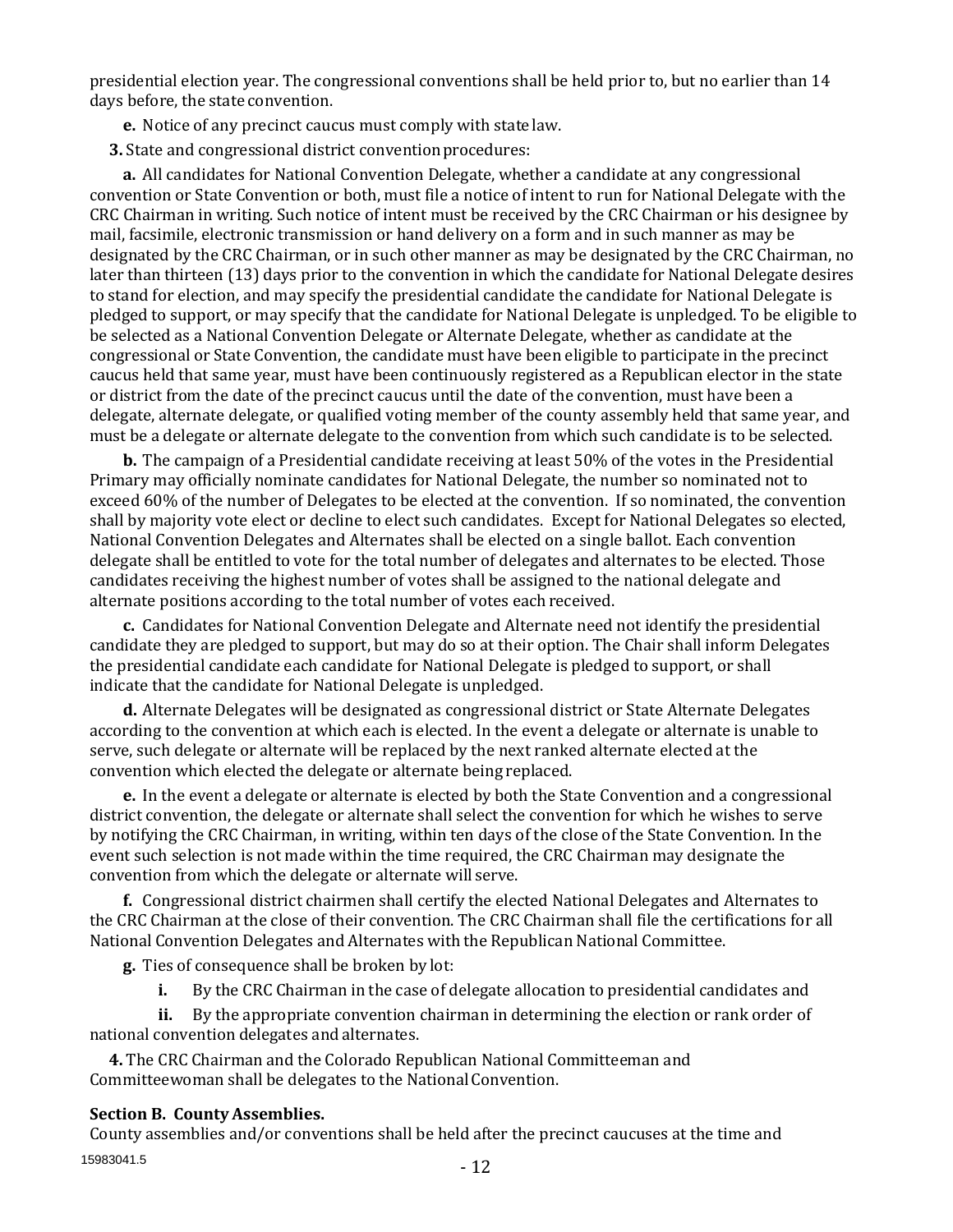place determined by the county central committee and within the time period required by law.

**1.** Each county central committee shall consider the number of delegates to be elected by the county assembly and/or convention to state and district assemblies and/or conventions, in fixing the number of delegates to participate in the county assembly and/orconvention.

**2.** The call for the county assembly and/or convention shall include (in addition to the time, place and purpose) a statement of the number of delegates to be elected to the state and multi-county district assemblies and conventions. At the request of the chairman of any district lying wholly within such county, the call for the county assembly and/or convention shall include the call for the assembly of such district.

**3.** The county assembly and/or convention shall elect from among its members all delegates to every state or congressional assembly or convention, to any multi-county senatorial or representative assembly, and to every judicial assembly. However, nothing shall prevent any county from electing its delegates from election districts, and any delegate elected by his district shall be deemed properly elected by his county assembly or convention unless such county assembly or convention votes to overturn or negate such district election. County assemblies shall elect delegates and alternates, shall establish the ordering of alternate delegates to higher assemblies, and shall provide for the promotion of alternates, to be provided to the CRC and to the chairman of all higher district central committees in writing within ten (10) days of the county assembly. If not submitted in a timely matter in accordance with these bylaws, the delegation shall not be seated, unless appealed to the Credentials Committee, who may reinstate the delegation. The county party chairman or his designee shall oversee the promotion of and seating of alternates in the place of any absent or ineligible delegate in accordance with the ordering as established by the county assembly.

**a.** "Members" of a county assembly and/or convention shall mean all delegates and alternates to the county assembly and/or convention elected at the precinct caucuses (whether or not present and voting at the county assembly and/or convention) provided that an alternate may vote only when a delegate is absent.

**b.** A delegate who moves from his precinct shall be ineligible to serve as a delegate from that precinct.

**4.** The county assembly shall ratify the list of committee people. The presiding officer and secretary of the county assembly shall file a certified list of the names and addresses, by precinct, of those persons elected as precinct committee people with the county clerk and recorder and forward a copy to the CRC within ten days after the date of the countyassembly.

# **Section C. Single County DistrictAssemblies.**

**1.** Single county senatorial, representative, and judicial district assemblies shall be held on the same date and at the same location as the countyassembly.

**2.** Apportionment of delegates.

**a.** In senatorial and representative districts lying wholly within one county, the delegates and alternate delegates elected at the precinct caucuses shall serve also as delegates and alternate delegates to their respective senatorial and representative districtassemblies.

**b.** In judicial districts comprised of a single county the delegates and alternate delegates elected at the precinct caucuses shall serve also as delegates and alternate delegates to their judicial assembly.

**2.** The call for the district assembly shall include time, place, and purpose and should be issued in conjunction with the call to county assembly. See Section B.2. of thisarticle.

**3.** Failure of a single county district to properly issue a call for the district nominating assembly held under this Section shall not invalidate the assembly provided that the assembly is announced during the county assembly and before the district assemblymeets.

# **Section D. OtherAssemblies.**

All other assemblies shall be held within the period as provided by state law, but in any event shall be held prior to the State Assembly and/or Convention. In no event shall any multi-county assembly or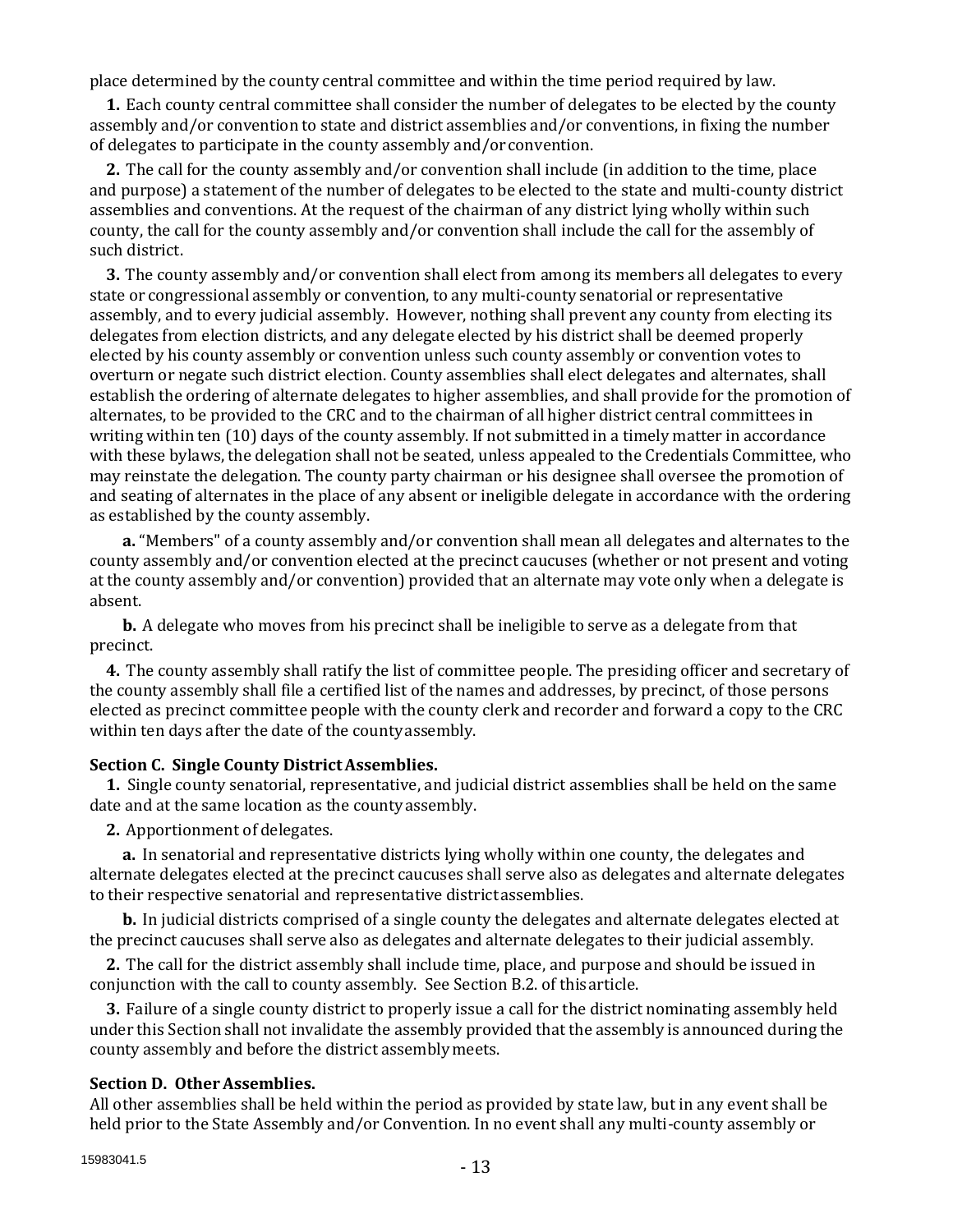convention be held prior to any county assembly that is found in whole or in part within the district.

**1.** Apportionment of delegates.

**a.** In multi-county congressional, judicial, senatorial and representative districts, the number of delegates to all assemblies shall be allocated in accordance with statelaw.

**b.** The number of delegates to the State Assembly and/or Convention shall be uniform so that each county shall be entitled to at least two delegates-at-large plus additional delegates based upon the vote cast for the Republican candidate for governor or president at the last generalelection.

**c.** Each county also shall be entitled to elect alternates equal in number to its delegates.

**d.** All delegates to district assemblies and/or conventions shall reside within the district, and a delegate who moves from the district shall become ineligible to serve as a delegate to such district assembly and/or convention. A delegate who moves from his county shall become ineligible to serve as a delegate from that county.

**2.** The call for the assembly and/or convention of each multi-county district shall be issued to the county chairmen of the counties of which the district is comprised in whole or in part by the chairman of the district central committee no later than the first day of Februaryof each even-numbered year.

**a.** The call shall notify the chairman of each county in such district of the time, place and purpose of the multi-county district assembly and/or convention and the delegate apportionment plan adopted by the officers of the district central committeeor as otherwise provided by law.

**b.** If any district chairman fails to issue the call on time, the CRC Chairman shall allocate, in conformity with these bylaws, delegates within said district, and shall issue the call to all county chairmen within the district no later than ten (10) days prior to the conveningof such assembly.

**3.** The call for the State Assembly and/or Convention shall be issued by the CRC Chairman no later than the fifteenth day of January of each even-numbered year. The call shall notify the county chairmen of the time, place and purpose of the Assembly and/or Convention and the number of delegates apportioned or allocated to each county.

# **Section E. Resolutions.**

Before any resolution may be considered by any State Assembly or Convention, it shall be referred to a resolutions committee of such body. All resolutions must be proposed by a county party, a county party chairman, or an eligible delegate or alternate delegate to the assembly or convention at which the resolution is to be considered, and must be filed with the CRC Chairman no fewer than thirty (30) days before the State Assembly or Convention convenes, unless the assembly or convention or resolutions committee modifies or extends the time for filing such resolutions or amendments thereto.

#### **Section F. Voting.**

**1.** No proxies shall be allowed or recognized in any assembly or convention. Any vacancy shall be filled by an alternate present, selected from the list of alternates by numerical order, beginning with the first alternate.

**2.** What is commonly known as the "unit rule," by which the entire vote of a delegation is cast according to the majority vote within that delegation, shall not be enforced nor adhered to. Cumulative voting shall not be permitted. What is commonly known as fractional or proportional voting shall not be permitted.

**3.** Ten percent of the county's delegation to any State, congressional, judicial, senatorial or representative district assembly or any State or congressional district convention shall have the right to demand and have entered a roll call of the county's delegation upon any disputed vote by the county's delegation.

#### **Section G. Quorum.**

The quorum at any assembly and/or convention shall consist of those delegatespresent.

# **Section H. Resolution of Controversies.**

From the convening of the State Assembly and/or Convention until its final adjournment, the State

15983041.5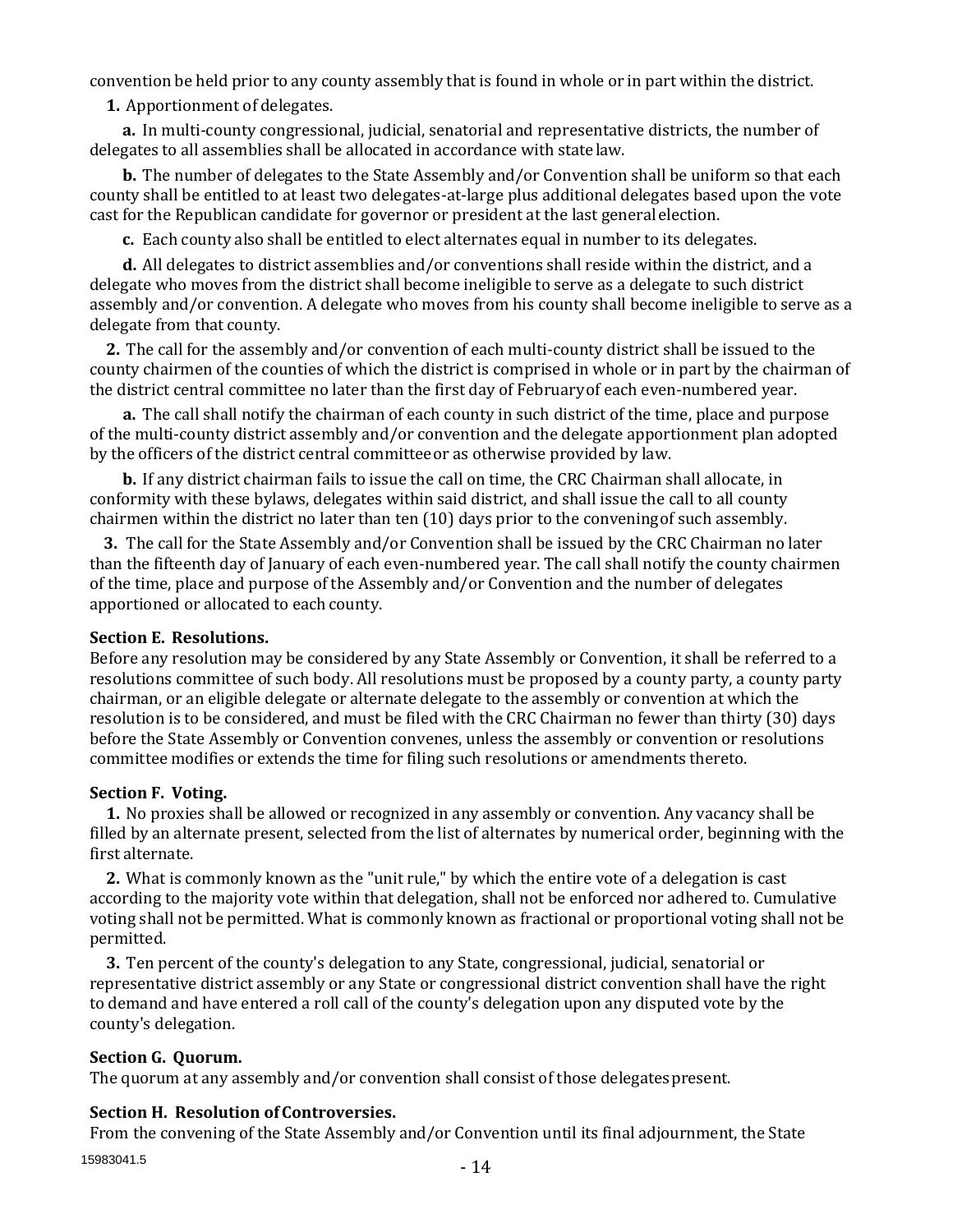Assembly or Convention shall have the power to determine controversies about both the regularity of the party organization within any district or county and the right to use the party name. It may also provide rules that shall govern the CRC in determining such controversies.

### **Section I. Party Registration.**

Affiliation as a Republican shall be as shown on the registration books of the county clerk and recorder. No candidate shall be designated to the primary election ballot by any assembly or nominated to the general election ballot by any convention unless he shall have been continuously affiliated as a Republican for at least thirty

(30) days preceding the date of the assembly or convention making such designation or nomination, and this provision shall control notwithstanding any other provision in any county or district bylaws orrules.

# **Section J. Rules.**

The rules of the last State Assembly and/or Convention shall be the temporary rules of the next State Assembly and/or Convention and its committees and shall control until new rules are adopted.

## **Section K. Badge Fees.**

The State Chair, County Chair or Chair of any District, may set a fee to be paid by Delegates and others attending the respective Assembly. No individual shall be prevented from serving as a Delegate to any Assembly because such individual is unable or unwilling to pay such fee. Chairs shall disclose the estimated percentages of the Assembly fee revenue allocated to pay for assembly/caucus expenses and to general fund.

# ARTICLE XIV: VACANCIES IN DESIGNATION, NOMINATION AND PUBLIC OFFICE

## **Section A. Compliance with ColoradoLaw.**

**1.** All vacancy committees shall refer to and comply with Colorado law in filling any vacancy.

**2.** Should Colorado law require any act for the filling of a vacancy be done within a shorter time frame than provided by these or any county or district central committee bylaws, such time frames may be accelerated to enable the vacancy to be filled within the time frame set forth byColorado law.

# Section B. Vacancies in Designation and Nomination.

**1.** Designation of candidates for nomination on the primary election ballot shall be made by the appropriate designating assembly. In the event of a CRC vote to nominate candidates to the general election ballot by nominating convention pursuant to C.R.S. § 1-4-702 and Article VII, Section C of these Bylaws, nomination of candidates to the general election ballot shall be made by the appropriate nominating convention by a vote in excess of 50% of the delegates present and voting at such nominating convention. Such designating assembly or nominating convention shall also select a vacancy committee, which may fill any vacancy occurring in the designations within such period as provided by state law before the primary election, and/or any vacancy occurring in the nomination as provided by law before a general or special election.

**2.** If no vacancy committee has been selected by the appropriate designating assembly or nominating convention and the automatic selection thereof has not been provided for in the county or district central committee bylaws, the vacancy committee shall be selected or constituted asfollows:

**a.** In counties, the vacancy committee shall consist of the chairman, vice-chairman and secretary of the county central committee.

**b.** In county commissioner districts, the county commissioner district vacancy committee shall consist of the chairman, vice-chairman and secretary of the county commissioner district central committee. Where there is no separate county commissioner district central committee, vacancies in the designation or nomination of candidates for county commissioner shall be filled by the chairman, vicechairman and secretary of the county centralcommittee.

**c.** In state senatorial, representative, judicial and congressional districts, the vacancy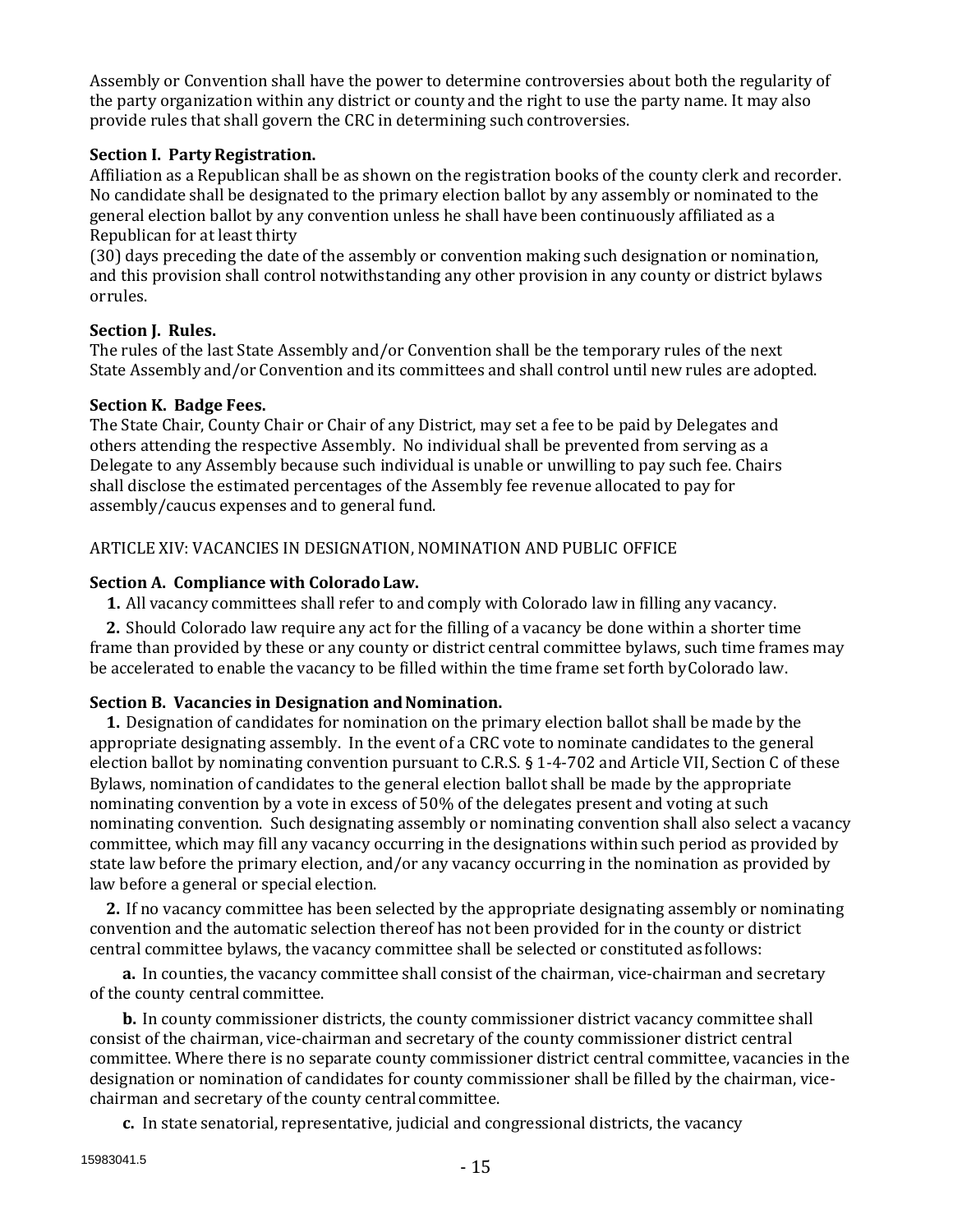committee shall consist of the district central committee.

**d.** The Chairman of the CRC shall appoint the voting members of the CRC Executive Committee as the state vacancy committee, which shall fill any vacancy occurring in designation and/or nomination at the state level, unless and until a vacancy committee is selected by the State Assembly or Convention. The State Assembly or Convention may select a vacancy committee of not less than seven nor more than twenty- four members, at least one of whom shall be from each congressional district. In this event, such committee shall supersede the vacancy committee appointed by the Chairman.

#### **Section C. Vacancies in PublicOffice.**

**1.** Vacancy committees shall be selected by the various congressional, county, state senatorial, representative and judicial district central committees and by the CRC. If any central committee fails to select a vacancy committee as provided in Colorado Election Law, then a vacancy committee shall be selected or constituted according to the provisions of the appropriate subsections of Section B.2. of this Article.

**2.** Vacancy committees shall be selected by the various county or county commissioner district central committees, as appropriate, for the specific and only purpose of filling vacancies in the office of county commissioner. If any central committee fails to select a vacancy committee, then a vacancy committee shall be constituted according to the provisions of the appropriate subsections of Colorado Election Law.

**3.** These vacancy committees shall act with respect to vacancies in public office as follows:

**a.** When a vacancy occurs in the General Assembly, such vacancy shall be filled by the appropriate district vacancy committee in accordance with law. In state senatorial or representative districts comprised of a part of one or more counties, the chairman of the several county central committees who do not reside in the district are designated as non-voting members of the district vacancy committee with all privileges, rights and duties of voting members except that ofvoting.

**b.** When a vacancy occurs in the office of United States senator or any state office, the state vacancy committee shall make recommendations promptly to the governor concerning an appointment to fill such vacancy.

**c.** When a vacancy occurs in the office of any district attorney, the vacancy committee of the judicial district shall make recommendations promptly to the governor concerning an appointment to fill such vacancy.

**d.** When a vacancy occurs in the office of county commissioner, such vacancy shall be filled by the county commissioner vacancy committee in accordance withlaw.

**e.** When a vacancy occurs in any other county office, the county vacancy committee shall make recommendations promptly to the board of county commissioners concerning an appointment to fill such vacancy.

**f.** Should a vacancy occur in the office of regent of the University of Colorado, other than a vacancy in a seat filled by a regent elected from the state at large, the congressional district central committee vacancy committee for the congressional district represented by the vacating regent, or the vacancy committee designated in B.2.c. of the Article, shall make recommendations promptly to the governor concerning an appointment to fill such vacancy.

**g.** Should a vacancy occur in the office of member of the state board of education, other than a vacancy in a seat filled by a member elected from the state at large, such vacancy shall be filled by the congressional district central committee vacancy committee for the congressional district represented by the vacating board member or regent, or the vacancy committee designated in B.2.c.of this Article. Should a vacancy occur in the office of a member of the state board of education elected from the state at large, the vacancy shall be filled in accordance with Colorado ElectionLaw.

**4.** Should a vacancy occur in the office of representative in Congress:

**a.** A committee composed of the officers of the congressional district concerned and the county chairmen of all counties entitled to bonus member representation on the central committee of the congressional district concerned are hereby designated to convene a convention for the purpose of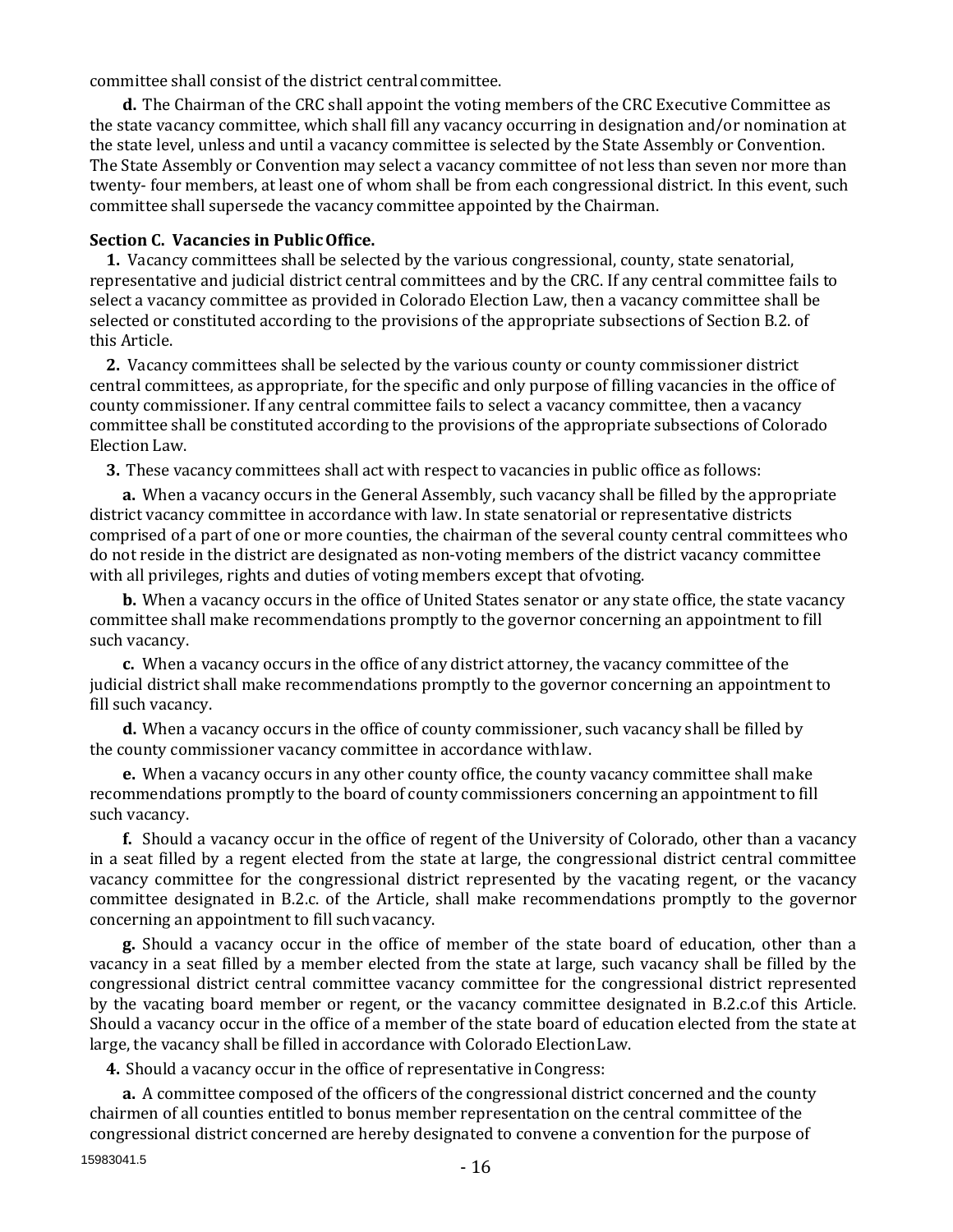nominating a candidate to fill a vacancy in the unexpired term of a representative in congress and shall provide the procedure for the nomination of such candidate.

**b.** Upon receipt of the notice of election, the CRC Chairman shall issue the call for the convention, stating the number of delegates from each county and the method of their selection.

**c.** Should the convention fail to select a vacancy committee then the convening committee of this section is so designated.

#### **Section D. Other Provisions.**

**1.** District vacancy committees and county commissioner vacancy committees shall have a minimum of five voting members.

**2.** Promptly after selection, the names and addresses of members of all vacancy committees shall be filed with both the CRC Chairman and the secretary of state, by the chairman of the county or district central committee for which such vacancy committee is toact.

**3.** In the event of a recall election for a partisan office, the CRC Vacancy cOmmittee in the case of a state-wide office, or the Vacancy Committee of the respective district in a district office may name a preferred candidate to replace the office holder subject to being recalled.

#### ARTICLE XV: CONTROVERSIES

#### **Section A. State Delegate Contests.**

**1.** The CRC Chairman shall appoint a Credentials Committee from among the members of the State Assembly and/or Convention. It shall hear all contests of delegate elections and make recommendations to the CRC.

**2.** The CRC shall meet the day before the State Assembly and/or Convention to hear any and all contests of persons claiming seats in said Assembly and/or Convention and the recommendations of the Credentials Committee relating thereto. It shall authorize the temporary roll of delegates to be prepared by the Secretary.

**3.** The names of all delegates elected and uncontested shall be placed on the temporary roll. All delegates who have been contested and whose names have been placed upon the temporary roll by a majority of the CRC present and voting shall have the right to vote on all questions until otherwise determined by the Assembly and/or Convention, except upon contests involving their own credentials.

**4.** Every person intending to contest the seat of any delegate shall give written notice of such intention, specifying the grounds of the contest, to the Secretary of the CRC and to the delegate whose seat he intends to contest. He shall give such notice at least seventy-two hours before the Assembly and/or Convention convenes.

**5.** All persons claiming seats as delegates in any Assembly and/or Convention by right of contest shall be held to have waived their right to seats in the Assembly and/or Convention unless they appear and prosecute their contest before the CRC as providedabove.

#### **Section B. Other Delegate Contests.**

Contests of delegate elections, at assemblies and/or convention other than the State Assembly and/or Convention, shall be heard and determined initially by a credentials committee to be appointed by the county or district chairman from among the members of the assembly and/or convention. Final determination of all such contests may be made by the assembly and/or convention itself.

#### **Section C. Other Controversies.**

15983041.5 If any controversy arises at the county, representative, senatorial, judicial, or congressional district level which cannot be resolved at that level, or at a CRC meeting, such controversy shall be determined by the CRC or the Executive Committee, in accordance with rules and procedures provided by the CRC or by the State Assembly and/or Convention, and Section D of Article XV. If the controversy is determined by the Executive Committee, any party to the controversy may appeal the decision to the CRC. The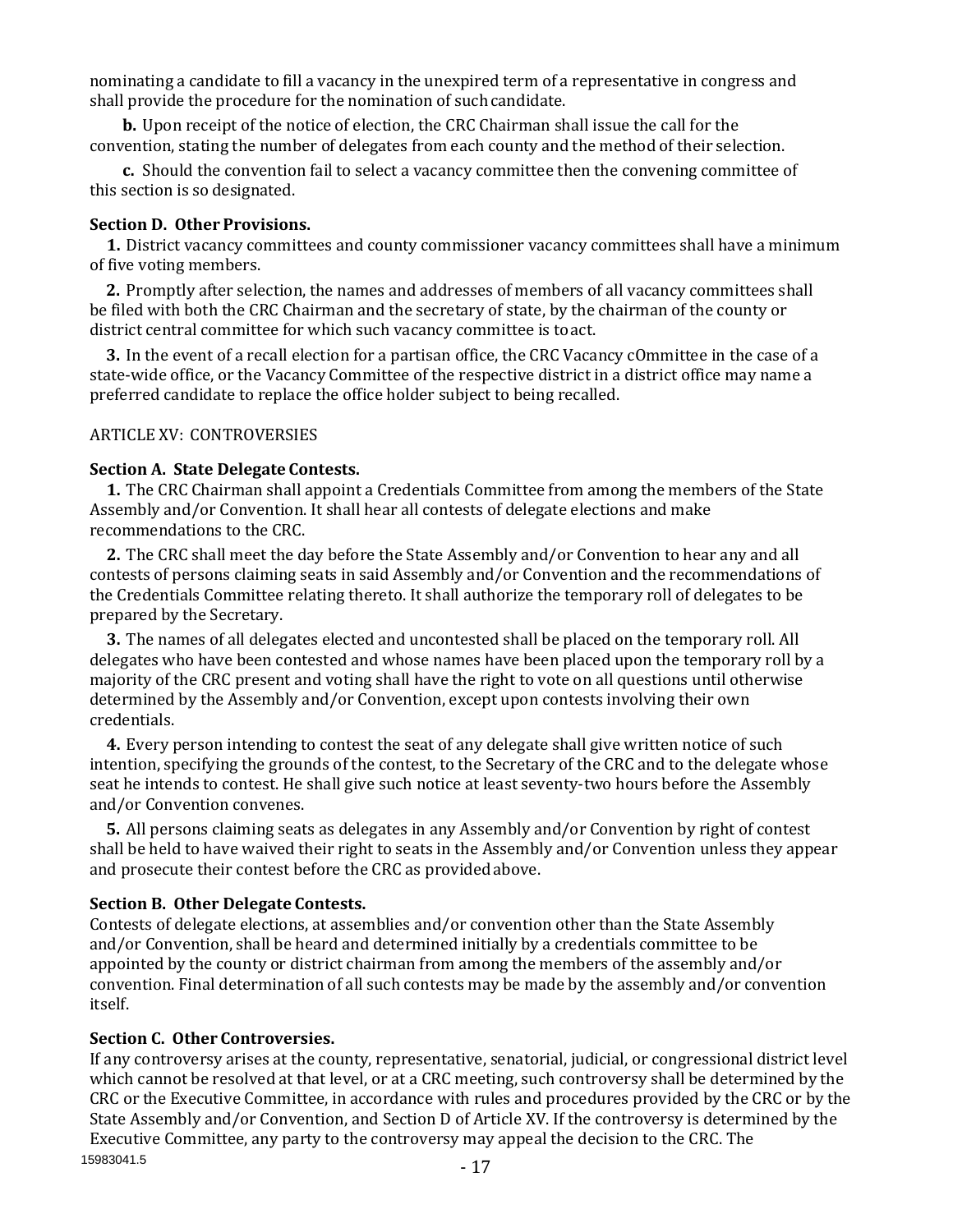determination of the CRC shall be final.

# **Section D. Procedure.**

A controversy must be submitted to the CRC Chairman within two weeks of the meeting in which the controversy arose, or if the controversy did not occur at a meeting, within two weeks of the reasonably determined state of the controversy. If no controversy is submitted by the two-week period deadline, any controversy or points of order regarding the controversy expire. In the event a controversy is appealed to the Executive Committee or CRC, the State Chairman may call a Special Meeting. The call may be made electronically and shall be sent no less than 3 days before the Special Meeting. The Special Meeting may be held electronically. Each party to the controversy may send materials to the Executive Committee or CRC members. The quorum for this Special Meeting shall be the members present. Proxies shall not be allowed. The only agenda item permitted at this Special Meeting shall be the determination of the controversy.

# ARTICLE XVI: BYLAWS FOR COUNTIES ANDDISTRICTS

# **Section A. Adoption.**

Counties and districts may adopt their own bylaws but they shall not be in conflict with the CRC bylaws. A county or district central committee must file true and complete copy of such rules or bylaws then in effect and must file a copy of any new rules or bylaws or amendments thereto within thirty (30) days of their adoption. If any county or district central committee fails to file a copy of such rules or bylaws or amendments with the CRC in accordance with this section, then any bylaws or amendments filed thereafter shall only become effective thirty (30) days from the date of such filing. If no bylaws have been filed, then the bylaws set forth in Appendix B of the CRC bylaws shall control the conduct of the county or district central committee, notwithstanding any other bylaws or rulesadopted.

# **Section B. Special Duties of County and DistrictChairmen.**

**1.** Each county and district chairman shall instruct the secretary to provide the Colorado Secretary of State and the CRC Chairman with a list of officers elected in his county or district and the membership of the vacancy committee selected (with their post office addresses, zip codes, and telephone numbers) immediately following the organizational meeting of the county or district central committee.

**2.** Each county chairman shall provide a list of all candidates in his county (with their post office addresses, zip codes, and telephone numbers) to the Chairman of the CRC following the designation to the primary election ballot or nomination to the general election ballot of those candidates in their county or district designating assemblies or nominating conventions.

**3.** Each county chairman shall provide a similar written list authenticating all delegates and alternates elected by his county to any state, congressional, judicial, senatorial, or representative assembly or to any state or congressional convention, specifying the numerical order in which alternates were elected. The county chairman shall mail such list to the CRC Chairman and to the appropriate district chairman immediately after the county assembly and/orconvention.

**4.** Each county chairman shall provide to the CRC Chairman a copy of the list of committeepersons ratified at county assembly within ten days of the assembly.

**5.** Each county chairman shall provide the CRC with copies of all calls or meeting notices for their respective County Central Committee.

# **Section C. Central Committee Membership.**

Membership on central committees shall be as follows:

**1.** The chairman, vice-chairman and secretary of the district central committee shall, if not otherwise voting members, become voting members of their district central committee during their term of office.

**2.** County central committees also shall be composed of all resident Republican (a) precinct committeepersons, (b) district captains and co-captains, (c) county chairperson, vice-chairperson, and secretary, (d) elected county public officials, (e) United States and state senators and representatives, (f)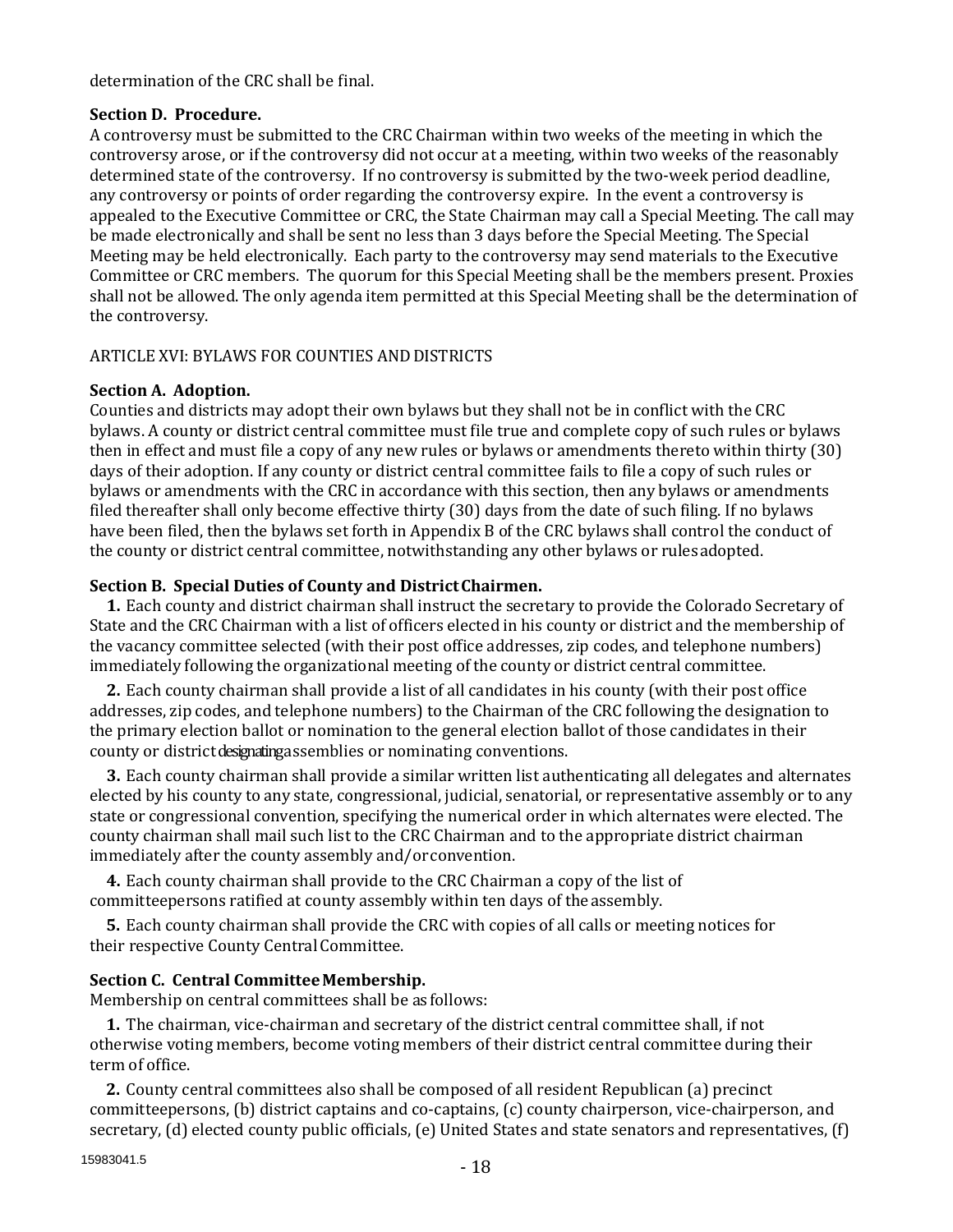elected state public officials, and (g) the district attorney. County central committee voting membership may be expanded to include state and national officers, state, congressional, and judicial central committee bonus members, and the chairman, vice-chairman, and secretary of district central committees who reside in the county.

**3.** Congressional central committees also shall be composed of the Republican (a) resident U.S. Representative, (b) resident congressional district state board of education and regents members, (c) resident state senators and representatives, (d) the county chairmen and vice-chairmen of each county wholly or partially within the district, and (e) resident bonus members as provided by Colorado Election law. Congressional district central committee bylaws may provide that the secretaries of the county central committee wholly or partially within the district are voting members.

**4.** Judicial district central committees also shall be composed of the resident Republican (a) district attorney, (b) county chairmen, vice-chairmen, and secretaries, and (c) bonus members as provided by Colorado Election Law. If the judicial district consists of only one county or portion thereof, all Republican precinct committeepersons also shall serve on the district central committee.

**5.** State senatorial and representative district central committees also shall be composed of the Republican (a) resident state senators and representatives, and (b) resident county chairmen, vicechairmen, and secretaries, and (c) resident designees of each non-resident county chairman, vicechairman and secretary who resides within a county that is partially within the district. If the district consists of only one county or portion thereof, all Republican precinct committeepersons also shall serve on the district central committee.

## **Section D. Selection of Officers.**

**1.** District officers are elected by, but not necessarily from, the district central committee.

**2.** All district officers shall reside and be registered as Republicans in the district which they represent.

**3.** County and district officers shall be elected at the organizational meetings. If a vacancy exists in a county or district officer position for more than 30 days and no meeting is pending pursuant to a call or notice to the appropriate committee to fill such vacancy, the CRC Chairman may issue such a call or notice and if the appropriate committee does not provide a chairman thereof, he may personally or by nominee preside at the meeting so noticed. Those officers elected at such meetings shall serve until the next regular organizational meeting. In the event the vacancy is not filled, then the CRC Chairman may fill the vacancy by appointment.

**4.** Failure of a single county state representative, state senatorial or judicial district to properly issue a call for the regular organizational meeting shall not invalidate a district organizational meeting held on the same date and proximate to the county organizational meeting in both time and location provided that the meeting is announced during the county organizational meeting and before the district organizational meeting.

# Section E. Delegate and Bonus Member Requirements.

All delegates and bonus members to any county or district assembly, convention, or central committee shall, at the time of their election and throughout their term of office, be registered as Republicans and shall reside within the county or district, as the case may be, which each such delegate or bonus member represents. A delegate or bonus member who moves from the county or district shall thereafter become ineligible to serve as a delegate to such county or district assembly and/or convention or central committee as the case may be.

#### **Section F. Effects ofReapportionment.**

15983041.5 **1.** Following the filing with the Secretary of State of the final reapportionment plan for state senatorial and state representative districts, and following the adoption of a final redistricting plan for congressional districts the party central committees for each such new state senatorial, state representative, and congressional district shall be called to meet for the purpose of electing a chairman, vice-chairman, and secretary, selecting a vacancy committee and adopting bylaws. Calls shall be issued within twenty days following the filing or adoption of the final reapportionment or redistricting plan. Calls shall give at least fifteen days' notice of the meeting. The call shall be issued by the following party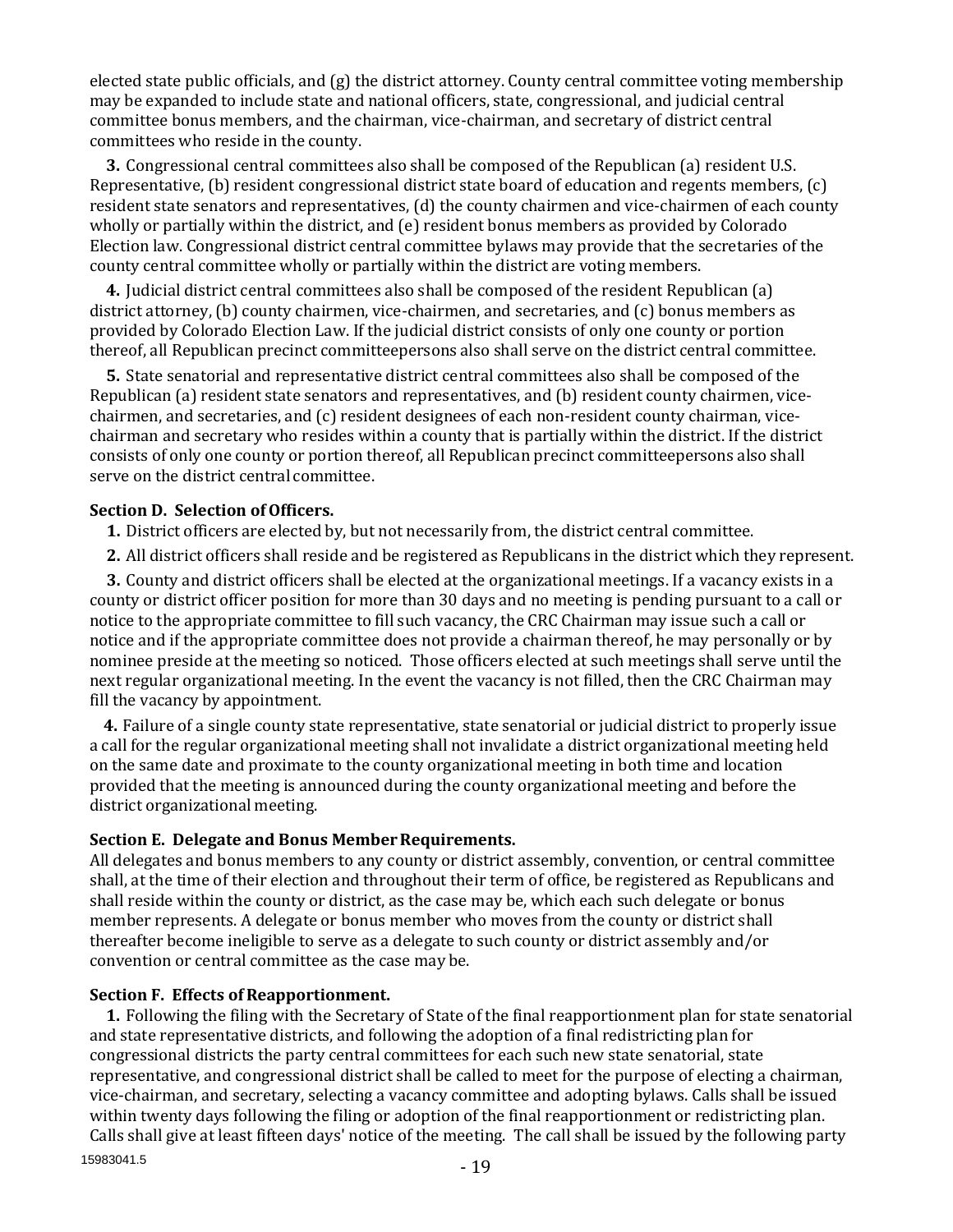officers:

**a.** For single county districts - by the current presiding officer of the county party of the county in which the district is situated, or by his designee.

**b.** For multi-county districts - by the current presiding officer of the county party of the county with the largest portion of the disrict's population, according to the last federal census, or his designee, after consultation with the current chairmen of other counties wholly or partially within thatdistrict.

**c.** If no call is issued within the indicated twenty day period, then the CRC Chairman may issue such a call. Any officers not elected by the meeting called may be filled by appointment by the CRC Chairman.

**2.** The person calling the meeting shall call the meeting to order and preside until the election of a chairman pro tem. Nothing shall preclude his being elected as chairman, if eligible.

**3.** The meeting shall be governed by the applicable district bylaws set forth in Appendix B to these Bylaws. The Appendix B bylaws shall govern until the district shall have adopted and filed its own bylaws as provided in Section A of Article XVI of these Bylaws.

**4.** The meeting may be held in person, in an electronic format, or in a hybrid format at the discretion of the person calling the meeting as provided in Section 1 above. If the meeting is held in an electronic or hybrid format, proxies shall be forbidden at the meeting.

**5.** In the first election year after boundaries are changed, if the district central committee has not been organized forty days before the date of the precinct caucuses, the central committee of the county with the largest portion of the population according to the last federal census shall adopt rules for representation and apportion the number of delegates. The chair of said county, after due consultation with the chairs of the other counties having precincts within the district, shall issue the call for the district assembly and, if the district central committee has not been organized fifteen days prior to the assembly, preside over its meeting.

## **Section G. Residency.**

**1.** A county officer must reside in a district in order to be elected as a district officer or representative.

**2.** In congressional districts, the chairmen, vice-chairmen, and secretaries (if included by district bylaws) of the several party county central committees who do not reside within the congressional district are designated as voting members of the district central committee.

**3.** In multi-county state senatorial or representative districts the chairman, vice-chairman, and secretary of the county central committees who reside within the multi-county state senatorial or representative district shall be members of that district central committee. In the event the county chairman, vice-chairman, or secretary does not reside within that district, he shall name a replacement member to the central committee who resides within thatdistrict.

**4.** In state senatorial or representative districts composed of a single county or a portion thereof, the chairman, vice-chairman, and secretary of the county central committee are designated as non voting members of the district central committee with all privileges, rights, and duties of members except that of voting, provided, however, that such officers of the county central committee shall be voting members of the legislative district central committees for the particular districts in which they individually reside.

# **Section H. De Facto Single County Districts**

If a state senate or representative district is a two-county district due to the inclusion of areas with zero registered voters from a second county, then that district is directed to operate as though it were a single county district with:

**a.** Organizational meetings held at the same time and place as the county organizational meeting,

**b.** District central committee membership as for a single county district,

**c.** Designating assembly to be held at same time and place as the county designating assembly.

**d.** Delegates elected at precinct caucuses to county assembly shall also serve as delegates to the subject senate or representative assembly.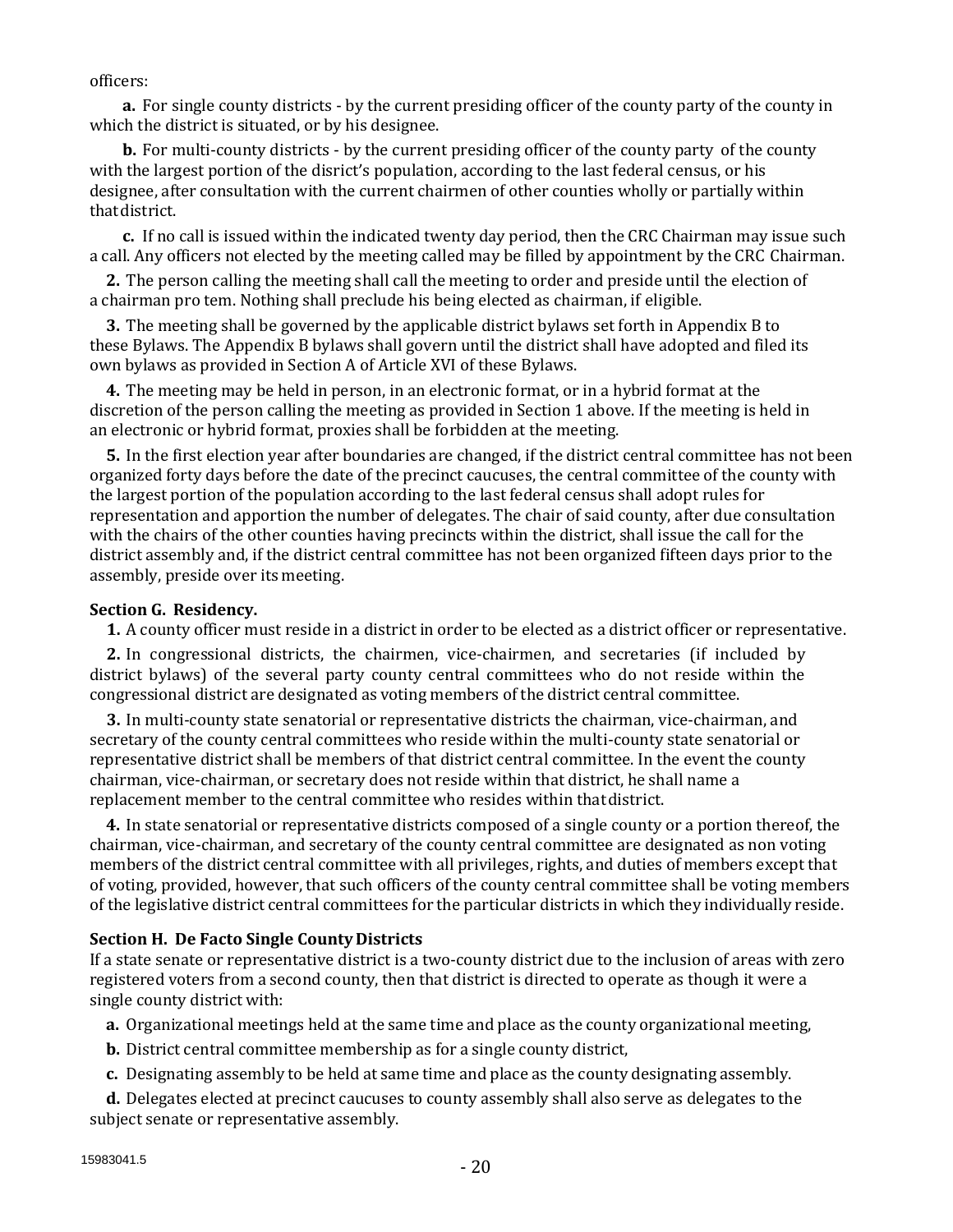## ARTICLE XVII: SEPARATE ORGANIZATIONS USING THE NAME REPUBLICAN

**Section A.** No person, group of persons, or organization shall use the name or address of the CRC in any manner, unless the person, group of persons, or organization has received permission to use such name and address from the Executive Committee. Any separate organization, auxiliary, or allied organization desiring to use the Republican name or otherwise claiming affinity with the Republican Party shall fulfill the following requirements:

**Section B.** Such separate organization, auxiliary, or allied organization shall present its credentials, in writing, to the Executive Committee for a determination of whether it shall be granted permission to use the Republican name or address. The application shall include a copy of its governing rules, the names, addresses and phone numbers of its officers and directors, and any other information which might be pertinent to the deliberations of the Executive Committee. Thereafter, such organization shall report within thirty days any amendment to its governing rules or change in its list of officers and directors and shall file annually a list of its members and their addresses with the CRC Chairman.

**Section C.** No such separate organization, auxiliary, or allied organization shall endorse, support, or make any contributions to any non-Republican candidate, candidate committee, small donor committee, political committee, or other committee or organization acting in said candidate's behalf for the purpose of influencing the outcome of a partisan electioncontest.

**Section D.** No such separate organization, auxiliary, or allied organization shall endorse, support, or make any contributions to any candidate, candidate committee, small donor committee, political committee, or other committee or organization acting in said candidate's behalf for the purpose of influencing the outcome of a Republican primary election contest.

**Section E.** No such separate organization, auxiliary, or allied organization shall be considered attached to or a part of the Colorado Republican Party. Such separate organization, auxiliary, or allied organization shall not participate in the designation or nomination of candidates to the ballot, and shall not be deemed to be an "affiliated party organization" as the term is used in the Colorado Constitution, Article XVIII, Section 2 (13).

**Section F.** All such separate organizations, auxiliaries, or allied organizations must comply with all applicable state and federal laws regarding financial reporting and disclosure.

**Section G.** Once permission as set forth in Section (A) above is granted, permission to use the Republican name may be revoked at any time by the ExecutiveCommittee.

# ARTICLE XVIII: PARLIAMENTARYAUTHORITY

The rules in the current edition of *ROBERT'S RULES OF ORDER NEWLY REVISED* shall govern the CRC in all cases to which they are applicable and not inconsistent with these bylaws, any special rules of order, or the laws of the State of Colorado.

# ARTICLE XIX: CONFLICT AND SEVERABILITY,INTERPRETATION

Unless otherwise determined by the Executive Committee or the CRC, should any provision of these bylaws or any rule of the Colorado Republican Party or any rule of any county or district central committee be in conflict with local, state, or federal law, or be in conflict with any rule of the Republican National Committee, then the portion in conflict shall be deemed inoperative and ineffective to the extent of such prohibition without invalidating any of the other provision or portions thereof. Any reference in these bylaws to the singular shall, if the context so requires, include the plural and vice versa, and all reference to the male includes the female, and the masculine pronoun includes the feminine, as the context may require.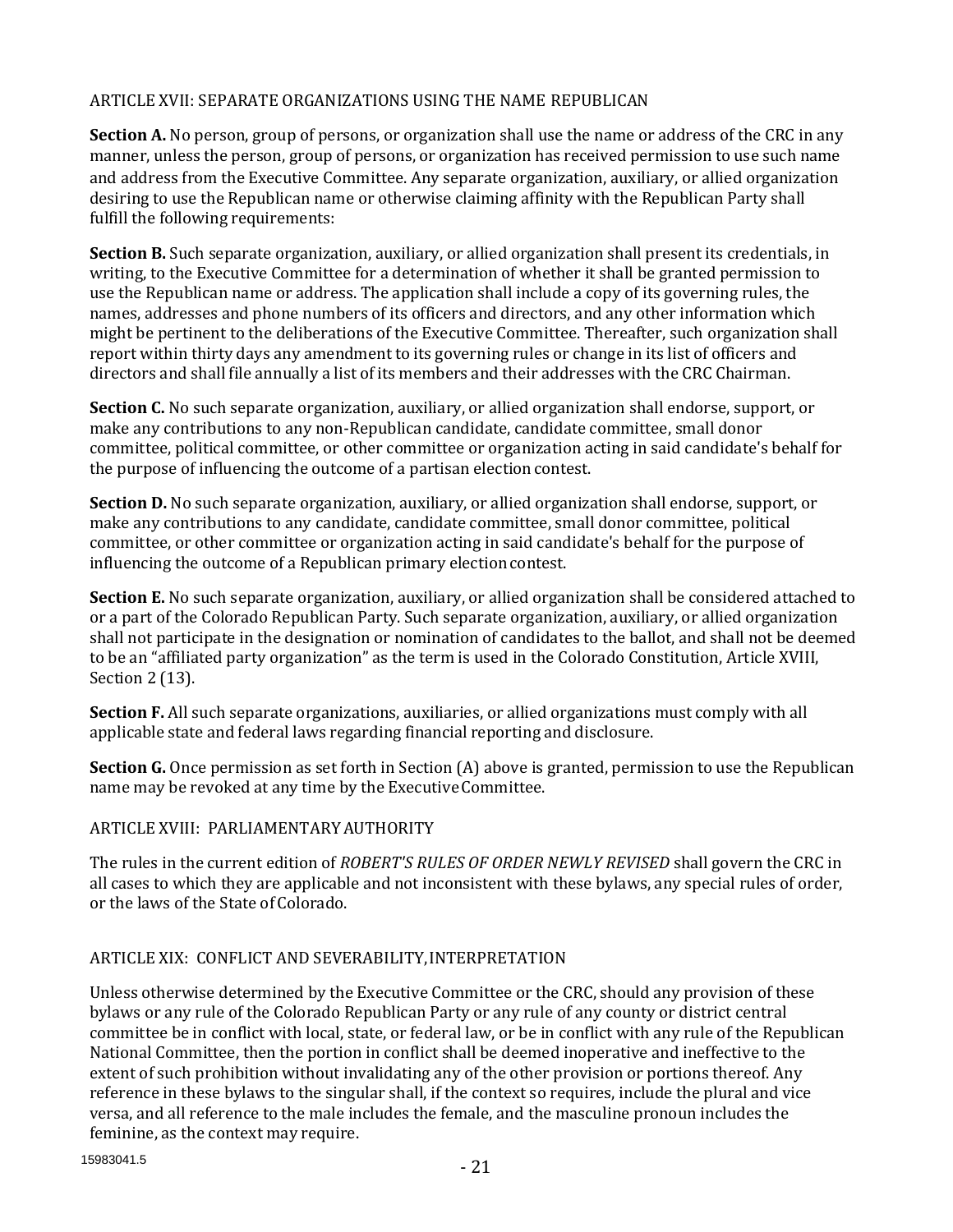## ARTICLE XX: AMENDMENT OF BYLAWS

## **Section A. Amendment.**

These bylaws may be amended at any meeting by a two-thirds vote of members present in person or by proxy and voting provided that the proposed amendment was first submitted to the Bylaws Committee and included in the official call mailed no fewer than thirty days before thatmeeting.

## **Section B. Effect of Inadequate Notice.**

If previous notice was not given in the call, unanimous consent of all CRC members present in person or by proxy must be obtained before any amendment may be offered.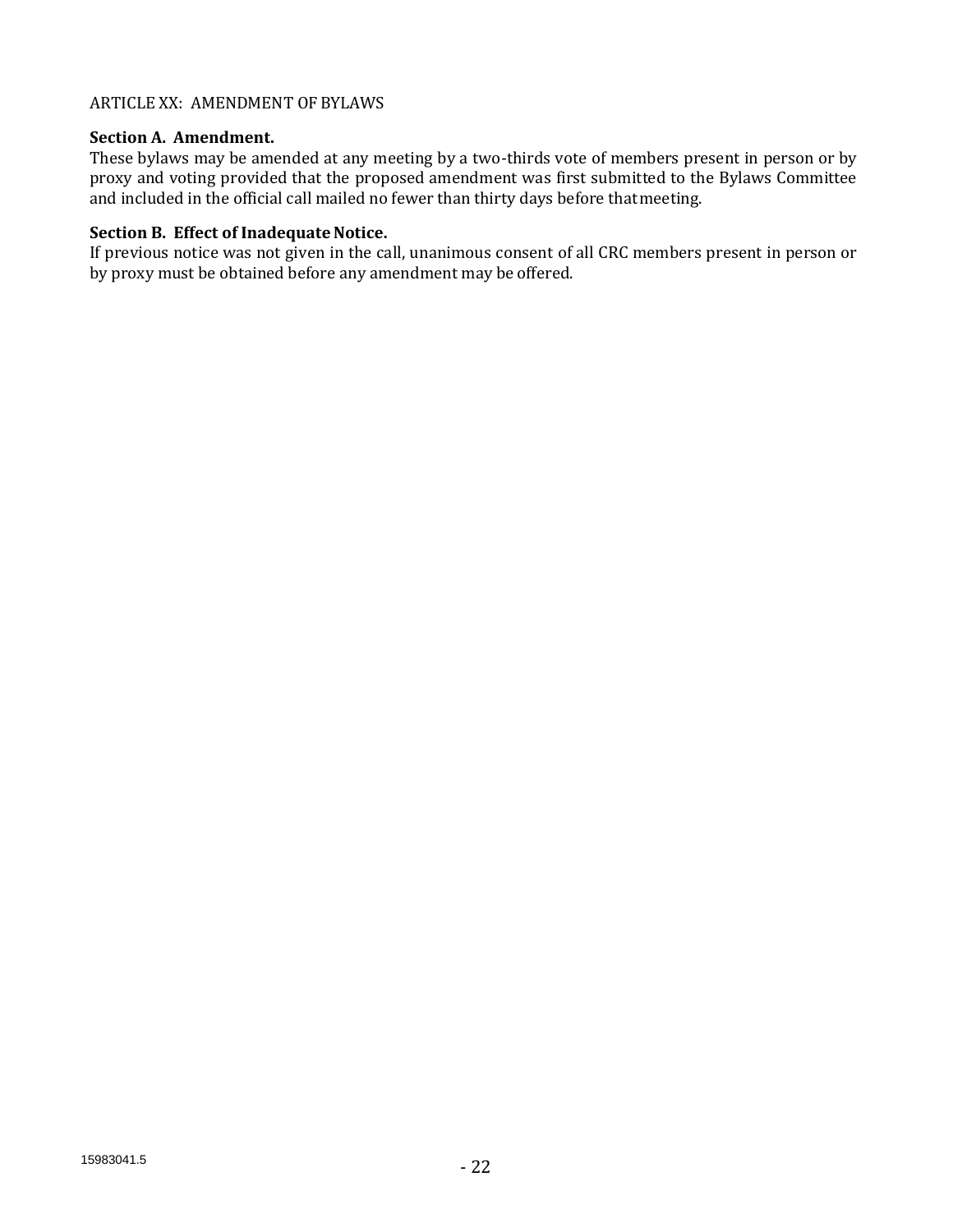# **APPENDIX A**

#### **Additional Rules**

## **Introductory Note**

*The rules contained in this section are not part of the official Bylaws of the Colorado Republican Party. They are designed to provide general rules for the conduct of regular and special meetings of the Colorado Republican Party. The Colorado Republican State Central Committee, or any county or district Republican central committee, is free to adopt rules to govern the conduct of meetings that replace any of the rules in this section, insofar as such rules are not in conflict with the bylaws and other governing authorities of the Colorado Republican Party. Citations included below are to the applicable provisions of the Bylaws of the Colorado State Republican Central Committee (CRC Bylaws).*

## **Standing Rules for the Conduct of Meetings**

**MEETING RULE 1.** In accordance with Art. XVIII of the CRC Bylaws, the current of Roberts Rules of Order, Newly Revised, shall constitute the parliamentary authority for regular and special meetings of the Republican Central Committee and shall govern in all cases in which it is applicable and not inconsistent with the Colorado Republican State Central Committee Bylaws, the laws of the State of Colorado, or these Rules. These Rules shall serve as the temporary rules of any meeting of the Republican Central Committee until such time as permanent rules are adopted by a two-thirds vote of members present and voting at such meeting.

**MEETING RULE 2.** The official Agenda shall constitute the Orders of the Day except that introductions of and speeches by Republican Party officers, Republican elected officials, Republican allied organization representatives, or other persons may be made at any time and for any length of time at the discretion of the Chairman except as otherwise provided for in these Rules, and the Chairman may alter the Order of Business to facilitate the efficient conduct of the meeting.

**MEETING RULE 3.** The Chairman shall preside at all Meetings of the Republican Central Committee. The Parliamentarian, Sergeant(s) at Arms, Timekeeper, Chairman Pro Tem, and such other officers as may be necessary to facilitate the conduct of the meeting shall be appointed by the Chairman.

**MEETING RULE 4.** Unless otherwise specified in the bylaws of the Republican Central Committee, a quorum shall consist of one-third (1/3) of the voting members, including proxies (if allowed), of the Republican Central Committee. Once a quorum is established, the departure of members shall not be cause for adjournment, and the meeting shall not be adjourned until all business is completed. (Art. VII,  $\S$  E)

**MEETING RULE 5**. Only members may introduce business, and any member wishing to make a motion or address the meeting, shall identify himself or herself by name and county represented or elected office held. No resolutions dealing with matters of public policy or the Republican Party platform shall be in order, except that resolutions of commendation and resolutions dealing with other matters shall be in order at the discretion of the Chair or if referred by the Resolutions Committee or if resolutions have been submitted in writing to the Resolutions Committee at least fourteen (14) days in advance of the meeting, unless the Resolutions Committee provides otherwise. The consideration of contests, controversies, or questions concerning the regularity of the Republican Party organization shall not be in order unless the matter shall have first been heard and determined by the CRC Executive Committee and subsequently appealed or referred to the Colorado Republican State Central Committee in accordance with Art. XV, § C of the CRC Bylaws.

**MEETING RULE 6.** Non-voting Members (Art. IV, § B) shall have all of the privileges, rights and duties of voting members, except that they may vote only when acting as proxies for voting members, or when they also are voting members of the Republican Central Committee.

**MEETING RULE 7.** Except as otherwise provided for in these Rules, no person may speak more than two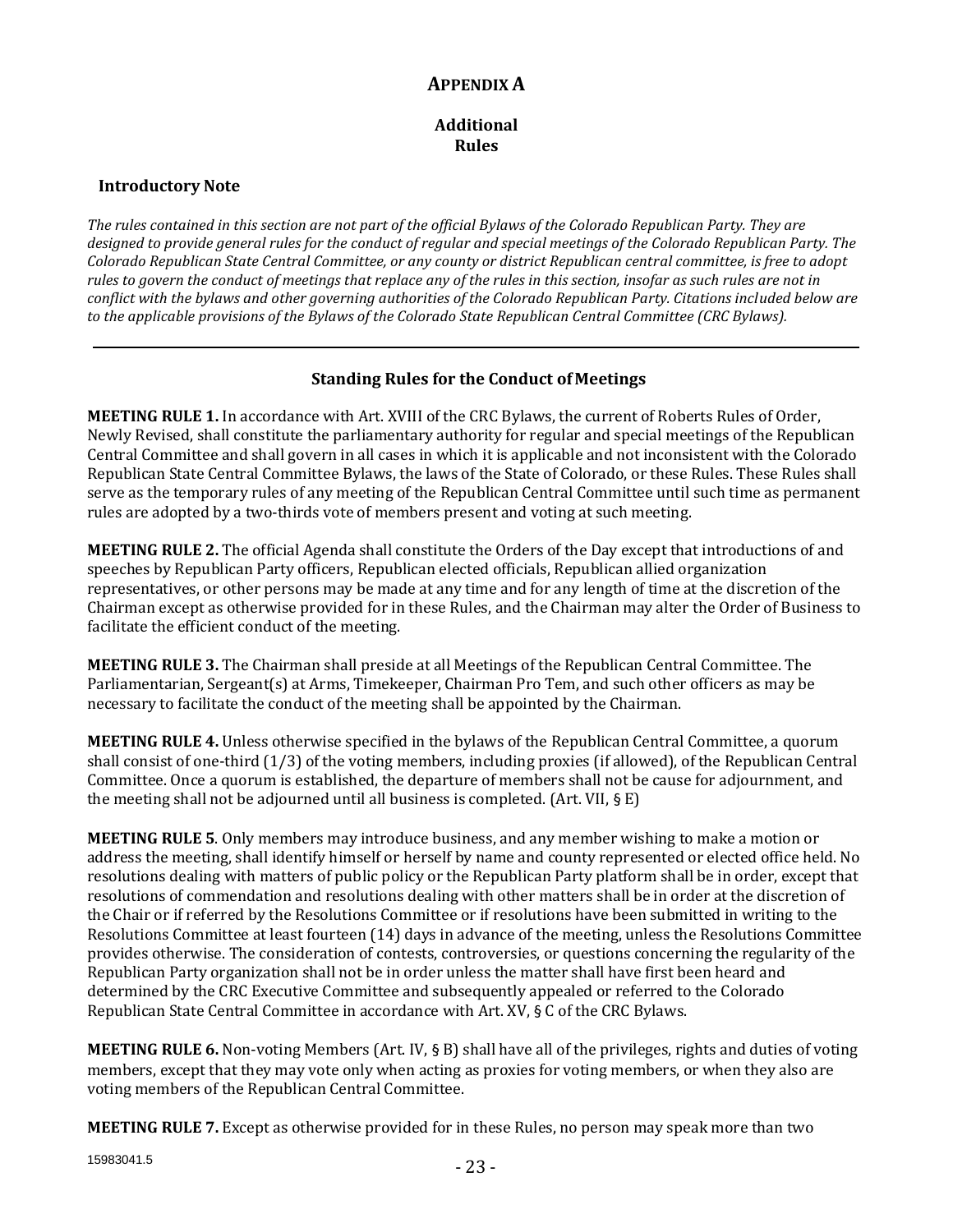minutes to any question until all who wish to speak have spoken. Then another two minutes may be allowed by the Chair. Debate on any issue or question shall be limited to a total of ten (10) minutes. Debate may only be extended at the discretion of the Chair or upon the affirmative vote of two-thirds of the members present at any meeting. Notwithstanding the foregoing, any member of the Republican Party staff, Officer, chairman of any committee of the Republican Central Committee or the principal sponsor of any resolution or proposed amendment may be recognized for any length of time at the discretion of the Chair. All lengthy motions or resolutions, as determined by the Chair, shall be submitted in writing.

# **Campaign Literature / Banners / Signs / Materials**

**MEETING RULE 8.** No candidate banners, signs, or other materials may be hung, taped, attached to, or displayed on the walls of the room in which the business of the meeting is conducted, or posted on the premises or in the facility where the meeting is held, except as may be designated or permitted by the Chairman and/or Republican Party staff.

**MEETING RULE 9.** In the discretion of the Chairman appropriate literature may be placed in packages prepared ahead of time by the staff to be distributed with registration. Literature may be distributed in person, but may not be taped or affixed to or placed on chairs in the room in which the business of the meeting is conducted. In the portion of the premises designated by the Chairman, literature distributed must (1) clearly identify the individual or registered political committee who paid for it, and (2) be focused on supporting a Republican candidate, a generally accepted Republican issue or on matters properly to be addressed by the particular meeting. In the portion of the premises designated by the Chairman, the circulation of candidate or initiative petitions shall be prohibited. Vendors who purchase "tables" may distribute their literature at their designated space. The Chairman shall have discretion to approve specific exceptions to the forgoing restrictions and to prohibit literature that is in his discretion grossly deceptive or misleading.

# **Proxies**

**MEETING RULE 10.** For meetings where proxies are permitted by the bylaws of the Republican Central Committee, any voting member wishing to vote by proxy shall designate his or her proxy in a writing which shall be dated and signed. A proxy need not be an original written document to be recognized; a Photocopy, printed copy of an electronic transmittal of a proxy (e.g., a fax or pdf file), or digitally presented copy is acceptable so long as the writing shows the names of the parties involved and the signatures of the grantor and the witness. The individual designated as a proxy shall be a Republican elector, shall reside in the constituency or county which his or her principal resides, and may vote only if the principal is absent at the time of the vote. For example, a county chairman may be designated as a proxy for his or her county and for any senator or representative in whose district the chairman resides, but not for other senators or representatives from his or her county in whose district he or she does not reside.

**MEETING RULE 11.** The proxy shall apply only to a single meeting of the Republican Central Committee. The proxy shall also apply to any district meetings being held in connection with the Republican Central Committee meeting, except as may be otherwise indicated on the proxy or as may be restricted by the Bylaws or Rules of the other district. (Art. VIII, § D1.)

**MEETING RULE 12.** A proxy of an absent member must be submitted by the proxy holder in person to the Credentials Committee 30 minutes after the meeting is called to order. The Central Committee can extend the proxy deadline under special circumstances by a simple majority vote. Proxies must be submitted in accordance with Meeting Rule 10. Digitally presented proxy forms must be verified and recorded by a Credentials Committee Member on a Digital Proxy Record to be created by the Credentials Committee. All physical proxies and record of digital proxies shall be retained in accordance with Bylaws. (Art. VIII, § D3.) A proxy of a member present who subsequently leaves the meeting may be submitted to the Credentials Committee at any time during the meeting, but the proxy may be voted on a particular ballot only if the proxy is submitted before voting commences on that ballot. (Art. VIII, §D4.)

15983041.5 **MEETING RULE 13.** Any member of the Republican Central Committee shall have the right to examine the proxies prior to any particular vote. (Art. VIII, § D5.)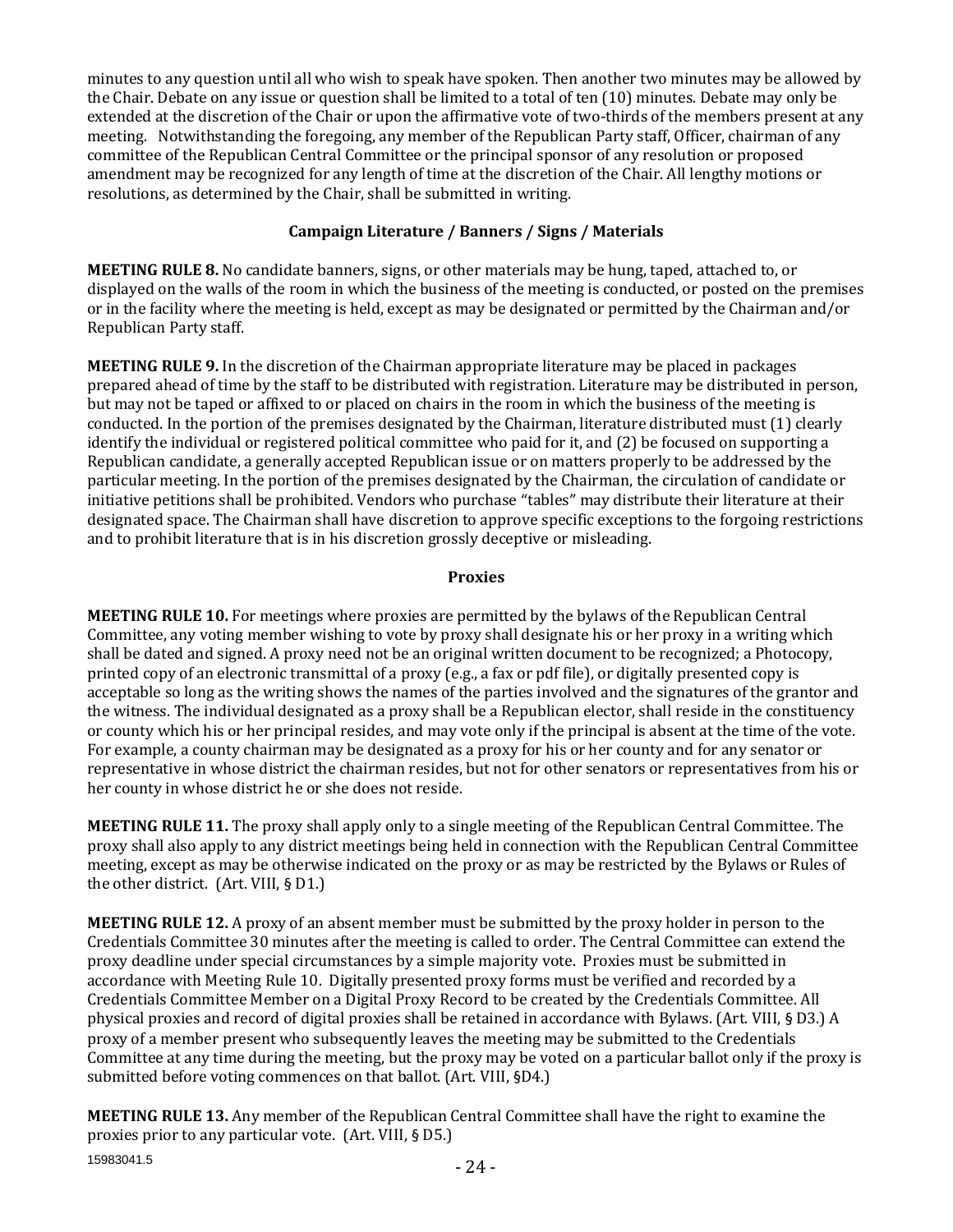**MEETING RULE 14.** The Credentials Committee Report shall be substituted for any Roll Call, with the exception of a Roll Call Vote. The Credentials Committee Report may be updated as directed by the Chair or amended by motion.

## **Elected Official, Allied Organization Representative Speeches**

**MEETING RULE 15.** Current Republican statewide elected officials and members of Congress shall each be allotted a total of five (5) minutes to speak, representatives from Republican allied organizations may each be allotted a total of five (5) minutes to speak, and candidates or an authorized candidate representatives for any statewide or congressional district elective office may each allotted a total of three (3) minutes to speak, except as may be otherwise directed by the Chair. At the discretion of the Chair a representative member of each chamber of the Legislature may speak for not more than five (5) minutes. Notwithstanding the foregoing, any person may be recognized at any time and for any length of time at the discretion of the Chair for the purpose of officer and committee reports and/or to facilitate the efficient conduct of the meeting.

# **Nomination of Officers / Officer Candidate Speeches**

**MEETING RULE 16.** Candidates for Chairman, Vice-Chairman and Secretary shall be nominated from the floor, and nominators shall be recognized by the Chair. Nominations for any office shall be made only by members of the Republican Central Committee in person or by a person acting as a proxy on behalf of a voting member; however, other persons, including nonmembers, may second any nomination. (Art. VI, § A.) Each candidate who has accepted their nomination for Chairman, Vice-Chairman and Secretary shall be entitled to an allotted time of ten (10) minutes for a presentation consisting of their nominating and seconding speeches, candidate speech, and demonstrations. The order of candidate presentations shall be predetermined by lot after the close of nominations. Any candidates nominated after the initial order has been set shall give his presentation immediately after his nomination.

# **Balloting / Voting**

**MEETING RULE 17.** Unless otherwise specified in applicable provisions of Colorado law, the bylaws of the Republican Central Committee, the applicable parliamentary authority, or these Rules, a majority of members present and voting shall be required to decide any question. Except in the election of Officers (Art. VI, § B1), voting shall be by voice vote, standing, hand vote or electronic ballot (at the discretion of the Chair). Voting results shall indicate if vote totals include fractional voting. No breakdown of fractional votes is required in the reporting of voting results. In the alternative, voting may be by secret ballot at the discretion of the Chair, or if a motion to vote by ballot is adopted by a majority of the members. The Teller Committee shall accept ballots until the Chair declares the polls are closed for balloting for any particular Office. The roll of the counties shall be called in alphabetical order, with each voting member voting with his or her county of residence or constituency, except that in the election of officers the integrity of the secret ballot will be preserved.

**MEETING RULE 18.** A person holding multiple voting positions as a member of the Republican Central Committee shall not be entitled to more than one vote, excluding proxies. Counties with more than one vicechairman must determine which one is the voting member of the Republican Central Committee, and must inform the Chairman at least five (5) days in advance of the meeting, or the vote will be split proportionally among the several vice-chairmen. (Art. VIII, §§ B-C.)

**MEETING RULE 19.** Ballots for the election of Officers shall be distributed at registration by the members of the Credentials Committee and/or members of the Teller Committee to voting members and persons validly designated as proxies for absent members. Lost ballots shall not be replaced; however, a spoiled ballot may be replaced by surrendering the spoiled ballot to the Teller Committee Chairman prior to the announcement that the polls are closed for balloting for that office.

15983041.5 **MEETING RULE 20.** Officers shall be elected by the majority vote of eligible members present and voting using a secret ballot as directed by the Chair. Notwithstanding the foregoing, when there is only one nominee for any office, and after nominations have been properly closed, the Chair may entertain a motion to dispense with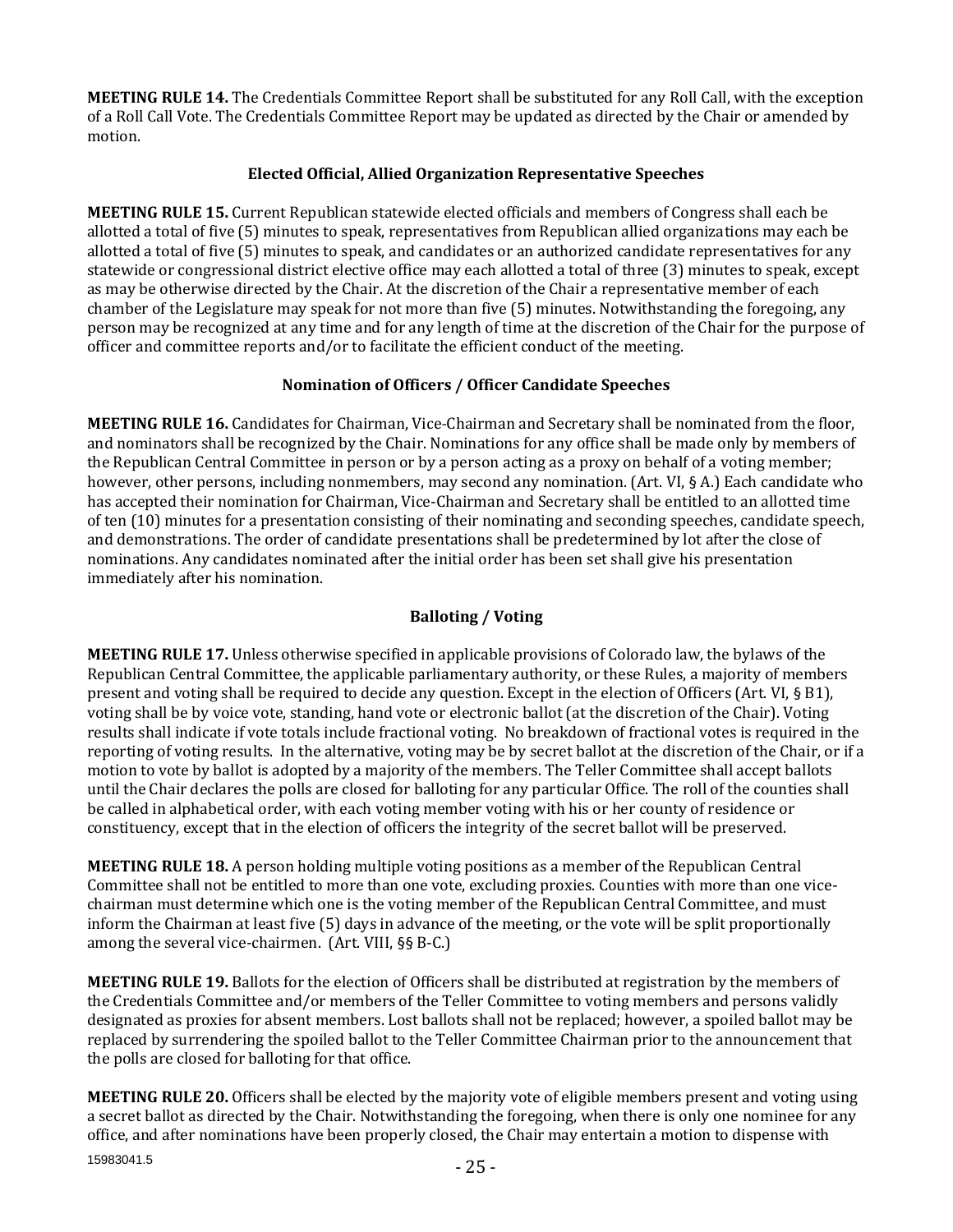balloting and elect the person nominated by voice vote. If more than two persons are nominated for an office, and after three ballots no nominee has received the required majority vote, then (unless one or more nominees have withdrawn during or following such balloting) the nominee receiving the least votes on the last of the three ballots shall be ineligible on all subsequent ballots. The nominee receiving the least votes on each ballot thereafter shall also be ineligible on subsequent ballots, unless one or more other nominees withdraw following such ballot. Balloting shall continue in this manner until a majority vote is cast for one nominee. (Art. VI, § B.) The Chair may declare a recess for the purpose of counting ballots. Each Officer candidate may designate one (1) observer to observe the counting of ballots.

**MEETING RULE 21.** A member who casts a ballot with a legal vote for a candidate for office shall be counted as "present and voting" for that office. A ballot with only illegal votes or only blank votes or marked "abstain" will not be counted and the member who casts such ballot shall not be deemed to be "present and voting" for that office. A "legal" vote shall be one cast for a candidate eligible on that ballot or cast for or against the issue being voted upon. The teller committee shall report the number of ballots marked "abstain." No ballots will be duplicated, and no recount by hand will be authorized if electronic voting equipment is utilized in the scanning and/or tabulation of ballots.

**MEETING RULE 22.** Cumulative voting in any election in which more than one person is to be elected or nominated shall not be permitted. Unit rule shall not be permitted or adhered to.

**MEETING RULE 23.** Officers elected shall assume their Offices immediately upon the adjournment of the Organizational Meeting of the Republican Central Committee.

**MEETING RULE 24.** Those eligible to run for National Delegate must submit their intent to run via electronic form as determined by the technology committee. All forms must be completed not later than midnight on the 30th day prior to the Assembly. No late forms will be permitted. Slates will be allowed per CRC by-laws, and must be identified on electronic form submission. Slates must self- identify 60 days prior to the Assembly to allow any programming necessary to facilitate electronic voting. The information submitted on the intent to run submission will be made available to the voting membership. At the discretion of the Chair, such submissions may take the place of speeches on the day of the assembly.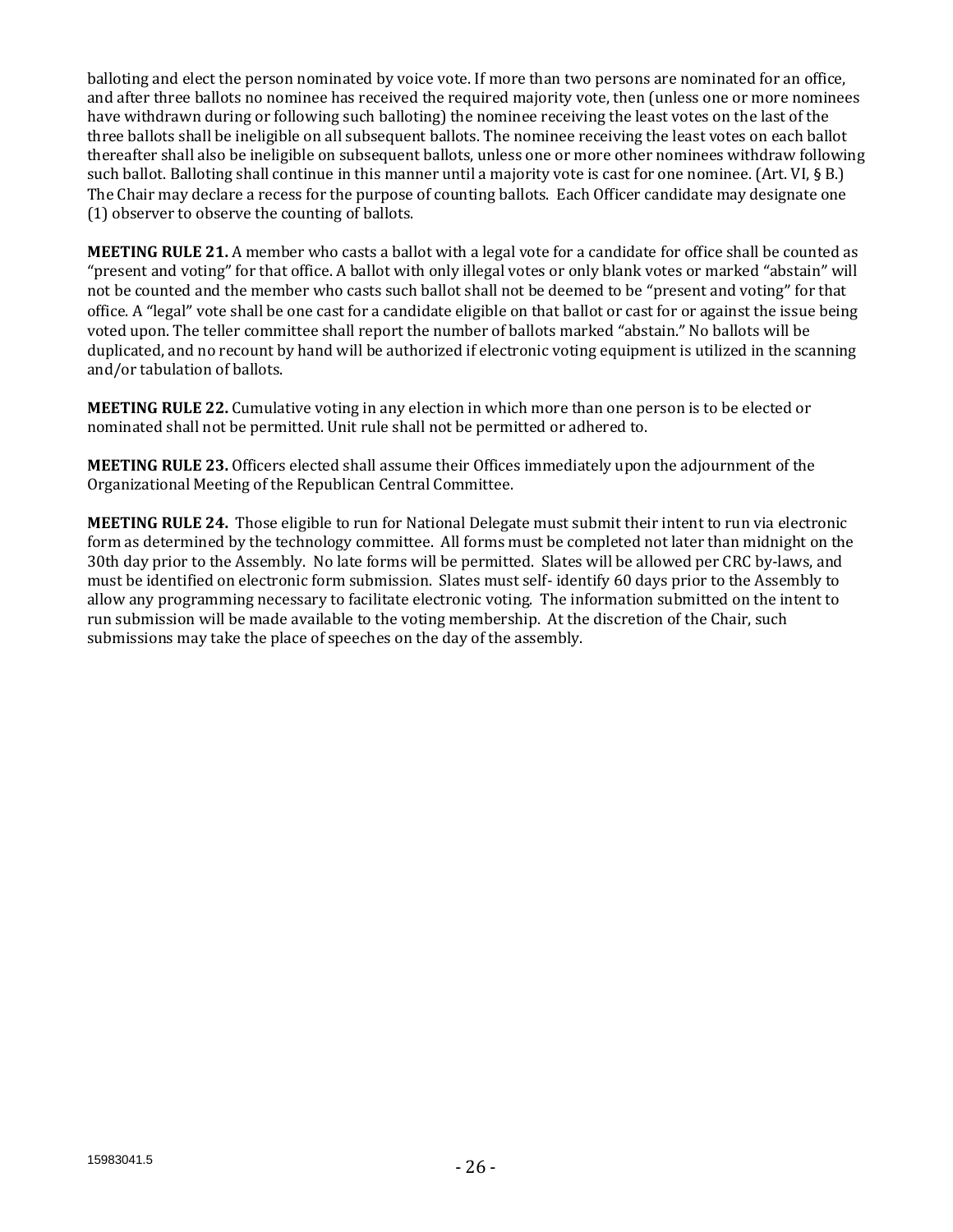# **APPENDIX B**

# **Central Committee Bylaws where Central Committee is WithoutBylaws**

### **I. Introductory Note**

The bylaws contained in this Appendix B shall be the bylaws of any county or district central committee that has not adopted its own bylaws, or that has failed to file a copy of such bylaws with the Colorado Republican State Central Committee, as provided in Article XVI, Section A, of the CRC bylaws.

| <b>APPENDIX B-1:</b> Bylaws of the |  | County Republican Central Committee, |
|------------------------------------|--|--------------------------------------|
| A County Political Party Committee |  |                                      |

- **APPENDIX B-2:** Bylaws of the District Republican Central Committee, A Single-County Political PartyCommittee
- **APPENDIX B-3:** Bylaws of the District Republican Central Committee, A Multi-County Political PartyCommittee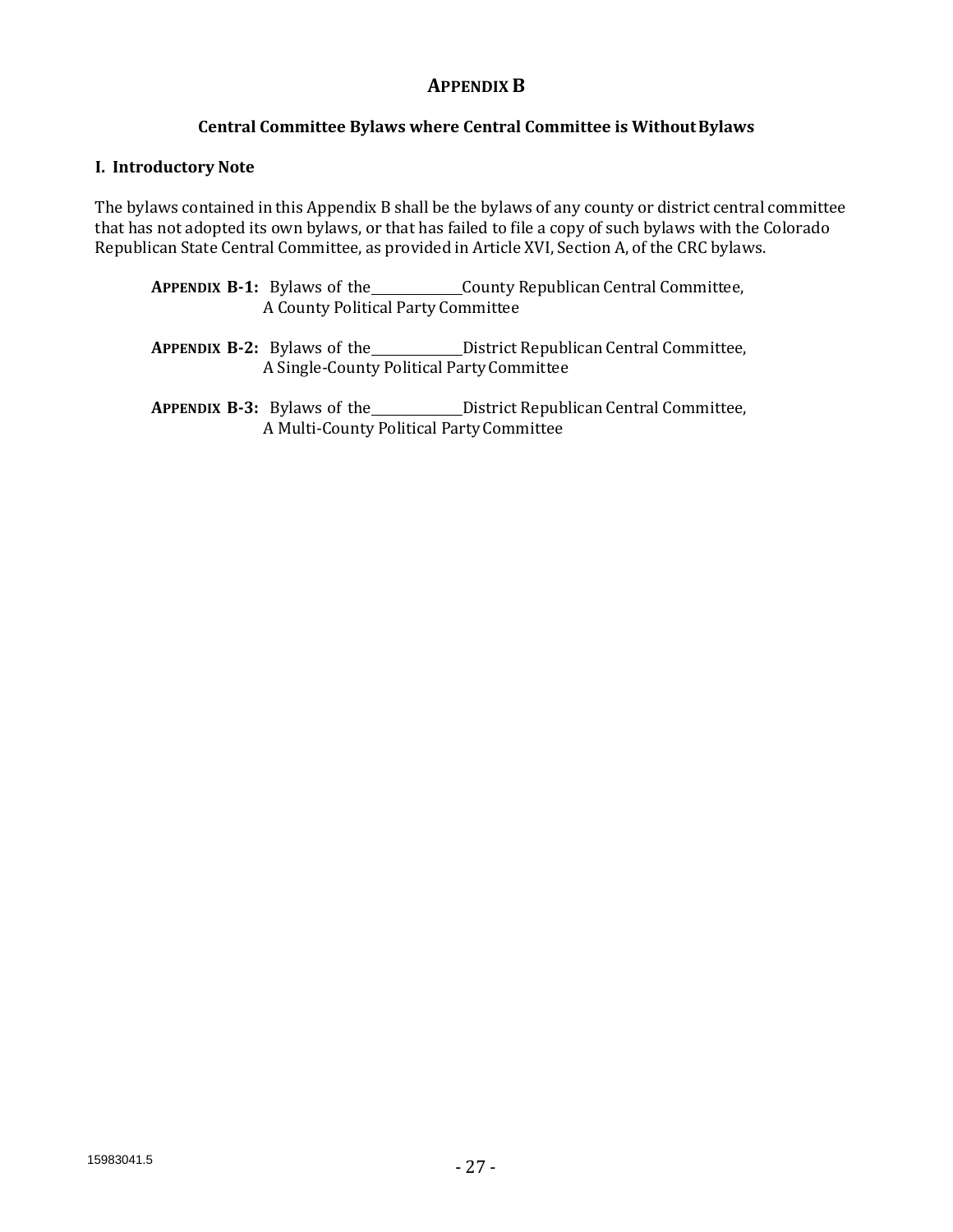# **APPENDIXB-1**

**Bylaws of the County Republican Central Committee** 

# **A County Political Party Committee**

# **ARTICLE I. NAME, ORGANIZATIONAL STRUCTURE,PURPOSES**

### Section 1. Name:

The name of this organization shall be the " County Republican Central Committee", hereinafter referred to as the "County Central Committee."

## Section 2. Organizational Structure:

The County Central Committee is organized as an unincorporated nonprofit association, political organization, and local political party committee within the meaning of and pursuant to applicable Federal and State laws, and the rules and bylaws of the Colorado Republican State Central Committee.

## Section 3. Primary Purpose:

The principal purpose of the County Central Committee is to perform the functions of a county party central committee as set forth in the election laws of the State of Colorado and the rules and bylaws of the Colorado Republican State Central Committee; to elect duly nominated or designated Republican candidates to office; and to have such purposes and objectives not otherwise prohibited by the laws of the United States, the State of Colorado, and the bylaws and rules of the Colorado Republican State Central Committee.

The County in the State of Colorado to which this County Central Committee correspondsis County (the "County").

# Section 4. Pre-Primary Neutrality

No candidate for any designation or nomination for any Elective Office of this County, or any Elective Office of this State, or any Elective Office of any District comprised in whole or in part of this County, shall be endorsed, supported or opposed by the County Central Committee, acting as an entity, or by its officers or committees, before the Primary Election, unless such candidate is unopposed in the Primary Election.

# **ARTICLE II. MEMBERSHIP**

# Section 1. Membership:

A. The membership of the County Central Committee shall consist of the following registered Republican electors and officials who reside within the territory included in the limits of the County:

1. the Chairman, Vice-Chairman and Secretary of this County CentralCommittee;

2. the elected or appointed Republican PrecinctCommitteepersons;

3. the Republican County public officials, including: County Commissioner, County Clerk and Recorder, County Treasurer, County Assessor, County Sheriff, County Surveyor, and County Coroner;

4. the State Senators and State Representatives;

5. the United States Senators and UnitedStates Representatives;

- 28 - 15983041.5 6. the Republican State public officials, including: Governor, Lieutenant Governor, Secretary of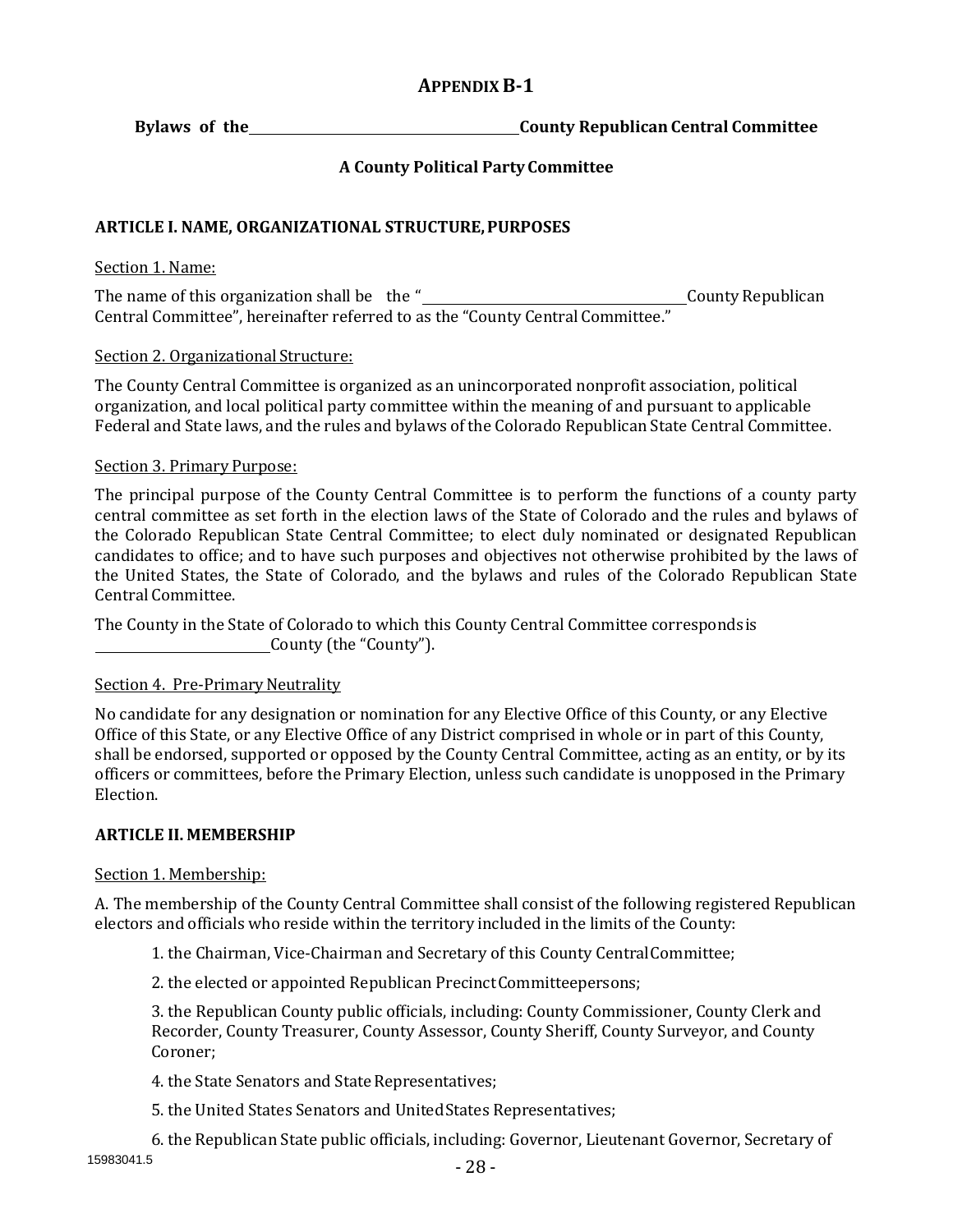State, State Treasurer, State Attorney General, members of the State Board of Education, and Regents of the University of Colorado;

7. the District Attorney; and

8. such other registered Republican electors who reside within the territory included in the limits of the County as may be required by the laws of the State of Colorado or the bylaws or rules of the Colorado Republican State CentralCommittee.

B. Only registered Republican electors who reside within the territory included in the limits of the County shall be eligible to be voting members of the County Central Committee, and each member holding multiple offices shall be entitled to only one vote on anyquestion.

## Section 2. Vacancies in Membership:

A vacancy in membership shall exist in the event of a member's ineligibility, death, resignation,removal or inability to serve. Any vacancy in the officers of this County Central Committee or Precinct Committeeperson shall be filled in accordance with these Bylaws. Any vacancy in any elected or appointed Elected Office shall be filled in the manner provided by the bylaws of the district central committee of the district corresponding to such ElectiveOffice.

# **ARTICLE III. OFFICERS, EXECUTIVECOMMITTEE**

## Section 1. Officers, Term and Qualifications:

A. Officers. The officers of the County Central Committee shall be a Chairman, Vice-Chairman and Secretary.

B. Officer Qualifications. The officers shall each be registered Republican electors who reside within the territory included in the limits of the County. Persons elected to such officer positions may but do not need to otherwise qualify as members of the County CentralCommittee.

C. Officer Voting Membership. The officers of the County Central Committee shall be voting members of the County Central Committee during their term ofoffice.

D. Term of Office. The officers of the County Central Committee shall assume their duties at the conclusion of the biennial Organizational Meeting, or at the conclusion of a meeting that may be called to fill a vacancy, and shall hold office until their successors are elected or appointed and qualified to serve.

#### Section 2. Duties of Officers:

A. Chairman: The Chairman shall perform such duties and have powers as are incident to the offices of Chairman. In addition, the Chairmanshall:

1. Preside at all meetings of the County Central Committee and any of its committees, and shall serve as Chair of the County Assembly and as the Chair of each VacancyCommittee.

2. Serve as an ex-officio voting member of all committees of the CountyCentral Committee.

3. Issue the Call and Notice of all meetings of the County Central Committee and for allmeetings of any Vacancy Committee.

4. Perform such other duties as the County Central Committee or Vacancy Committee may assign or as may be required by law.

B. Vice-Chairman: The Vice-Chairman shall assist the Chairman in the execution of his or her duties. In addition, the Vice-Chairman shall:

1. Exercise the powers and assume the duties of the Chairman in the absence, or in the inability to perform, of the Chairman, except that the Vice-Chairman shall not have the power to make any appointments.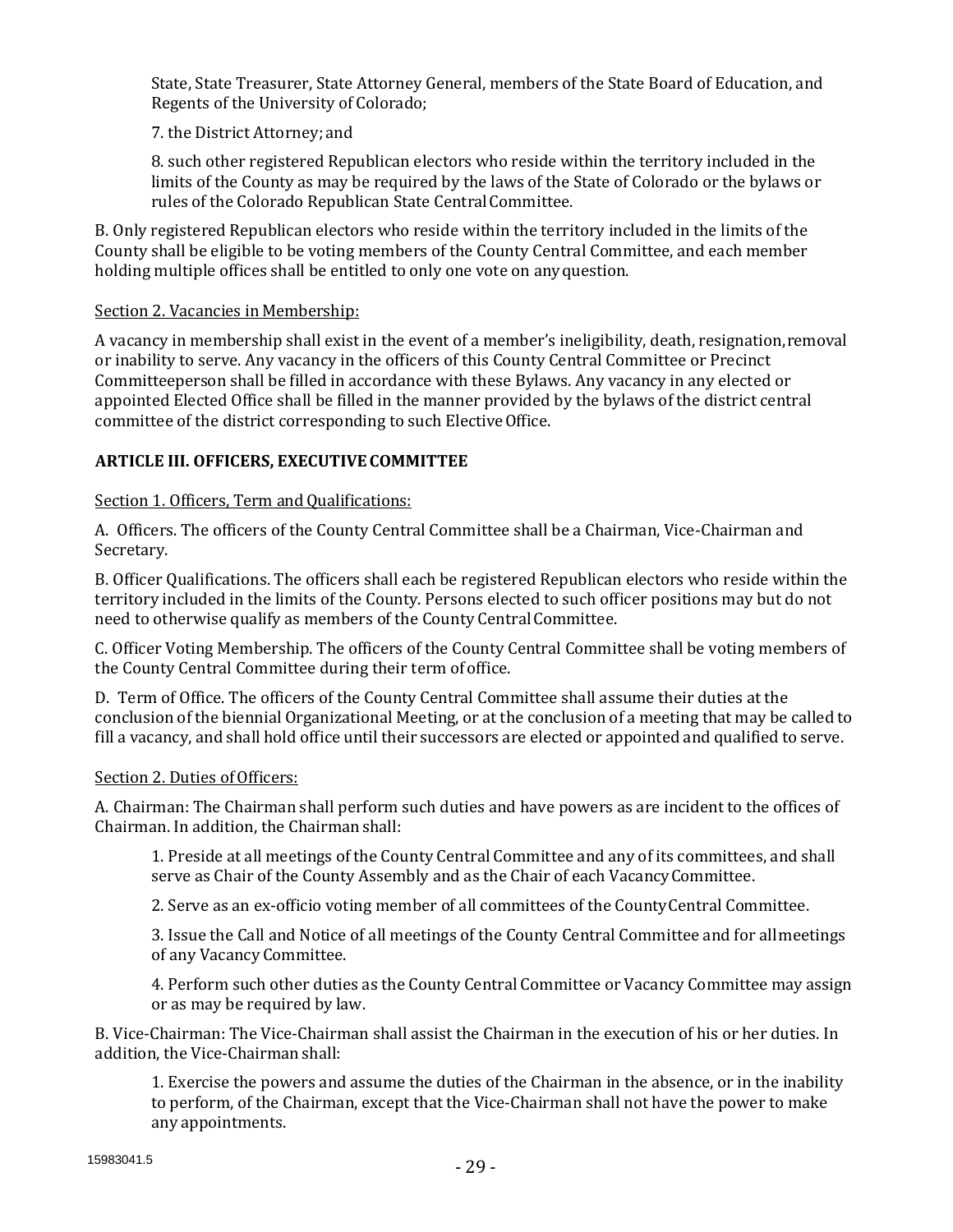2. Perform such other duties as the County Central Committee or the Chairman mayassign.

C. Secretary: The Secretary shall perform such duties and have such powers as are incident to the office of Secretary, including the duty and power to give written notice of all County Central Committee, County Assembly, Vacancy and Special Committee meetings, to attend all such meetings and keep a written record of the proceedings, and to be custodian of the records of the Committee, County Assembly and any Vacancy Committee. The Secretary shall also maintain a current list at all times of all members and officers of the Committee. In addition, the Secretaryshall:

1. Provide to the Chair, at least three days prior to the convening of a County Assembly, a temporary roll of the delegates and alternates entitled to participate in such County Assembly.

2. Serve as Secretary at all County Central Committee meetings, at all Vacancy Committee meetings, at all other committee meetings, and at the CountyAssembly.

3. Keep and be responsible for all funds, financial records, and reporting requirements, if any, of the County Central Committee and CountyAssembly.

4. Prepare and verify all credentials for delegates and alternates, and serve as the Chair of the Credentials Committee of the CountyAssembly.

5. File with the Colorado Secretary of State and with the Colorado Republican State Central Committee a list of names, addresses, telephone numbers and e-mail addresses of each County Central Committee officer and member of each Vacancy Committee not later than thirty (30) days after the Organizational Meeting, within thirty (30) days after any change to the same, or as otherwise required by law.

6. Prepare and verify certificates showing designations made by the County Assembly and selections made by any Vacancy Committee.

7. Perform such other duties as the County Central Committee, any Vacancy Committee or the Chairman may assign or may be required by law.

# Section 3. Election of Officers:

A. Election of Officers: Officers of the County Central Committee shall be elected at the biennial Organizational Meeting.

B. Persons Who May Nominate Officers: Nominations for any officer of the County Central Committee may be made only by a member of the County Central Committee who is present at the biennial Organizational Meeting. No second to any nomination is required, however any person, including nonmembers, may be recognized to second a nomination or indicate endorsement.

C. Voting Procedure: The officers of the County Central Committee shall be elected by a majority vote of those members of the District Central Committee present and voting. The election of County Central Committee officers shall be conducted by secret ballot or by raise of hands unless there is only one nominee for the office, in which case the election may be by voice vote.

# Section 4. Vacancies and Removal of County Central CommitteeOfficers

A. Vacancy Conditions: A vacancy in office shall exist in the event of an officer's ineligibility to hold office, death, resignation, removal, permanent absence or permanent disability. The County Central Committee Vacancy Committee shall decide by majority vote of the members of the County Central Committee Vacancy Committee whether sufficient evidence exists of the ineligibility, permanent absence, or permanent disability of any officer. A meeting of the County Central Committee Vacancy Committee shall be held at the call of the Chairman within thirty (30) days of the effective date of any vacancy, and upon no fewer than ten (10) days written notice. In the case of a vacancy in the office of Chairman, the Vice-Chairman shall issue the notice of the meeting of the County Central Committee Vacancy Committee.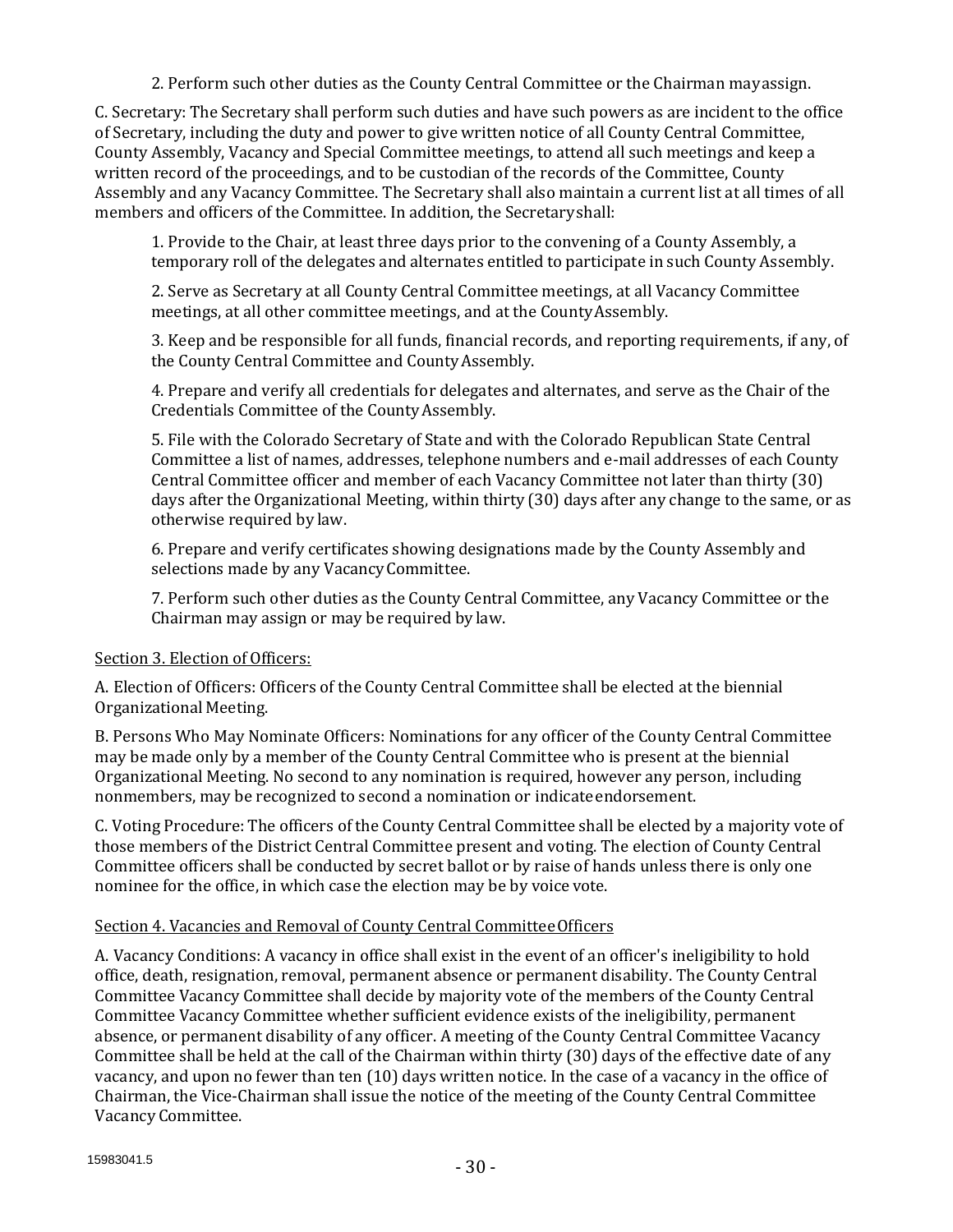B. Removal: The County Central Committee may remove any officer for good cause and declare a vacancy by the affirmative vote of 2/3 of the members of the County Central Committee present and voting at a regular or special meeting of the District Central Committee. The County Central Committee Vacancy Committee shall convene immediately upon adjournment of the meeting of the District Central Committee at which an officer is removed to fill the vacancy in such officerposition.

C. Declaration of Vacancy by State Chairman: If a vacancy is declared or deemed to exist in an officer position for more than thirty (30) days and no meeting of the County Central Committee Vacancy Committee is pending pursuant to a call or notice to fill such vacancy, the Chairman of the Colorado Republican State Central Committee may issue such a call or notice of a meeting of the County Central Committee Vacancy Committee to fill the vacancy in an officer position, or may appoint an eligible person to fill the vacancy.

## Section 5. Executive Committee:

A. Executive Committee Membership. The County Executive Committee shall consist of the officers of the County Central Committee, namely the Chairman, Vice-Chairman and Secretary.

B. Executive Committee Powers. The Executive Committee may exercise any and all powers of the County Central Committee, except when the County Central Committee is joined in meeting and except for those powers which are specifically reserved to the County Central Committee or to the County Assembly by these Bylaws.

C. Executive Committee Meetings. Meetings of the Executive Committee may be called on five (5) days written notice by the Chairman or by one-third of the members of the Executive Committee then in office, except that this notice provision may be waived by two-thirds of the members of the Executive Committee. Proxies shall not be permitted in voting on any matter by the Executive Committee. Voting by the Executive Committee shall be by voice vote, except that any voting member of the Executive Committee shall have the right to demand and have entered a roll call vote of the Executive Committee upon any disputed question.

# **ARTICLE IV. COUNTY VACANCYCOMMITTEES**

# Section 1. Vacancy Committees Created and Empowered:

Vacancy Committees shall be and are hereby organized and empowered to fill vacancies in County Central Committee officers and Precinct Commiteepersons, in the designation and nomination of Republican candidates County Elective Office, and in the office of any Republican County Commissioner, in accordance with relevant provisions of Colorado law.

# Section 2. County Central Committee Vacancy Committee:

Any vacancy in the office of Chairman, Vice-Chairman or Secretary of this County Central Committee or Precinct Committeeperson, shall be filled by a County Central Committee Vacancy Committee consisting of the officers of the County Central Committee. Notwithstanding the notice provisions in Section 5 of this Article IV, two-thirds of the members of the County Central Committee Vacancy Committee may waive the requirement of advance written notice for any meeting of the County Central Committee Vacancy Committee to fill any vacancy in the office of any Precinct Committeeperson.

#### Section 3. Vacancy in Designation or Nomination – County Assembly Vacancy Committee:

A. A vacancy caused by:

1. the failure to designate a candidate at the County Assembly;or

2. the declination, death, disqualification, resignation, or withdrawal of the person previously designated by the County Assembly; or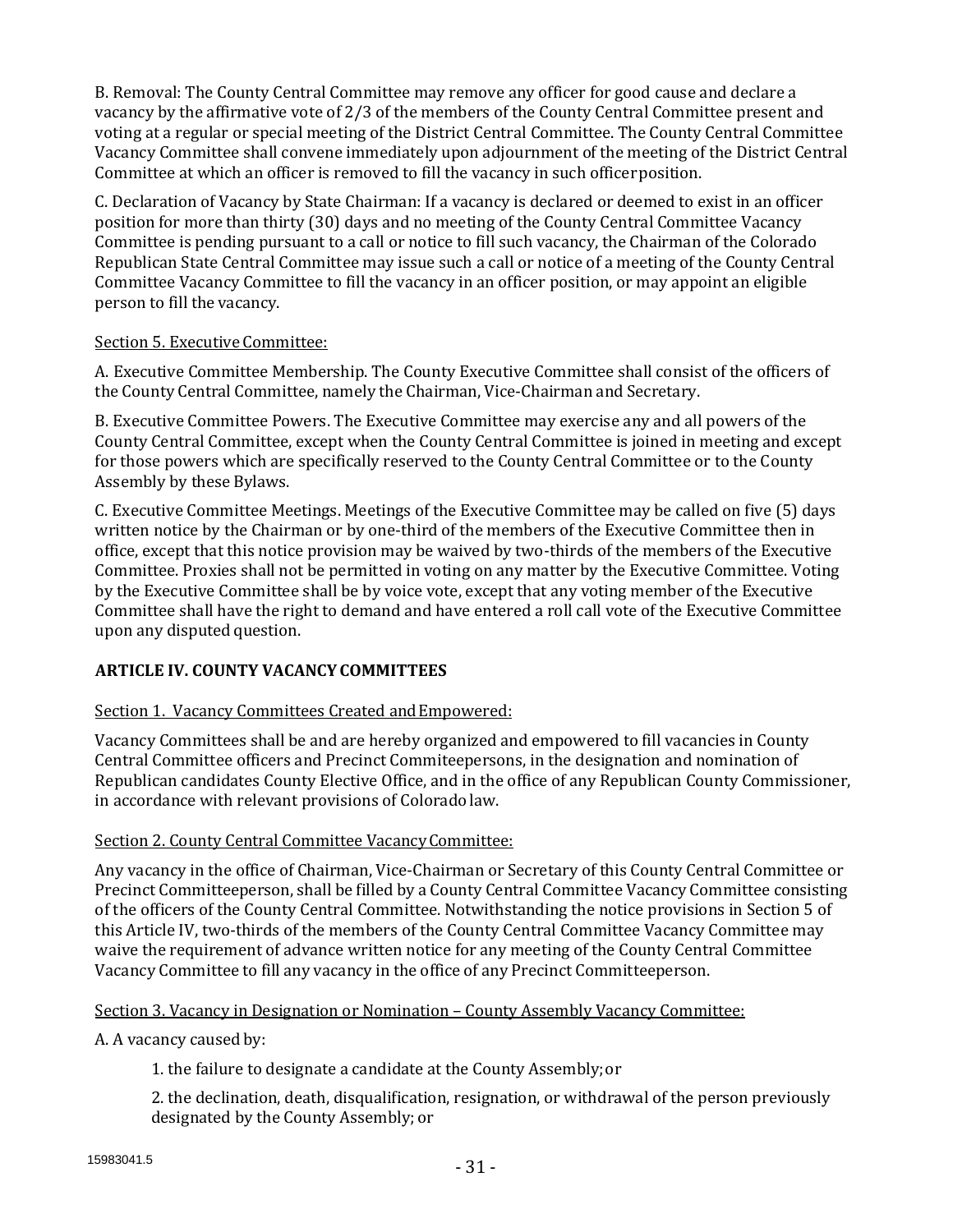3. the declination, death, disqualification, resignation, or withdrawal of the person nominated at the Republican primary election; or

4. the declination, death, disqualification, or withdrawal of a candidate for elective office after a primary election at which a nomination could have been made for the office had the vacancy then existed;

shall be filled by a County Assembly Vacancy Committee consisting of the Chairman, Vice-Chairman and Secretary of the County Central Committee. No person is eligible for appointment to fill a vacancy in the party designation or nomination unless the person would have met all the qualifications of eligibility to be designated to the primary election ballot at the time of the County Assembly. The County Assembly Vacancy Committee shall certify the results of its selection to the Colorado Secretary of State and/or to the County Clerk and Recorder in accordance withlaw.

# Section 4. Vacancy in the Republican County Commissioner – County Commissioner Vacancy Committee:

# *For County Commissioners elected at-large, or by all voters in theCounty:*

A. When a vacancy occurs in the office of a Republican County Commissioner elected at-large, or elected by all voters in the County, caused by:

1. the death or resignation of a person who has been sworn into office;or

2. caused by the death or resignation of a person who has been elected to a seat but who has not yet been sworn into office; or

3. a vacancy in a party nomination occurring less than eighteen days before the general election that is caused by the declination, death, disqualification, or withdrawal of any person nominated at the primary election; or

4. the declination, death, disqualification, or withdrawal of any elective officer after a primary election at which a nomination could have been made for the office had the vacancy then existed that cannot be filled before the general election; or

5. a person not taking the oath of office within the time period required bylaw;

the vacancy shall be filled by the County Commissioner Vacancy Committee, consisting of all eligible voting members of the County Central Committee *at the time the vacancy occurs*. The vacancy shall be filled until the next regularly scheduled general election. The County Commissioner Vacancy Committee shall certify the selection of a person who meets the qualifications for Elective Office to the Colorado Secretary of State within thirty days from the date the vacancy occurs; except that, in the case of a vacancy filled pursuant to Section 1-4-1002 (2.5), C.R.S., the Elective Office Vacancy Committee shall certify the selection within thirty days after the date of the general election affected by the vacancy; or except as otherwise required by law.

## *For County Commissioner Districts which have adopted a five-commissioner board or county home rule charter provision or ordinance that provides for the election of County Commissioners byDistrict:*

When a vacancy occurs in the office of a Republican County Commissioner elected by district, the vacancy shall be filled by the Elective Office Vacancy Committee of the Republican County Commissioner District Central Committee in accordance with law.

# Section 5. Notice of Vacancy Committee Meeting:

Notice of any meeting of any Vacancy Committee shall be distributed to each member of the Vacancy Committee by first-class mail at least ten (10) days prior to such meeting, or in accordance with the notice provisions required under Colorado law, whichever is shorter. Such notice shall clearly state the date, time, place and purpose of the meeting. Notwithstanding the foregoing, two-thirds of the members of the County Central Committee Vacancy Committee may waive this requirement of advance written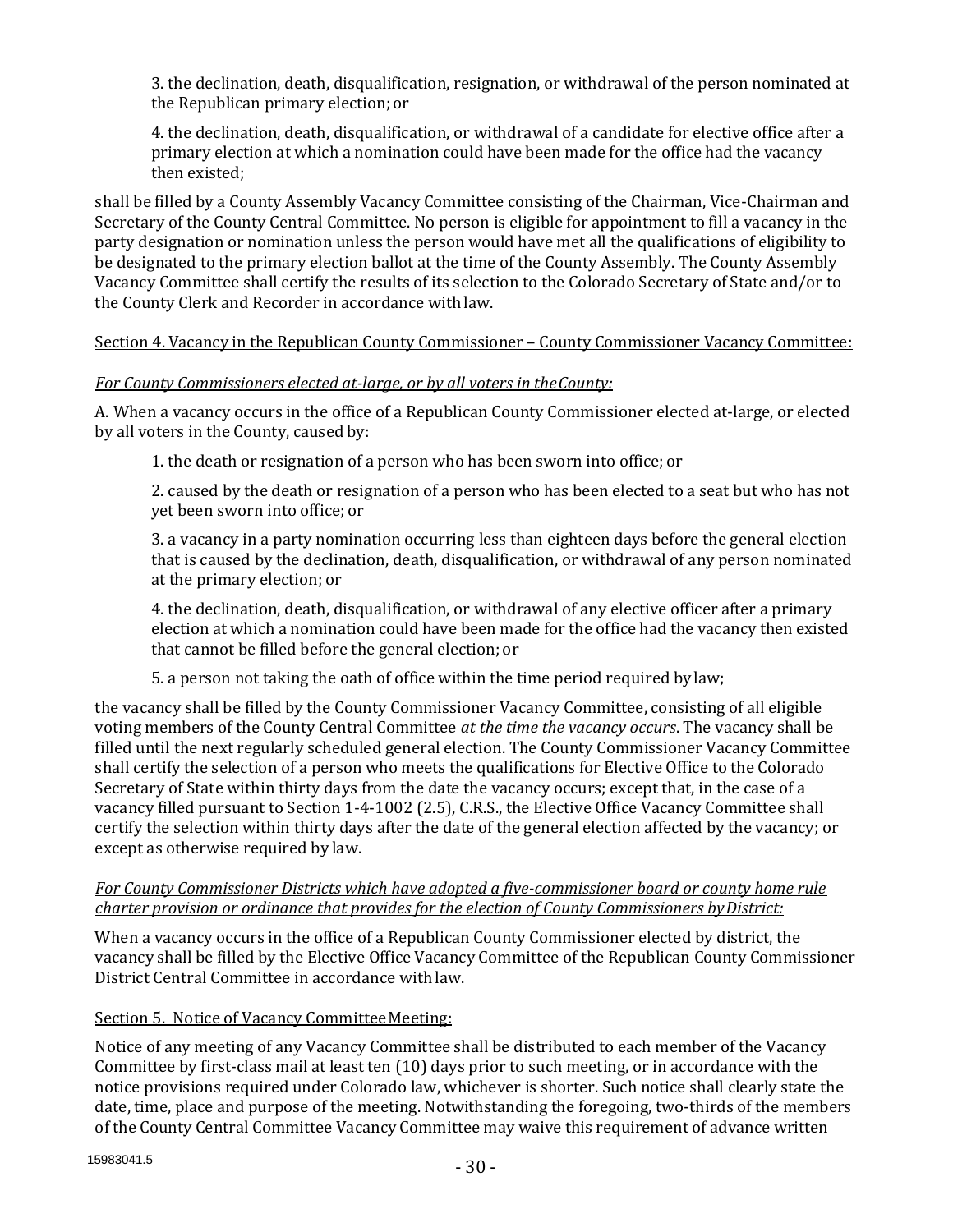notice for any meeting of the County Central Committee Vacancy Committee to fill any vacancy in the office of any Precinct Committeeperson.

# Section 6. Vacancy Committee Quorum:

The quorum of any Vacancy Committee shall be one half (1/2) of the members present in person. No member of any Vacancy Committee may vote or otherwise participate in any meeting or any selection or designation by proxy. If a quorum is not present at any Vacancy Committee meeting, the Vacancy Committee shall adjourn the meeting to a future date, time and place certain, within the period required under law to fill the vacancy, without republishing notice of the new meeting.

### Section 7. Method of Voting:

All elections of the Vacancy Committee shall be conducted by a secret ballot unless there is only one nominee to fill a vacancy. The person to fill the vacancy shall be elected or designated by a majority vote of those members present and voting. Balloting shall be repeated until a majority vote is cast for one nominee, and no nominee shall be removed from any subsequent ballot unless such nominee voluntarily withdraws.

## **ARTICLE V. MEETINGS OF THE COUNTY CENTRALCOMMITTEE**

## Section 1. Organizational Meeting:

A. The biennial Organizational Meeting of the County Central Committee shall be held between February 1 and February 15 of each odd-numbered year, or within such time period as may otherwise be required by law. The purpose of the Organization Meeting is to:

1. To Elect a Chairman, Vice-Chairman and Secretary of the County Central Committee;

2. To Elect such Bonus Members as may be allowed to the County Central Committee to the Colorado Republican State Central Committee, to the Congressional District Central Committee, and/or to the Judicial District Central Committee as provided for bylaw;

3. To select or ratify the selection of County Vacancy Committees in accordance with these Bylaws;

4. To conduct such other business as may properly come before the County CentralCommittee.

B. Meeting Notice: Notice of the Organizational Meeting of the County Central Committee shall be distributed in accordance with Section 4 of this Article no fewer than ten (10) days before the date of the meeting. Notice of a County Central Committee meeting shall clearly state the time, date, and place of the meeting, and, to the fullest extent possible, the business to be conducted at the meeting.

C. If no meeting is held within the appropriate time frame for the biennial Organizational Meeting, the State Chairman of the Colorado Republican State Central Committee may issue such a call or notice, and the State Chairman may personally or by nominee preside at the meeting so noticed if the County Central Committee fails to provide a Chair.

#### Section 2. Special Meetings:

A. Special Meeting of the County Central Committee may be called at any time by the Chairman on his own initiative or upon the written request of at least twenty-five percent of the members. If the Chairman fails to act on the request within ten (10) days, then any voting member may issue the call at the Committee's expense. Special Meetings shall be held no sooner than ten (10) days from the date the call is sent at the time, date, and place as designated by the person calling the meeting.

B. Special Meeting Notice: Notice of the Special Meeting of the County Central Committee shall be distributed in accordance with Section 4 of this Article no fewer than ten (10) days before the date of the meeting to the members of the County Central Committee. Notice of the Organizational Meeting shall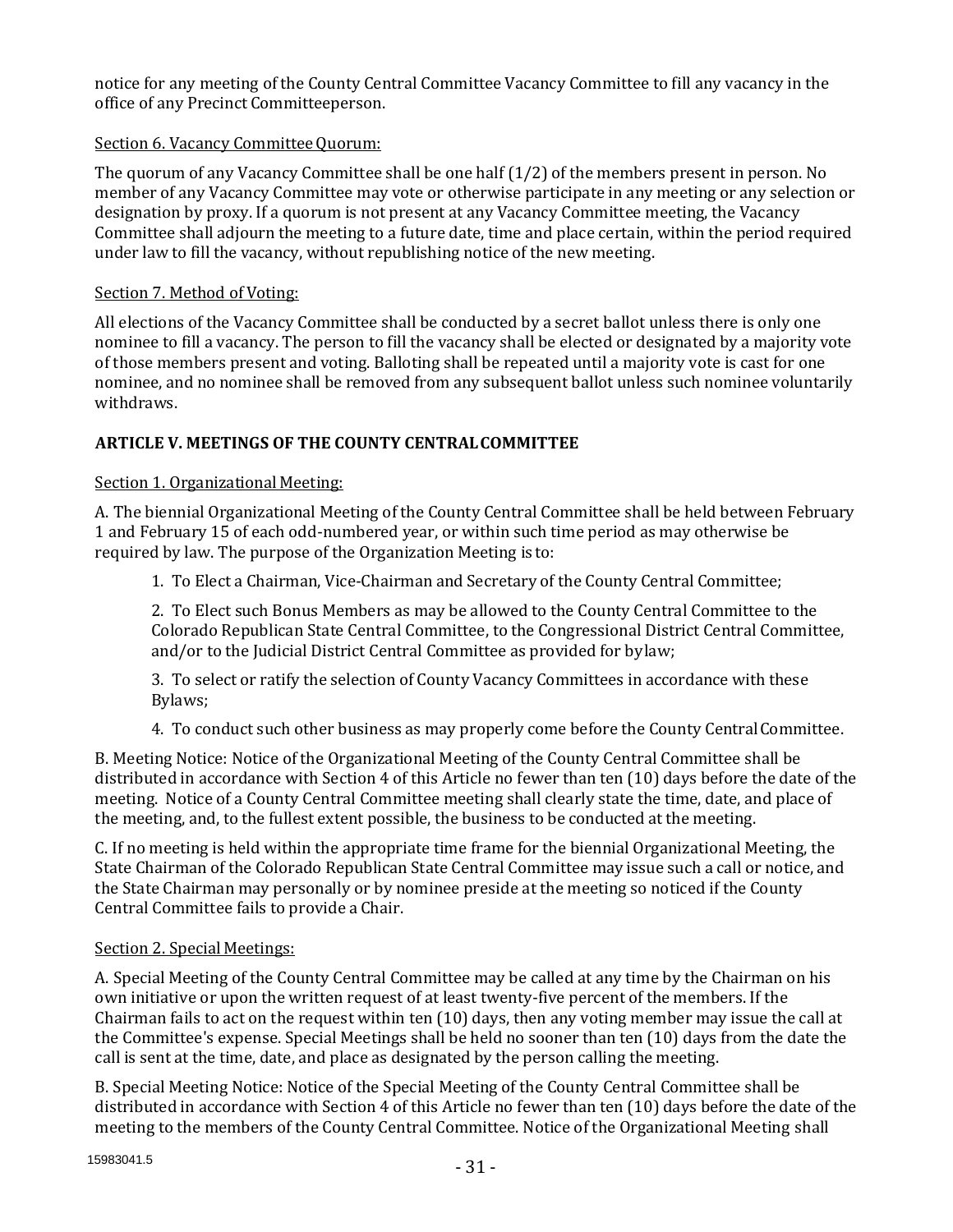clearly state the time, date, and place of the meeting, and the business to be conducted at the meeting.

C. Waiver of Notice of Special Meetings: If two-thirds of the membership of the County Central Committee waive notice of the call of a special meeting of the County Central Committee, a special meeting of the Committee may be held without prior notice. Failure of the County Chair to properly provide a call for the Special Meeting shall not invalidate the need and purpose for the Special Meeting.

## Section 3. Notice of all Meetings:

Unless otherwise specified herein, the members of any Regular or Special Meeting of the County Central Committee, Vacancy Committee, or other committee of the County Central Committee shall be notified by written notice delivered by United States mail, first class postage prepaid, or electronically delivered by facsimile or by e-mail. All notices shall be directed to the County Central Committee member at her or his address(es) as it appears on the official Committee records as maintained by the Secretary.

## Section 4. Form and Venue of Meeting, Electronic and Conference Call:

Meetings may be held in person, in an electronic format, or in a hybrid format at the discretion of the Chairman. In the event a meeting is held in an electronic or hybrid format, proxies shall be forbidden at that meeting.

# **ARTICLE VI. VOTING AT MEETINGS OF THECOMMITTEE**

#### Section 1. Method of Voting:

A. Voice or Rising Vote: With the exception of the elections or removal of officers of the County Central Committee, or the designation or nomination of any candidate for Elective Office, all voting at meetings of the County Central Committee, or at the County Assembly, shall be by voice vote, by raise of hands, or by rising vote at the discretion of the Chairman, unless otherwise provided by the affirmative majority vote of the members present and voting.

B. Cumulative Voting, Unit Rule: Cumulative voting (which permits an elector to give more than one vote to a single candidate) or Unit Rule shall not be allowed or adhered to at any meeting of the County Central Committee, any VacancyCommittee, or at the County Assembly.

#### Section 2. Proxies:

A. Designation: Any voting member who wishes to vote by proxy at those meetings where proxies are allowed shall designate her or his proxy in writing or on a written form which shall be dated, witnessed and submitted to the Chairman prior to the start of the meeting, except that no member may participate by proxy at any Vacancy Committee meeting. All proxies shall apply to a single meeting. An individual designated to cast a proxy vote shall be a qualified Republican elector within the constituency represented by the principal, and a person designated to cast a proxy may vote only if the principal is absent from the meeting at the time of the vote.

#### Section 3. Quorum Requirements:

Those members present and voting at the Organizational Meeting, or at any Regular or Special Meeting of the Central Committee, shall constitute a quorum, so long as due notice has been given or the meeting is held in accordance with these Bylaws and the bylaws and rules of the Colorado Republican State Central Committee.

# **ARTICLE VII: PRECINCT CAUCUSES**

Section 1. Date and Location: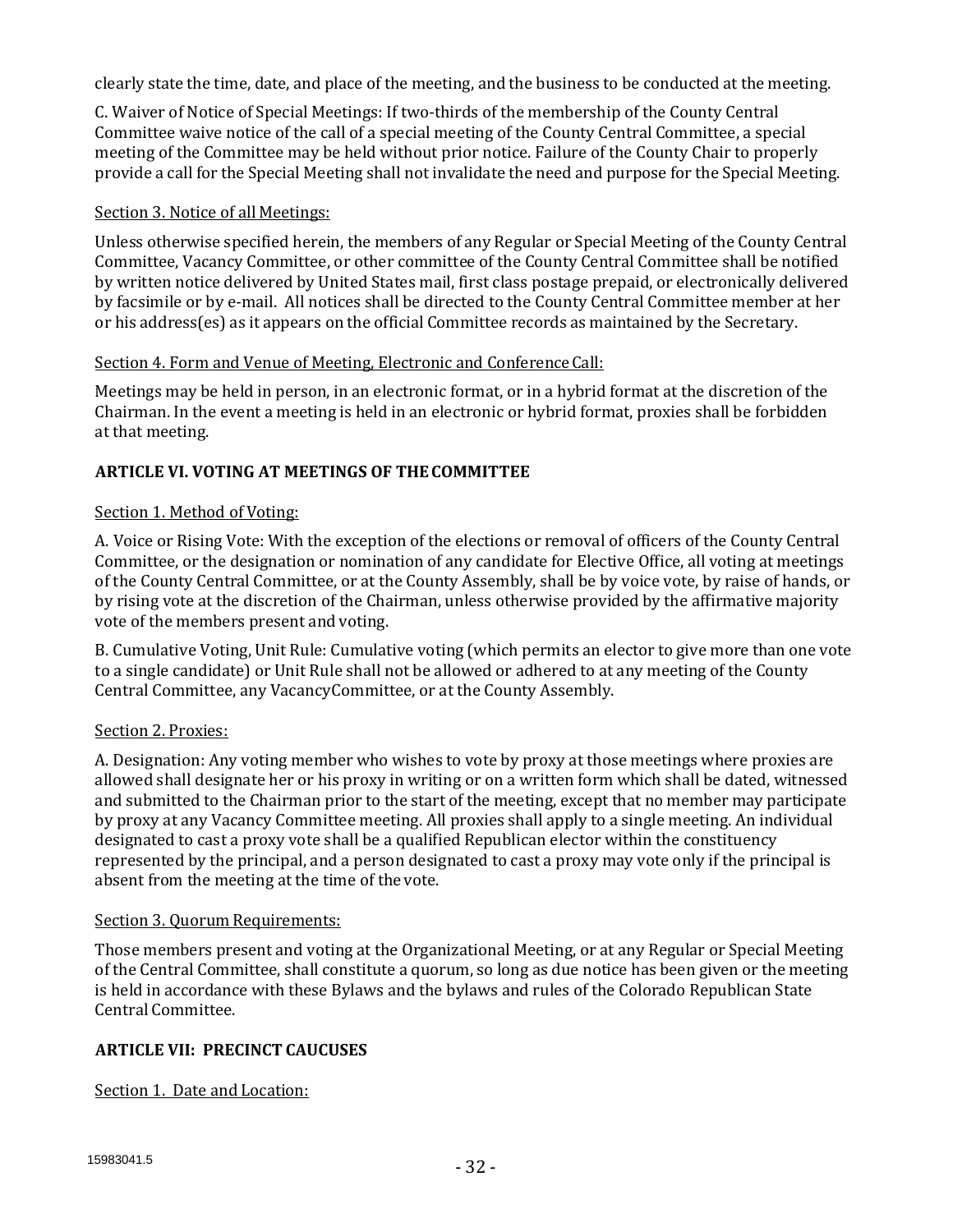Precinct caucuses shall be held in even-numbered years at 7:00 p.m. on the date provided for by law or the rules of the Republican National Committee at a private place in each precinct or at a public place within the County in or proximate to each precinct as determined by the County Central Committee or County officers and posted as required by law.

## Section 2. Voting Members:

A. Voting members at each precinct caucus shall have been:

1. A resident of the precinct for thirty days; and

2. Registered to vote no later than twenty-nine days before the precinct caucus and affiliated with the Republican Party for at least two months as shown on the registration books of the County Clerk and Recorder or on the records of the Colorado Secretary of State; except that any registered Republican elector who has attained the age of eighteen years within the two months immediately preceding such precinct caucus or who has become a naturalized citizen within the two months immediately preceding the precinct caucus;or

3. Such other registered Republican electors as may be present and otherwise entitled to participate in the precinct caucus as may be required bylaw.

B. Voting by proxy shall not be permitted at any Republican precinctcaucus.

## Section 3. Procedure:

The eligible voting members at each precinct caucus present and votingshall:

A. Elect by plurality vote a precinct caucus chairman and secretary to serve as officers of the precinct caucus.

B. Elect by plurality vote the delegates and alternate delegates to the county assembly and for such other higher assemblies and/or conventions as determined by the County Central Committee or County Central Committee officers. In the event of a tie for the last available delegate or alternate delegate, the last available place shall be determined by lot. Cumulative voting or unit rule shall not be allowed or adhered to in the election of delegates or alternate delegates.

C. Elect by plurality vote two PrecinctCommitteepeople.

1. The two people receiving the highest number of votes shall be elected as the Precinct Committeepeople.

2. If two or more candidates for Precinct Committeeperson receive an equal and the second highest number of votes, or if three or more candidates receive an equal and the highest number of votes, the election shall be determined by lot by suchcandidates.

3. Each Precinct Committeeperson shall hold such position for a term of two years after the date of his election, and each shall serve until his successor is duly elected orappointed.

4. The names of the Precinct Committeepeople and delegates and alternate delegates elected shall be certified to the County Assembly of the political party by the officers of the precinct caucus.

D. For precinct caucuses occurring in the year in which a national convention is to be held and a presidential candidate is to be nominated, or occurring in the year in which any candidate for statewide office is to be nominated, a non-binding preference poll shall be conducted for such offices and candidates as the Colorado Republican State Central Committee Executive Committee may direct as part of the business of each precinct caucus meeting, except that the Colorado Republican State Central Committee Executive Committee may direct that no preference poll be conducted. The preference poll shall be conducted and results reported in a manner as shall be provided by the Chairman or the Colorado Republican State Central Committee Executive Committee. Only eligible precinct caucus participants may participate in any preferencepoll.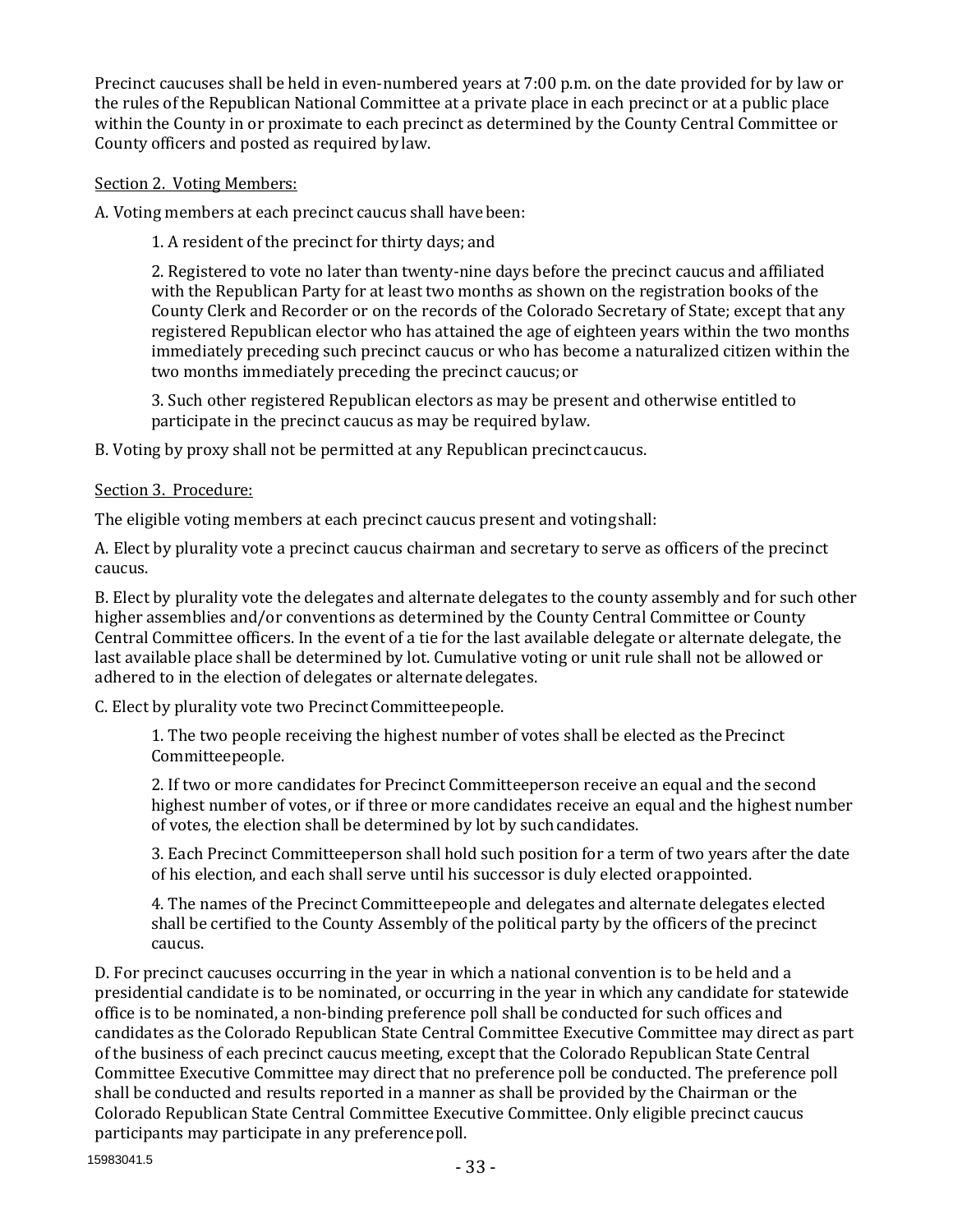E. In no event, however, shall the results of any preference poll dictate or require the proportional allocation or representation of delegates chosen for any County Assembly, higher assembly or convention, or bind such delegates as may be chosen to vote for any particular candidate. The participants at each precinct caucus, or at any caucus, assembly, or convention of any county or district, alone shall determine if the results of any preference poll is to be a factor in the selection of individual delegates or alternates to any higher assembly or convention, and no candidate for delegate or alternate for any higher assembly or convention shall be compelled or required to identify the candidate he or she is supporting, but may do so at his or her option.

# **ARTICLE VIII. COUNTYASSEMBLY**

# Section 1. County Assembly

A. Date and Location: The County Assembly shall be held on a date no sooner than ten (10) days and no later than thirty (30) days following the Precinct Caucuses and at a time and location determined by the Chairman of the County Central Committee, or as otherwise provided for bylaw.

B. Call of the County Assembly: The call of the County Assembly shall include a statement of the time, place and purpose of the County Assembly, and shall be distributed or made available at the precinct caucuses or delivered by United States mail, first class postage prepaid, or electronically delivered by facsimile or by e-mail, directed to the delegates and alternates selected at each precinct caucus at her or his address(es) as provided by the officers of each precinct caucus.

## Section 2. Qualifications of Delegates and Alternates

A. The delegates and alternates to the County Assembly shall be those delegates and alternates selected at the precinct caucus that reside within the territory included in the limits of the County.

# Section 3. Voting in the District Assembly

A. Proxies: No proxies shall be allowed or recognized in the CountyAssembly.

B. Vacancies: Any vacancy in a delegate place shall be filled only from among the alternates in attendance at the District Assembly from the precinct for which there is a vacancy. Alternates shall be seated as delegates in the order designated by their precinct caucuses. Alternates must yield to delegates when they are present.

C. Designation: The County Assembly shall take no more than two ballots for each office to be designated.

Every candidate receiving thirty (30%) percent or more of the votes of all duly accredited County Assembly delegates, who are present and voting for that office, shall be certified by affidavit of the presiding officer and secretary of the CountyAssembly.

If no candidate receives 30% or more of the votes of all duly accredited County Assembly delegates, who are present and voting for that office, on the first ballot, a second ballot shall be cast for all the candidates for that office. If, on the second ballot, no candidate receives 30% or more of the votes cast, the County Assembly shall certify the two candidates receiving the highest numbers of votes as candidates for the office. The certificate of designation shall indicate the order of the vote received at the County Assembly by the candidates, but the County Assembly shall not declare that one candidate has received the nomination of the County Assembly. If two or more candidates receiving designation have received an equal number of votes, the order of certification of designation shall be determined by lot by the candidates.

D. Requirements for Nominees: No person shall be eligible for designation by the County Assembly to the Republican primary election ballot unless such person possesses the constitutional and statutory qualifications for such Elective Office and shall have been continuously affiliated as a Republican for at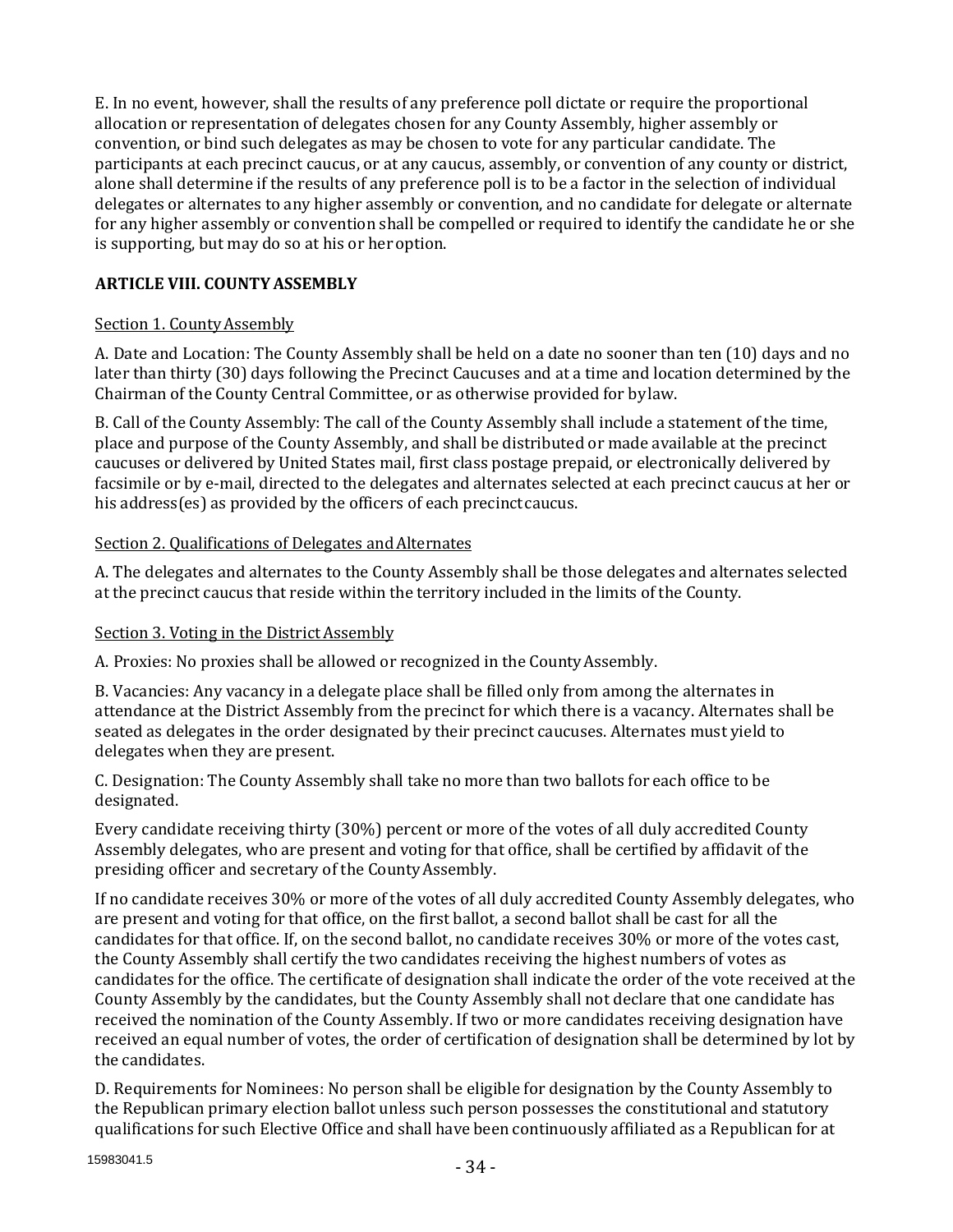least thirty (30) days preceding the County Assembly, as shown by the voter registration rolls maintained by the County Clerk and Recorder or the Colorado Secretary ofState.

## Section 5. County Assembly VacancyCommittee

The County Assembly Vacancy Committee shall fill any vacancy that occurs in the Republican designation or nomination of a candidate for Elective Office, in accordance with Article IV, Section 3 of these Bylaws, the bylaws and rules of the Colorado Republican State Central Committee, and the applicable laws of the State of Colorado.

## **ARTICLE IX. AMENDMENT OF THESE BYLAWS**

These Bylaws may be amended at any Regular or Special Meeting of the County Central Committee, by the affirmative vote of two-thirds (2/3) of those members present and voting, provided that the proposed amendment was submitted, in writing, to the officers for review, and mailed or sent by e-mail no fewer than thirty (30) days prior to the meeting to the members of the County Central Committee, and a copy of the proposed amendment(s) were included in the written notice of the meeting.

# **ARTICLE X. PARLIAMENTARY AUTHORITY**

The current edition of *Roberts Rules of Order, Newly Revised* shall govern the meetings of the County Central Committee, the County Assembly, and all regular or special meetings of the County Central Committee or any of its committees, including any Vacancy Committee, whenever they are applicable and not inconsistent with these Bylaws, the bylaws and rules of the Colorado Republican State Central Committee, and applicable law.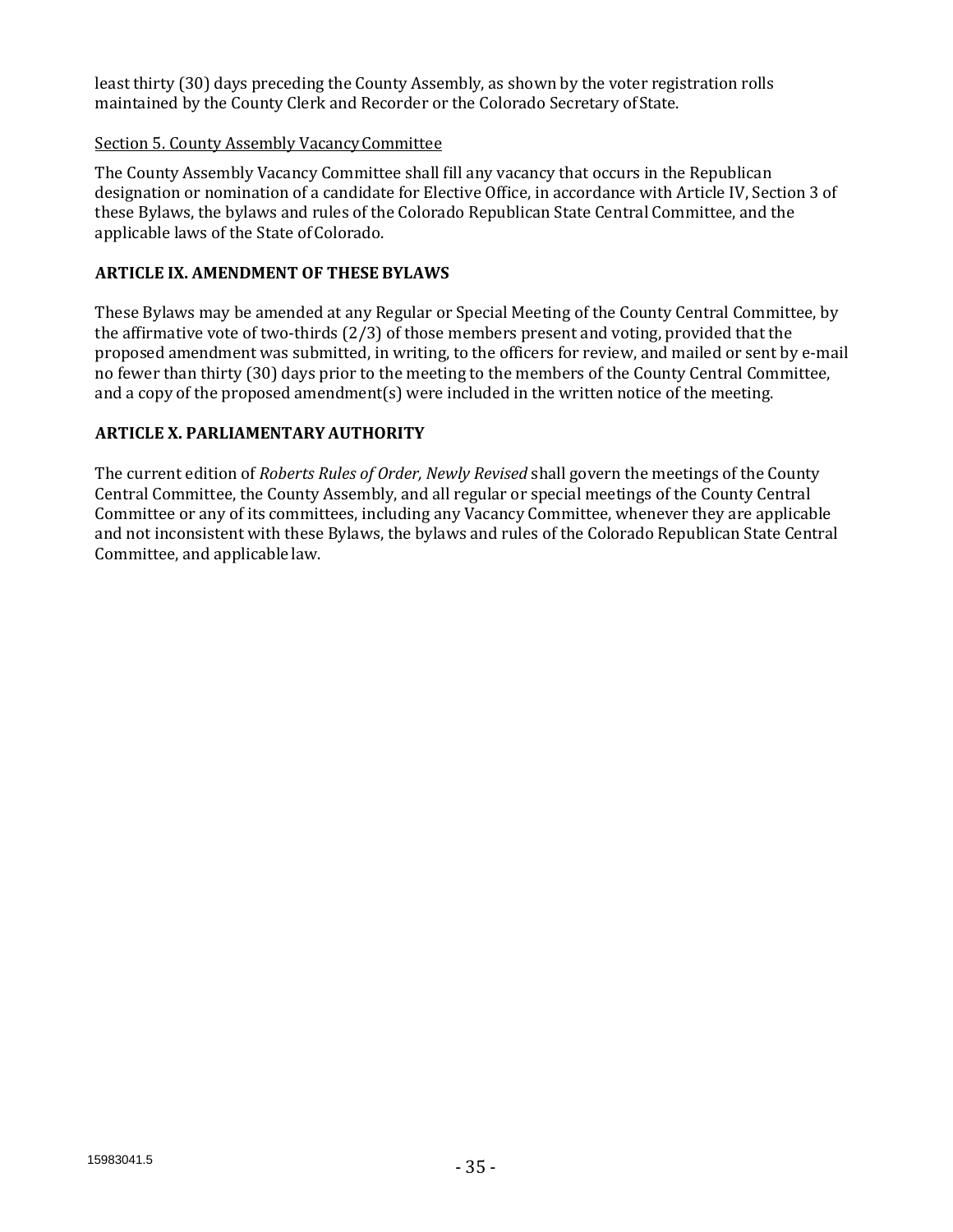# **APPENDIXB-2**

**Bylaws of the District Republican Central Committee** 

# **A Single County District Political PartyCommittee**

# **ARTICLE I. NAME, ORGANIZATIONAL STRUCTURE,PURPOSES**

## Section 1. Name:

The name of this organization shall be the " District Republican Central Committee", hereinafter referred to as the "District Central Committee."

## Section 2. Organizational Structure:

The District Central Committee is organized as an unincorporated nonprofit association, political organization, and local political party committee within the meaning of and pursuant to applicable Federal and State laws, the rules and bylaws of the Colorado Republican State Central Committee, and the rules and bylaws of the County Republican Central Committee of the County which this District is comprised in whole or in part.

## Section 3. Primary Purpose:

The principal purpose of the District Central Committee is the selection, designation, nomination, election, and appointment of qualified persons to the Elective Office of (*State Senator / State Representative / District Attorney / County Commissioner )* for the *(Senatorial / Representative* / *Judicial / County Commissioner* ) District (the "District"), which District is comprised of only one County or a portion of only one County.

The County in the State of Colorado of which this District is comprised, in whole or in part, is County (the "County").

# Section 4. Pre-Primary Neutrality

No candidate for any designation or nomination for the Elective Office of this District shall be endorsed, supported or opposed by the District Central Committee, acting as an entity, or by its officers or committees, before the Primary Election, unless such candidate is unopposed in the Primary Election.

# **ARTICLE II. MEMBERSHIP**

# Section 1. Membership:

A. The membership of the District Central Committee shall consist of the following registered Republican electors and officials who reside within the County and within the territory included in the limits of the District:

#### *For State Senatorial Districts:*

- 1. the Chairman, Vice-Chairman and Secretary of this Senatorial District Central Committee;
- 2. the elected or appointed Republican precinct committeepersons;
- 3. the elected or appointed Republican State Senator;
- 4. the elected or appointed Republican State Representatives;
- 5. the chairman, vice-chairman, and secretary of the County Republican Central Committee who reside within the territory included in the limits of the District;and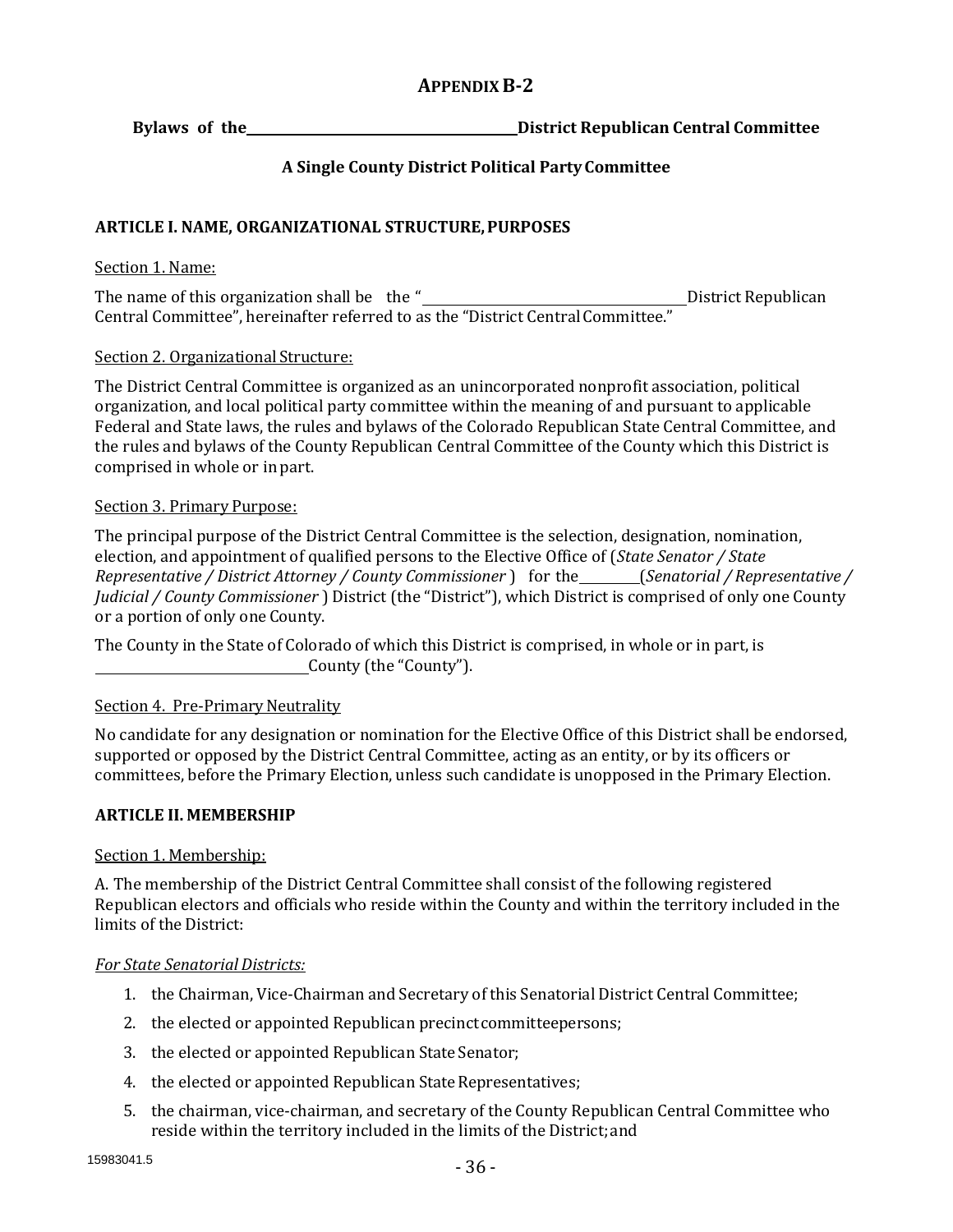6. such other registered Republican electors who reside within the territory included in the limits of the District as may be required by the laws of the State of Colorado or the bylaws or rules of the Colorado Republican State Central Committee.

## *For State Representative Districts:*

- 1. the Chairman, Vice-Chairman and Secretary of this Representative District Central Committee;
- 2. the elected or appointed Republican precinct committeepersons;
- 3. the elected or appointed Republican State Senators;
- 4. the elected or appointed Republican State Representative;
- 5. the chairman, vice-chairman, and secretary of the County Republican Central Committee who reside within the territory included in the limits of the District;and
- 6. such other registered Republican electors who reside within the territory included in the limits of the District as may be required by the laws of the State of Colorado or the bylaws or rules of the Colorado Republican State CentralCommittee.

## *For JudicialDistricts:*

- 1. the Chairman, Vice-Chairman and Secretary of this Judicial District Central Committee;
- 2. the elected or appointed Republican precinct committeepersons;
- 3. the elected or appointed Republican DistrictAttorney;
- 4. the chairman, vice-chairman, and secretary of the County Republican Central Committee who reside within the territory included in the limits of the District;and
- 5. such other registered Republican electors who reside within the territory included in the limits of the District as may be required by the laws of the State of Colorado or the bylaws or rules of the Colorado Republican State Central Committee.

*For County Commissioner Districts which have adopted a five-commissioner board or county home rule charter provision or ordinance that provides for the election of County Commissioners by District:*

- 1. the Chairman, Vice-Chairman and Secretary of this County Commissioner District Central Committee;
- 2. the elected or appointed Republican precinct committeepersons;
- 3. the elected or appointed Republican County Commissioner of theDistrict;
- 4. the chairman, vice-chairman, and secretary of the County Republican Central Committee who reside within the territory included in the limits of the District;and
- 5. such other registered Republican electors who reside within the territory included in the limits of the District as may be required by the laws of the State of Colorado or the bylaws or rules of the Colorado Republican State Central Committee.

B. Only registered Republican electors who reside within the territory included in the limits of the District shall be eligible to be voting members of the District Central Committee, and each member holding multiple offices shall be entitled to only one vote on any question. Any officer of the County Central Committee of which this District is comprised in whole or in part who does not reside within the territory included in the limits of the District shall be a non-voting member of the District Central Committee and shall possess all the privileges, rights and duties of members except that of voting, nor shall each such non-voting member be entitled to designate a voting replacement.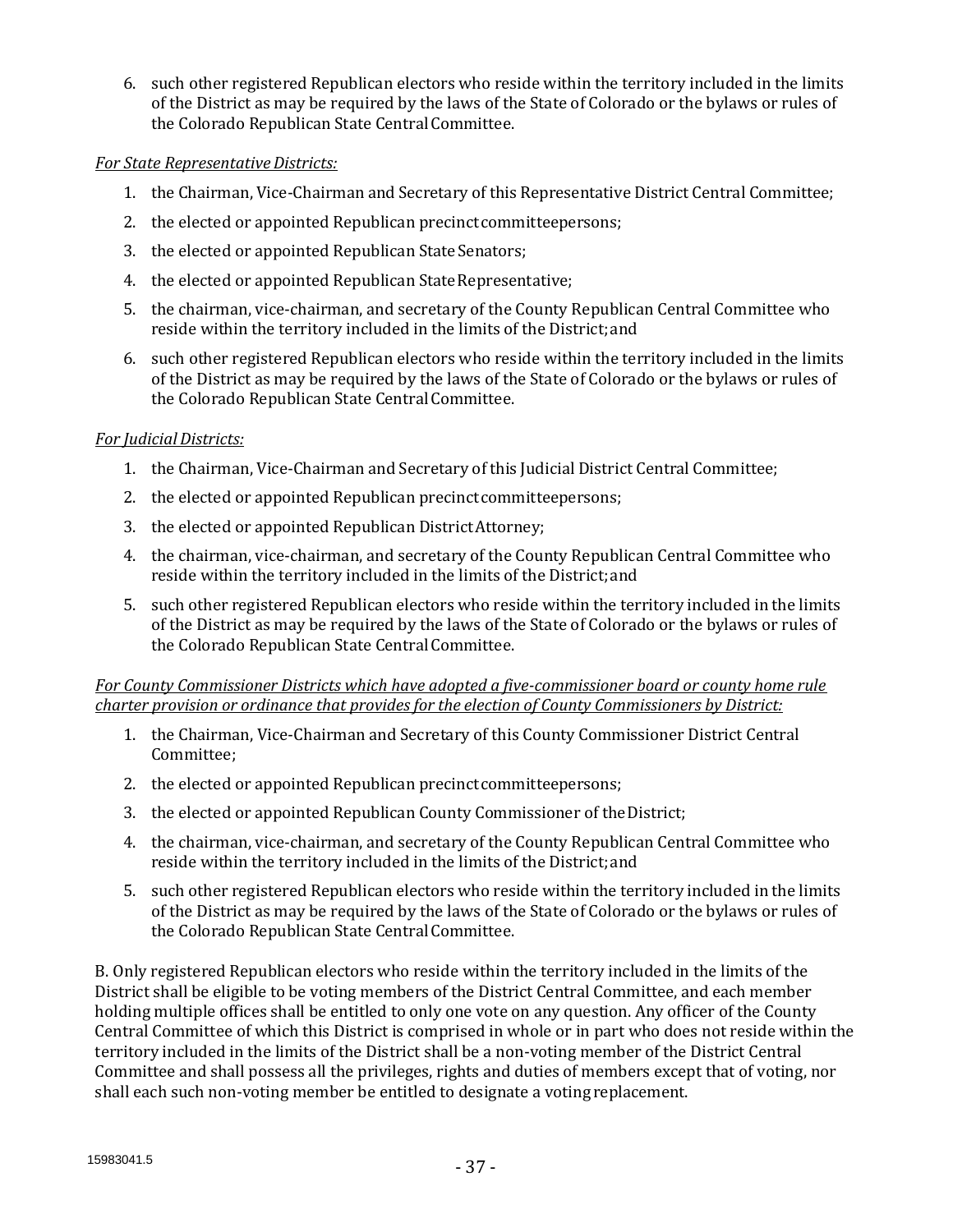## Section 2. Vacancies in Membership:

A vacancy in membership shall exist in the event of a member's ineligibility, death, resignation,removal or inability to serve. Any vacancy in the officers of this District Central Committee shall be filled in accordance with these Bylaws. Any vacancy in any precinct committeeperson or of any officer of the County Republican Central Committee shall be filled in the manner provided by the bylaws of the County Republican Central Committee. Any vacancy in any elected or appointed Elected Office shall be filled in the manner provided by the bylaws of the district central committee of the district corresponding to such Elective Office.

# **ARTICLE III. OFFICERS, POWERS OF THE COMMITTEE**

# Section 1. Officers, Term and Qualifications:

A. Officers. The officers of the District Central Committee shall be a Chairman, Vice-Chairman, and Secretary.

B. Officer Qualifications. The officers shall each be registered Republican electors who reside within the territory included in the limits of the District. Persons elected to such officer positions may but do not need to otherwise qualify as members of the District CentralCommittee.

C. Officer Voting Membership. The officers of the District Central Committee shall be voting members of the District Central Committee during their term ofoffice.

D. Term of Office. The officers of the District Central Committee shall assume their duties at the conclusion of the biennial Organizational Meeting, or at the conclusion of a meeting that may be called to fill a vacancy, and shall hold office until their successors are elected or appointed and qualified to serve.

# Section 2. Duties of Officers:

A. Chairman: The Chairman shall perform such duties and have powers as are incident to the offices of Chairman. In addition, the Chairmanshall:

1. Preside at all meetings of the District Central Committee and any of its committees, and shall serve as Chair of the District Assembly and as the Chair of each VacancyCommittee.

2. Serve as an ex-officio voting member of all committees of the District Central Committee.

3. Issue the Call and Notice of all meetings of the District Central Committee and for all meetings of any Vacancy Committee.

4. Perform such other duties as the District Central Committee or Vacancy Committee may assign or as may be required by law.

B. Vice-Chairman: The Vice-Chairman shall assist the Chairman in the execution of his or her duties. In addition, the Vice- Chairman shall:

1. Exercise the powers and assume the duties of the Chairman in the absence, or in the inability to perform, of the Chairman, except that the Vice-Chairman shall not have the power to make any appointments.

2. Perform such other duties as the District Central Committee or the Chairman mayassign.

C. Secretary: The Secretary shall perform such duties and have such powers as are incident to the office of Secretary, including the duty and power to give written notice of all District Central Committee, District Assembly, Vacancy and Special Committee meetings, to attend all such meetings and keep a written record of the proceedings, and to be custodian of the records of the Committee, District Assembly and Vacancy Committee. The Secretary shall also maintain a current list at all times of all members and officers of the Committee. In addition, the Secretaryshall:

1. Provide to the Chair, at least three days prior to the convening of a District Assembly, a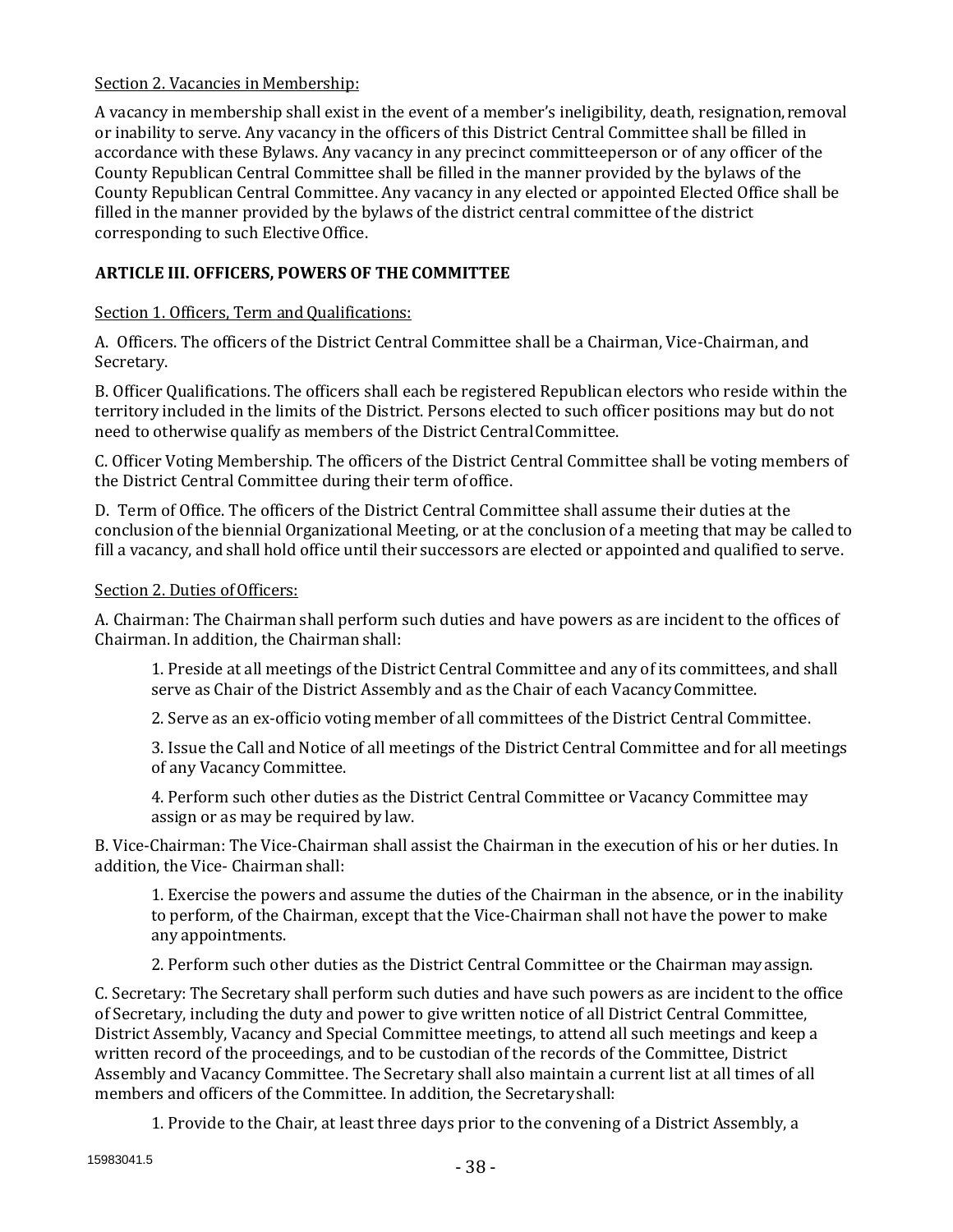temporary roll of the delegates and alternates entitled to participate in such Assembly.

2. Serve as Secretary at all District Central Committee meetings, at all Vacancy Committee meetings, at all other committee meetings, and at the DistrictAssembly.

3. Keep and be responsible for all funds, financial records, and reporting requirements, if any, of the District Central Committee and DistrictAssembly.

4. Prepare and verify all credentials for delegates and alternates, and serve as the Chair of the Credentials Committee of the DistrictAssembly.

5. Shall file with the Colorado Secretary of State and with the Colorado Republican State Central Committee a list of names, addresses, telephone numbers and e-mail addresses of each District Central Committee officer and member of the Vacancy Committee not later than thirty (30) days after the organizational meeting, within thirty (30) days after any change to the same, or as otherwise required by law.

6. Prepare and verify certificates showing designations made by the District Assembly and selections made by the Vacancy Committee.

7. Perform such other duties as the District Central Committee, Vacancy Committeesor the Chairman may assign or may be required by law.

# Section 3. Election of Officers:

A. Election of Officers: Officers of the District Central Committee shall be elected at the biennial Organizational Meeting.

B. Persons Who May Nominate Officers: Nominations for any officer of the District Central Committee may be made only by a member of the Committee who is present at the biennial Organizational Meeting. No second to any nomination is required, however any person, including nonmembers, may be recognized to second a nomination or indicate endorsement.

C. Voting Procedure: The officers of the District Central Committee shall be elected by a majority vote of those members of the District Central Committee present and voting. The election of District Central Committee officers shall be conducted by secret ballot or by raise of hands unless there is only one nominee for the office, in which case the election may be by voice vote.

# Section 4. Vacancies and Removal of District Central Committee Officers

A. Vacancy Conditions: A vacancy in office shall exist in the event of an officer's ineligibility to hold office, death, resignation, removal, permanent absence or permanent disability. The District Central Committee Vacancy Committee shall decide by majority vote of the members of the District Central Committee Vacancy Committee whether sufficient evidence exists of the ineligibility, permanent absence, or permanent disability of any officer. A meeting of the District Central Committee Vacancy Committee shall be held at the call of the Chairman within thirty (30) days of the effective date of any vacancy, and upon no fewer than ten (10) days written notice. In the case of a vacancy in the office of Chairman, the Vice-Chairman shall issue the notice of the meeting of the District Central Committee Vacancy Committee.

B. Removal: The District Central Committee may remove any officer for good cause and declare a vacancy by the affirmative vote of 2/3 of the members of the District Central Committee present and voting at a regular or special meeting of the District Central Committee. The District Central Committee Vacancy Committee shall convene immediately upon adjournment of the meeting of the District Central Committee at which an officer is removed to fill the vacancy in such officerposition.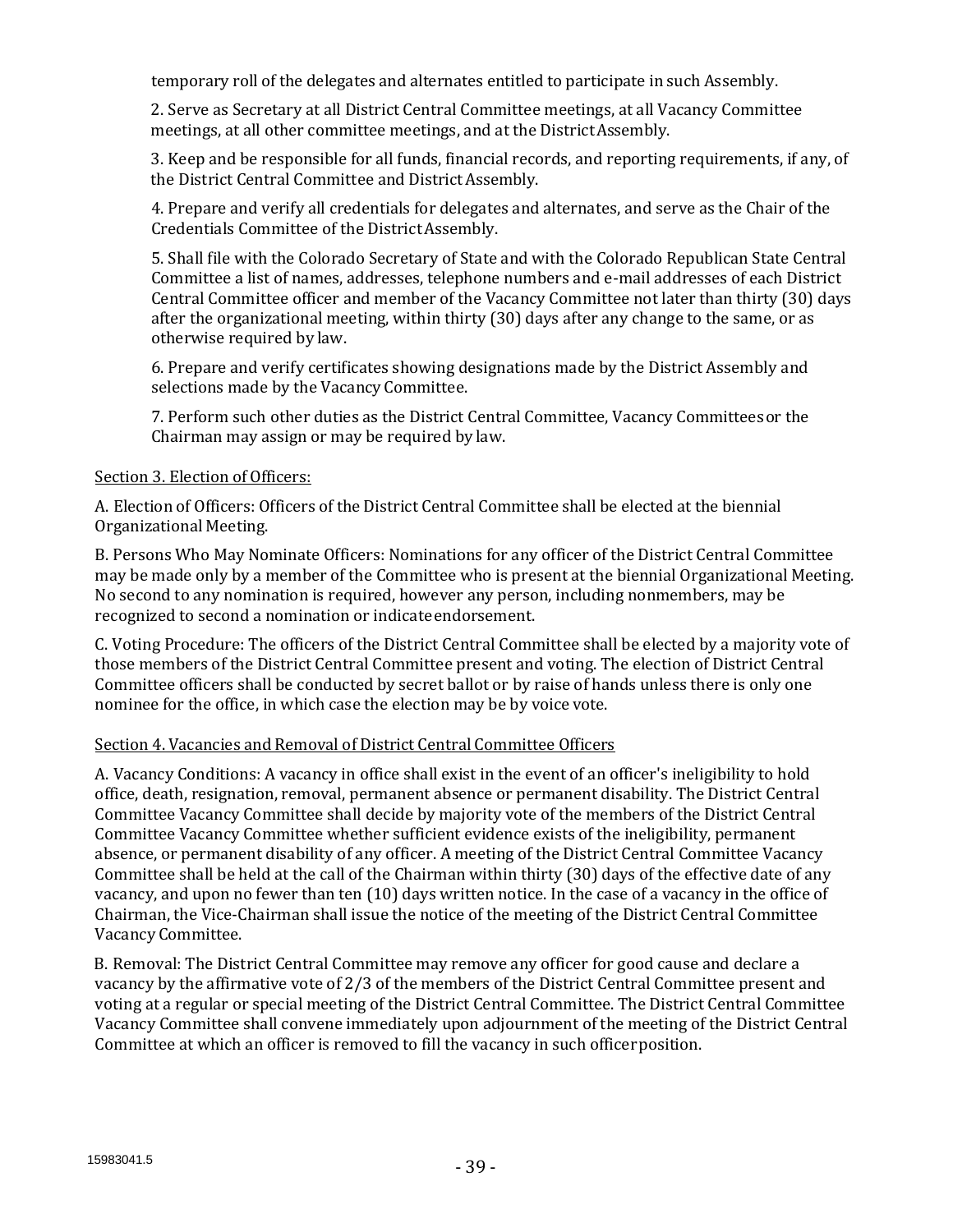C. Declaration of Vacancy by State Chairman: If a vacancy is declared or deemed to exist in an officer position for more than thirty (30) days and no meeting of the District Central Committee Vacancy Committee is pending pursuant to a call or notice to fill such vacancy, the Chairman of the Colorado Republican State Central Committee may issue such a call or notice of a meeting of the District Central Committee Vacancy Committee to fill the vacancy in an officer position, or may appoint an eligible person to fill the vacancy.

# **ARTICLE IV. DISTRICT VACANCYCOMMITTEES**

# Section 1. Vacancy Committees Created and Empowered:

Vacancy Committees shall be and are hereby organized and empowered to fill vacancies in District Central Committee officers, in the designation and nomination of Republican candidates for the General Assembly for the District, and the Republican Elected Official of the District, in accordance with relevant provisions of Colorado law.

## Section 2. District Central Committee Officer Vacancy – District Central Committee Vacancy Committee:

Any vacancy in the office of Chairman, Vice-Chairman or Secretary of this District Central Committee shall be filled by a District Central Committee Vacancy Committee consisting of the remaining officers of the District Central Committee; the chairman, vice-chairman, and secretary of the County Republican Central Committee who reside within the territory included in the limits of the District; and the Republican members of the General Assembly then residing in theDistrict.

## Section 3. Vacancy in Designation or Nomination – District Assembly Vacancy Committee:

A. A vacancy caused by:

1. the failure to designate a candidate at the District Assembly;or

2. the declination, death, disqualification, resignation, or withdrawal of the person previously designated by the District Assembly; or

3. the declination, death, disqualification, resignation, or withdrawal of the person nominated at the Republican primary election; or

4. the declination, death, disqualification, or withdrawal of a candidate for elective office after a primary election at which a nomination could have been made for the office had the vacancy then existed;

shall be filled by a District Assembly Vacancy Committee consisting of the Chairman, Vice-Chairman and Secretary of the District Central Committee; the chairman, vice-chairman, and secretary of the County Republican Central Committee who reside within the territory included in the limits of the District; and the Republican members of the General Assembly then residing in the District. No person is eligible for appointment to fill a vacancy in the party designation or nomination unless the person would have met all the qualifications of eligibility to be designated to the primary election ballot at the time of the District Assembly. The Assembly Vacancy Committee shall certify the results of its selection to the Colorado Secretary of State in accordance with law.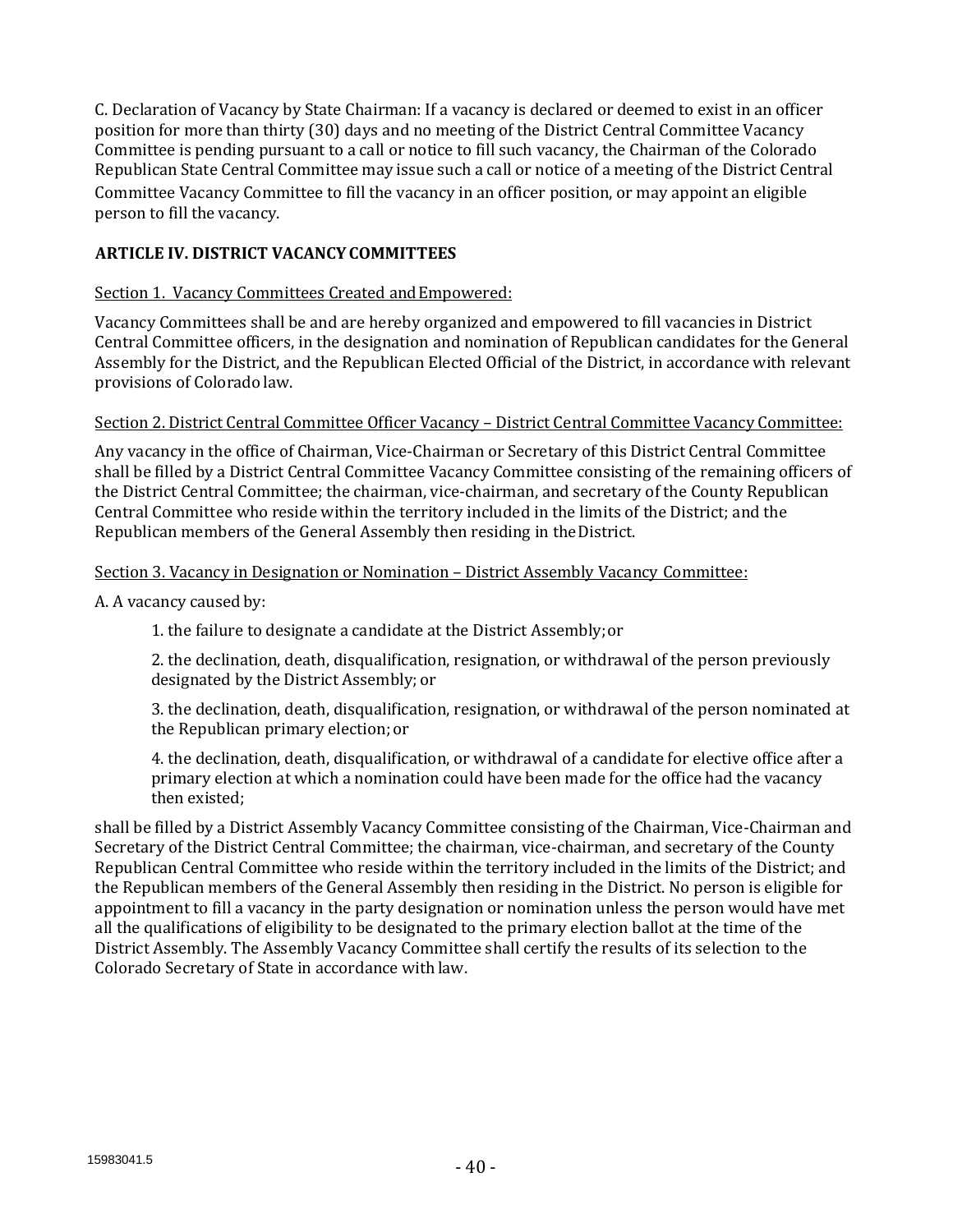## Section 4. Vacancy in the Republican Elected Official – Elective Office Vacancy Committee:

A. When a vacancy occurs in the office of a Republican Elective Official of this District caused by:

1. the death or resignation of a person who has been sworn into office;or

2. caused by the death or resignation of a person who has been elected to a seat but who has not yet been sworn into office; or

3. a vacancy in a party nomination occurring less than eighteen days before the general election that is caused by the declination, death, disqualification, or withdrawal of any person nominated at the primary election; or

4. the declination, death, disqualification, or withdrawal of any elective officer after a primary election at which a nomination could have been made for the office had the vacancy then existed that cannot be filled before the general election; or

5. a person not taking the oath of office within the time period required bylaw;

the vacancy shall be filled by the Elective Office Vacancy Committee, consisting of all eligible voting members of the District Central Committee at the time the vacancy occurs. The vacancy shall be filled until the next regularly scheduled general election. The Elective Office Vacancy Committee shall certify the selection of a person who meets the qualifications for Elective Office to the Colorado Secretary of State within thirty days from the date the vacancy occurs; except that, in the case of a vacancy filled pursuant to Section 1-4-1002 (2.5), C.R.S., the Elective Office Vacancy Committee shall certify the selection within thirty days after the date of the general election affected by the vacancy; or except as otherwise required by law.

## Section 5. Notice of Vacancy Committee Meeting:

Notice of any meeting of any Vacancy Committee shall be distributed to each member of the Vacancy Committee by first-class mail at least ten (10) days prior to such meeting, or in accordance with the notice provisions required under Colorado law, whichever is shorter. Such notice shall clearly state the date, time, place and purpose of the meeting.

#### Section 6. Vacancy Committees Quorum:

The quorum for any Vacancy Committee meeting shall be one half (1/2) of the members present in person. No member of any Vacancy Committee may vote or otherwise participate in any meeting or any selection or designation by proxy. If a quorum is not present at any Vacancy Committee meeting, the Vacancy Committee shall adjourn the meeting to a future date, time and place certain, within the period required under law to fill the vacancy, without republishing notice of the newmeeting.

#### Section 7. Method of Voting:

All elections of the Vacancy Committee shall be conducted by a secret ballot unless there is only one nominee to fill a vacancy. The person to fill the vacancy shall be elected by a majority vote of those members present and voting. Balloting shall be repeated until a majority vote is cast for one nominee, and no nominee shall be removed from any subsequent ballot unless such nominee voluntarily withdraws.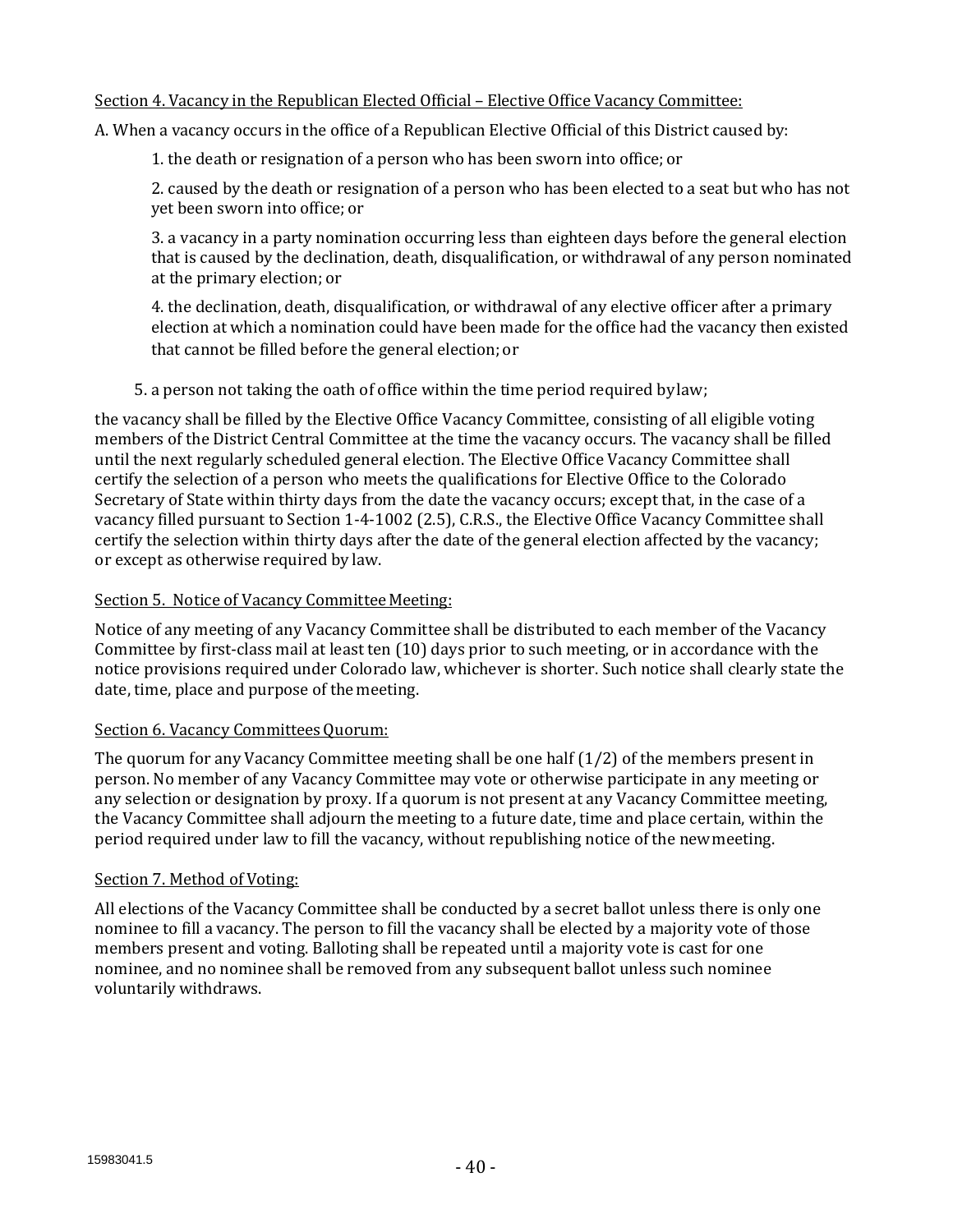## **ARTICLE V. MEETINGS OF THE DISTRICT CENTRALCOMMITTEE**

### Section 1. Organizational Meeting:

A. The biennial Organizational Meeting of the District Central Committee shall be held on the same day and in the same location, or in a location proximate to, the organizational meeting of the County Republican Central Committee of which this District is comprised in whole or in part, which Organization Meeting shall be held between February 1 and February 15 of each odd-numbered year, or within such time period as may otherwise be required by law. The purpose of the Organization Meeting is to:

1. To Elect a Chairman, Vice- Chairman and Secretary of the District Central Committee;

2. To select or ratify the selection of District Vacancy Committees in accordance with these Bylaws;

3. To conduct such other business as may properly come before the District Central Committee.

B. Meeting Notice: Notice of the Organizational Meeting of the District Central Committee shall be distributed in accordance with Section 4 of this Article no fewer than ten (10) days before the date of the meeting. Notice of a Committee meeting shall clearly state the time, date, and place of the meeting, and, to the fullest extent possible, the business to be conducted at themeeting.

C. Failure to Properly Notice: The chairman of the County Central Committee may include notice of the District Central Committee Organizational Meeting with the call for the County organizational meeting at the request of the District Chairman. Failure of the meeting to be properly noticed shall not invalidate a District organizational meeting held on the same date and proximate to the County organizational meeting in both time and location, provided that the meeting is announced during the County organizational meeting and before the District organizationalmeeting.

D. If no meeting is held within the appropriate time frame for the biennial Organizational Meeting, the County Party chairman or Chairman of the Colorado Republican State Central Committee may issue such a call or notice and she or he may personally or by nominee preside at the meeting so noticed if the District fails to provide a Chair.

# Section 2. Special Meetings:

A. Special Meeting of the Committee may be called at any time by the Chairman on his own initiative or upon the written request of at least twenty-five percent of the members. If the Chairman fails to act on the request within ten (10) days, then any voting member may issue the call at the Committee's expense. Special Meetings shall be held no sooner than ten (10) days from the date the call is sent at the time, date, and place as designated by the person calling themeeting.

B. Special Meeting Notice: Notice of the Special Meeting of the District Central Committee shall be distributed in accordance with Section 4 of this Article no fewer than ten (10) days before the date of the meeting to the members of the District Central Committee. Notice of the Organizational Meeting shall clearly state the time, date, and place of the meeting, and the business to be conducted at the meeting.

C. Waiver of Notice of Special Meetings: If two-thirds of the membership of the District Central Committee waive notice of the call of a special meeting of the District Central Committee, a special meeting of the Committee may be held without prior notice. Failure of the District Chair to properly provide a call for the Special Meeting shall not invalidate the need and purpose for the Special Meeting.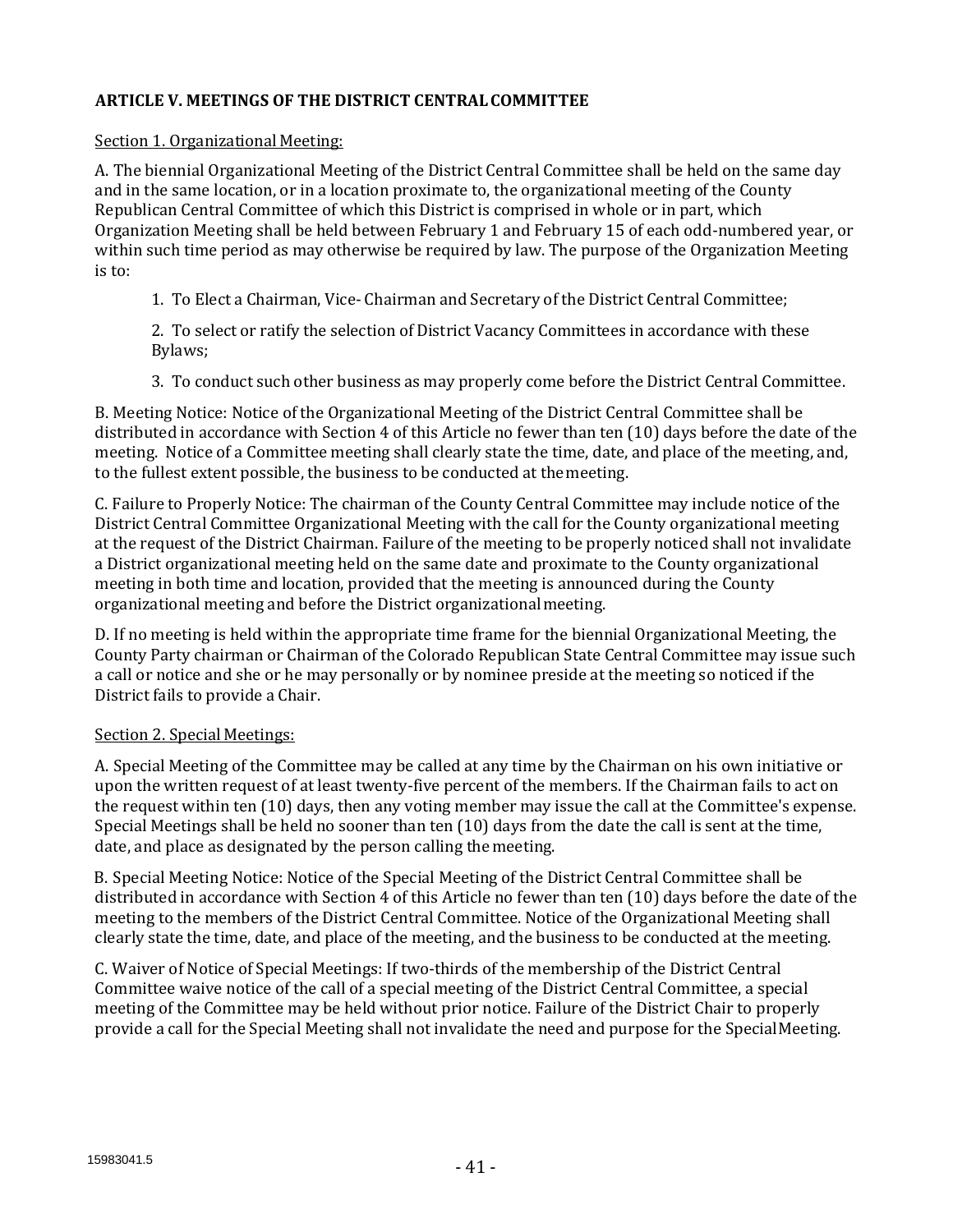# Section 3. Notice of all Meetings:

Unless otherwise specified herein, the members of any Regular or Special Meeting of the District Central Committee, Vacancy Committee, or other committee of the District Central Committee shall be notified by written notice delivered by United States mail, first class postage prepaid, or electronically delivered by facsimile or by e-mail. All notices shall be directed to the District Central Committee member at her or his address(es) as it appears on the official Committee records as maintained by the Secretary.

## Section 4. Form and Venue of Meeting, Electronic and Conference Call:

Meetings may be held in person, in an electronic format, or in a hybrid format at the discretion of the Chairman. In the event a meeting is held in an electronic or hybrid format, proxies shall be forbidden at that meeting.

## Section 5. Special Rules for Initial Organizational Meetings following Reapportionment:

Following reapportionment for state senatorial or state representative districts, or following redistricting for congressional districts, as the case may be, party central committees for each new state senatorial, state representative, or congressional district shall be called to meet for the purposes of electing a chairman, vice-chairman, and secretary, selecting a vacancy committee and adopting bylaws. Calls shall be issued within twenty days following the filing or adoption of the final reapportionment or redistricting plan. Calls shall give at least fifteen days' notice of the meeting. Calls shall be issued by the current presiding officer of the county party of the county in which the district is situated, or by that officer's designee. Calls may be sent by United States mail, first-class postage prepaid, or may be electronically delivered by facsimile or email. The person calling the meeting shall call the meeting to order and preside until the election of a chairman pro tem. If he or she is eligible, nothing shall preclude the person calling the meeting from being elected as chairman. If no call is issued within the indicated twenty day period, then the CRC Chairman may issue such a call. Any officers not elected by the meeting so called may be filled by appointment by the CRC Chairman. The meeting may be held in person, in an electronic format, or in a hybrid format at the discretion of the person calling the meeting. If the meeting is held in an electronic or hybrid format, proxies shall be forbidden at the meeting. If bylaws are to be proposed for adoption at the meeting, the text of such bylaws shall accompany the meeting call. Bylaws may be adopted at the meeting by an affirmative vote of two-thirds (2/3) of those district central committee members present and voting.

# **ARTICLE VI. VOTING AT MEETINGS OF THE COMMITTEE**

# Section 1. Method of Voting:

A. Voice or Rising Vote: With the exception of the elections or removal of officers of the District Central Committee, or the designation or nomination of any candidate for Elective Office, all voting at meetings of the Committee, or at the District Assembly, shall be by voice vote, by raise of hands, or by rising vote at the discretion of the Chairman, unless otherwise provided by the affirmative majority vote of the members present and voting.

B. Cumulative Voting, Unit Rule: Cumulative voting (which permits an elector to give more than one vote to a single candidate) or Unit Rule shall not be allowed or adhered to at any meeting of the District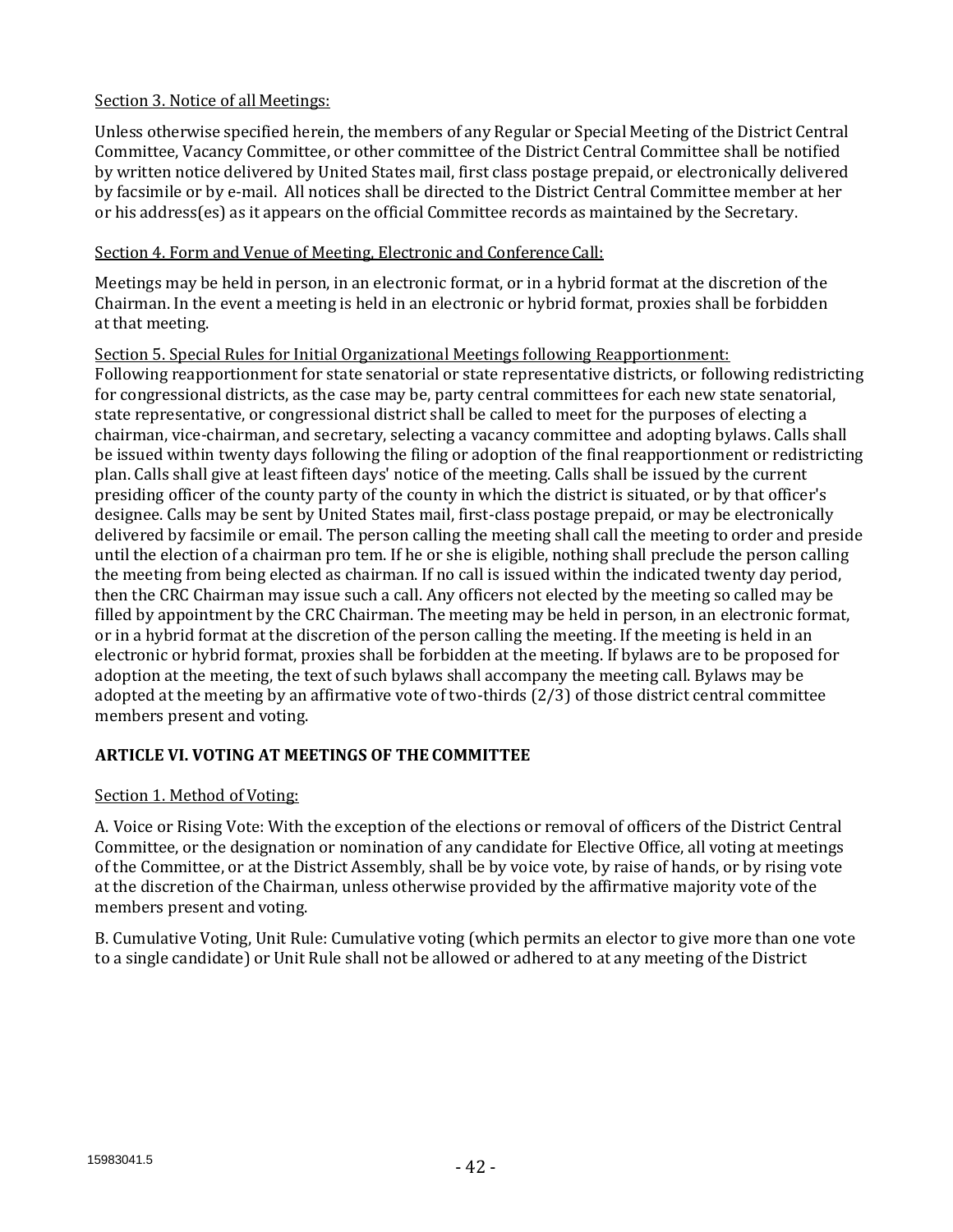Central Committee, Vacancy Committee, or DistrictAssembly.

# Section 2. Proxies:

A. Designation: Any voting member who wishes to vote by proxy at those meetings where proxies are allowed shall designate her or his proxy in writing or on a written form which shall be dated, witnessed and submitted to the Chairman prior to the start of the meeting, except that no member may participate by proxy at any Vacancy Committee meeting. All proxies shall apply to a single meeting. An individual designated to cast a proxy vote shall be a qualified Republican elector within the constituency represented by the principal, and a person designated to cast a proxy may vote only if the principal is absent from the meeting at the time of the vote.

# Section 3. Quorum Requirements:

Those members present and voting at the Organizational Meeting, or at any Regular or Special Meeting of the Central Committee, shall constitute a quorum, so long as due notice has been given or the meeting is held in accordance with these Bylaws and the rules of the Colorado Republican State Central Committee.

# **ARTICLE VII. DISTRICT ASSEMBLY**

# Section 1. District Assembly

A. Date and Location: The District Assembly shall be held on the same date as the County Assembly in which the District is comprised, in whole or in part, in those years in which a candidate for the Elective Office of the District is designated for election.

B. Call of the District Assembly: The call of the District Assembly shall include a statement of the time, place and purpose of the District Assembly. The call of the District Assembly shall, at the request of the District Chair, be included by the chairman of the County Central Committee in the call of the County Assembly. Failure to properly call the District Assembly shall not invalidate a District Assembly held on the same date and proximate to the County Assembly in both time and location, provided that the Assembly is announced during the County Assembly and before the District Assembly is called to order.

# Section 2. Qualifications of Delegates and Alternates

The delegates and alternates to the District Assembly shall be those delegates and alternates to the County Assembly that reside within the territory included in the limits of the District.

# Section 3. Voting in the District Assembly

A. Proxies: No proxies shall be allowed or recognized in the DistrictAssembly.

B. Vacancies: Any vacancy in a delegate place shall be filled only from among the alternates in attendance at the District Assembly from the precinct for which there is a vacancy. Alternates shall be seated as delegates in the order designated by their precinct caucuses. Alternates must yield to delegates when they are present.

C. Designation: The District Assembly shall take no more than two ballots for each office to be designated.

Every candidate receiving thirty (30%) percent or more of the votes of all duly accredited District Assembly delegates, who are present and voting for that office, shall be certified by affidavit of the presiding officer and secretary of the DistrictAssembly.

If no candidate receives 30% or more of the votes of all duly accredited District Assembly delegates, who are present and voting for that office, on the first ballot, a second ballot shall be cast for all the candidates for that office. If, on the second ballot, no candidate receives 30% or more of the votes cast,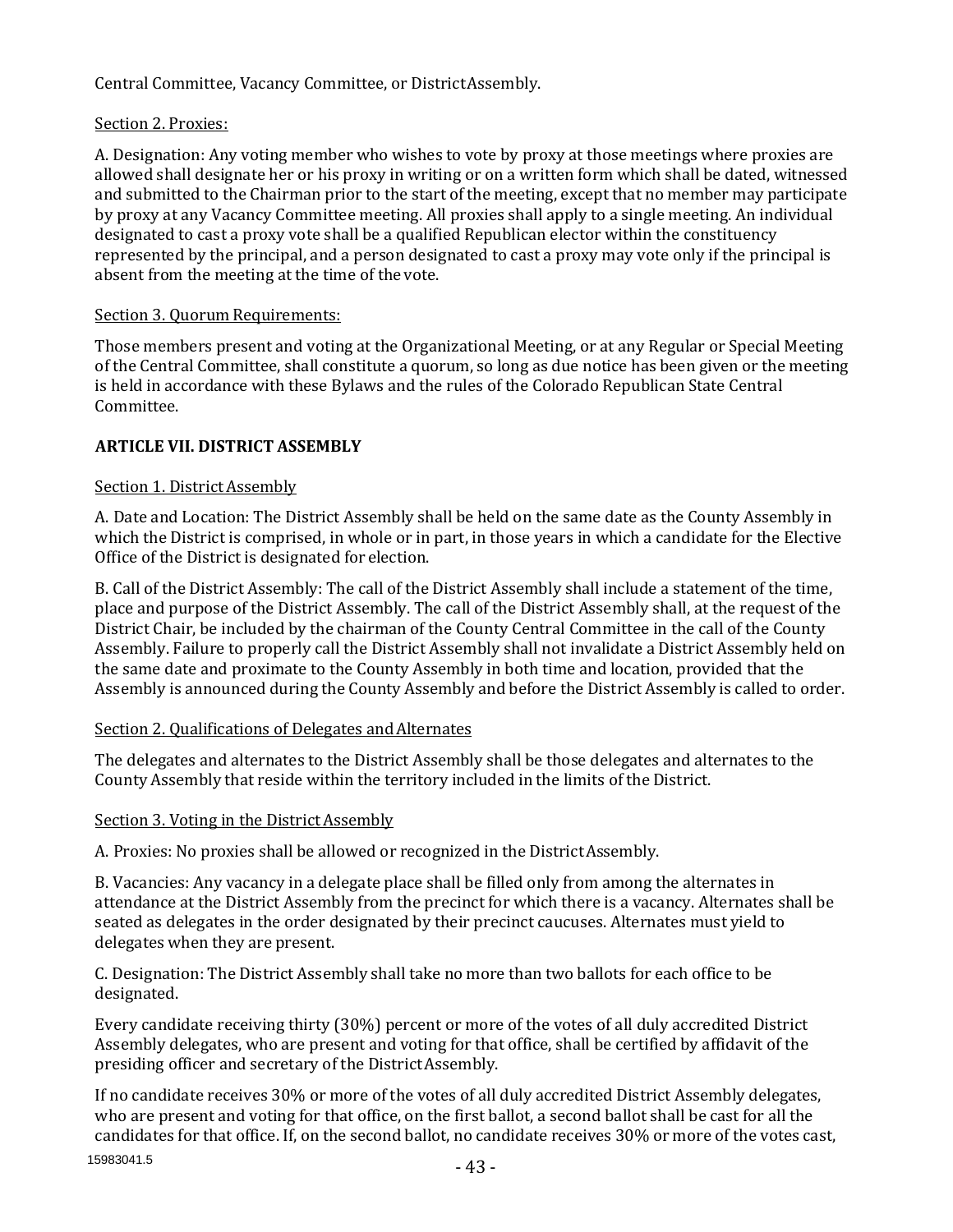the District Assembly shall certify the two candidates receiving the highest numbers of votes as candidates for the office. The certificate of designation shall indicate the order of the vote received at the District Assembly by the candidates, but the District Assembly shall not declare that one candidate has received the nomination of the District Assembly. If two or more candidates receiving designation have received an equal number of votes, the order of certification of designation shall be determined by lot by the candidates.

D. Requirements for Nominees: No person shall be eligible for designation by the District Assembly to the Republican primary election ballot unless such person possesses the constitutional and statutory qualifications for such Elective Office and shall have been continuously affiliated as a Republican for at least thirty (30) days preceding the District Assembly, as shown by the voter registration rolls maintained by the County Clerk and Recorder or the Colorado Secretary ofState.

## Section 5. District Assembly VacancyCommittee

The District Assembly Vacancy Committee shall fill any vacancy that occurs in the Republican designation or nomination of a candidate for Elective Office, in accordance with Article IV, Section 3 of these Bylaws, the bylaws and rules of the Colorado Republican State Central Committee, and the applicable laws of the State of Colorado.

## **ARTICLE VIII. AMENDMENT OF THESE BYLAWS**

These Bylaws may be amended at any Regular or Special Meeting of the District Central Committee by the affirmative vote of two-thirds  $(2/3)$  of those members present and voting, provided that the proposed amendment was submitted, in writing, to the officers for review, mailed or sent by e-mail no fewer than thirty (30) days prior to the meeting to the members of the District Central Committee, and a copy of the proposed amendment(s) were included in the written notice of themeeting.

# **ARTICLE IX. PARLIAMENTARY AUTHORITY**

The current edition of *Roberts Rules of Order, Newly Revised* shall govern the meetings of the District Central Committee, the District Assembly, and all regular or special meetings of the District Central Committee or any of its committees, including any Vacancy Committee, whenever they are applicable and not inconsistent with these Bylaws, the bylaws and rules of the County Party Central Committee, the bylaws and rules of the Colorado Republican State Central Committee, and applicable law.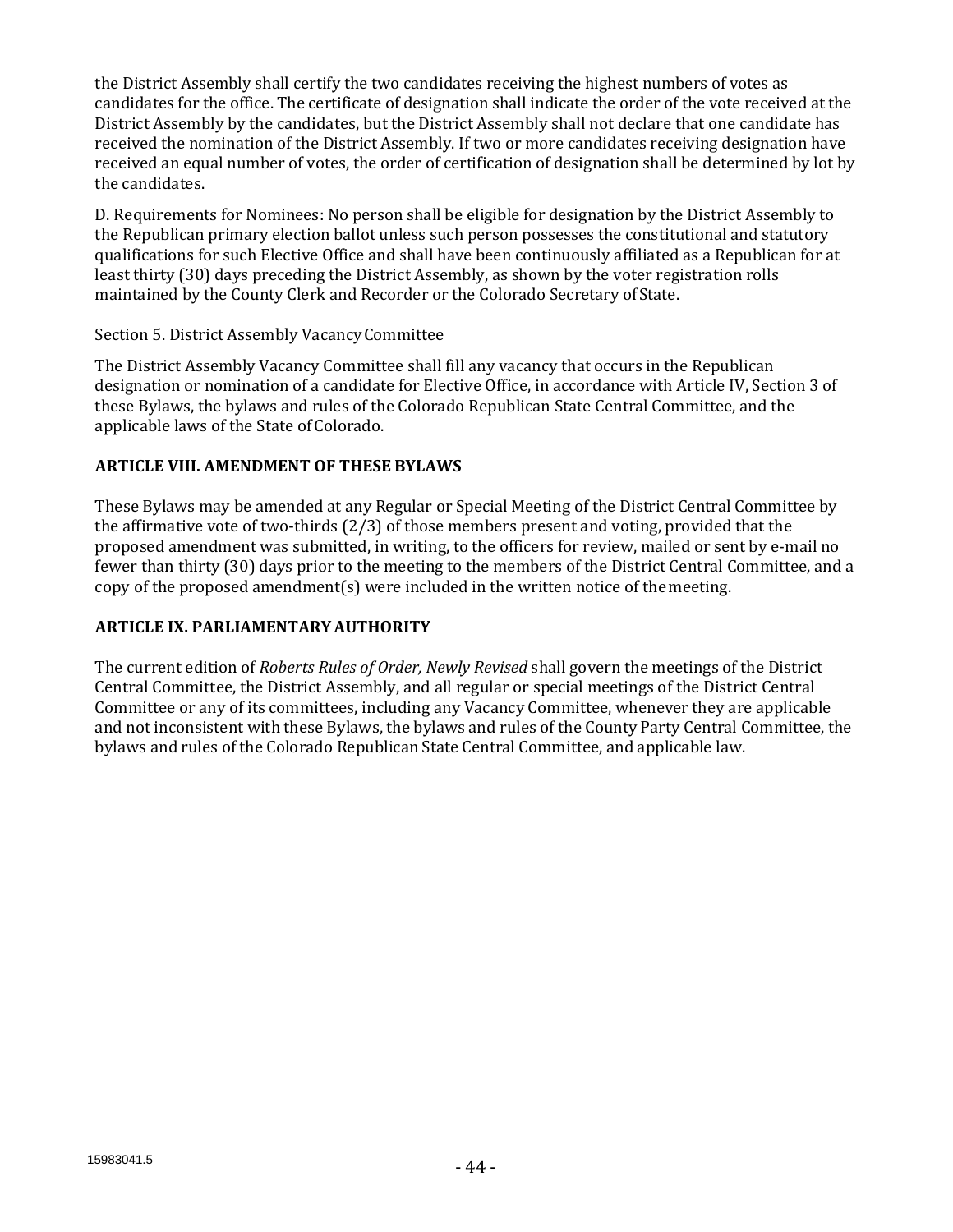# **APPENDIXB-3**

**Bylaws of the District Republican Central Committee** 

# **A Multi-County District Political PartyCommittee**

## **ARTICLE I. NAME, ORGANIZATIONAL STRUCTURE,PURPOSES**

#### Section 1. Name:

The name of this organization shall be the " District Republican Central Committee", hereinafter referred to as the "District Central Committee."

#### Section 2. Organizational Structure:

The District Central Committee is organized as an unincorporated nonprofit association, political organization, and local political party committee within the meaning of and pursuant to applicable Federal and State laws, the rules and bylaws of the Colorado Republican State Central Committee, and the rules and bylaws of the County Republican Central Committees of the Counties which this District is comprised in whole or in part.

#### Section 3. Primary Purpose:

The principal purpose of the District Central Committee is the selection, designation, nomination, election, and appointment of qualified persons to the Elective Office of (*State Senator / State Representative / District Attorney / County Commissioner* ) for the (*Senatorial / Representative / Judicial / County Commissioner* ) District (the "District"), which District is comprised of all or portions of more than one County.

.

The Counties in the State of Colorado of which this District is comprised, in whole or in part, are:

#### Section 4. Pre-Primary Neutrality

No candidate for any designation or nomination for the Elective Office of this District shall be endorsed, supported or opposed by the District Central Committee, acting as an entity, or by its officers or committees, before the Primary Election, unless such candidate is unopposed in the Primary Election.

# **ARTICLE II. MEMBERSHIP**

#### Section 1. Membership:

A. The membership of the District Central Committee shall consist of the following registered Republican electors and officials who reside within the County and within the territory included in the limits of the District:

#### *For State Senatorial Districts:*

- 1. the Chairman, Vice-Chairman and Secretary of this Senatorial District Central Committee;
- 2. the elected or appointed Republican State Senator;
- 3. the elected or appointed Republican State Representatives;
- 4. the chairman, vice-chairman, and secretary of each County Republican Central Committee of which this District is comprised, in whole or in part; if any County Party officer does not reside in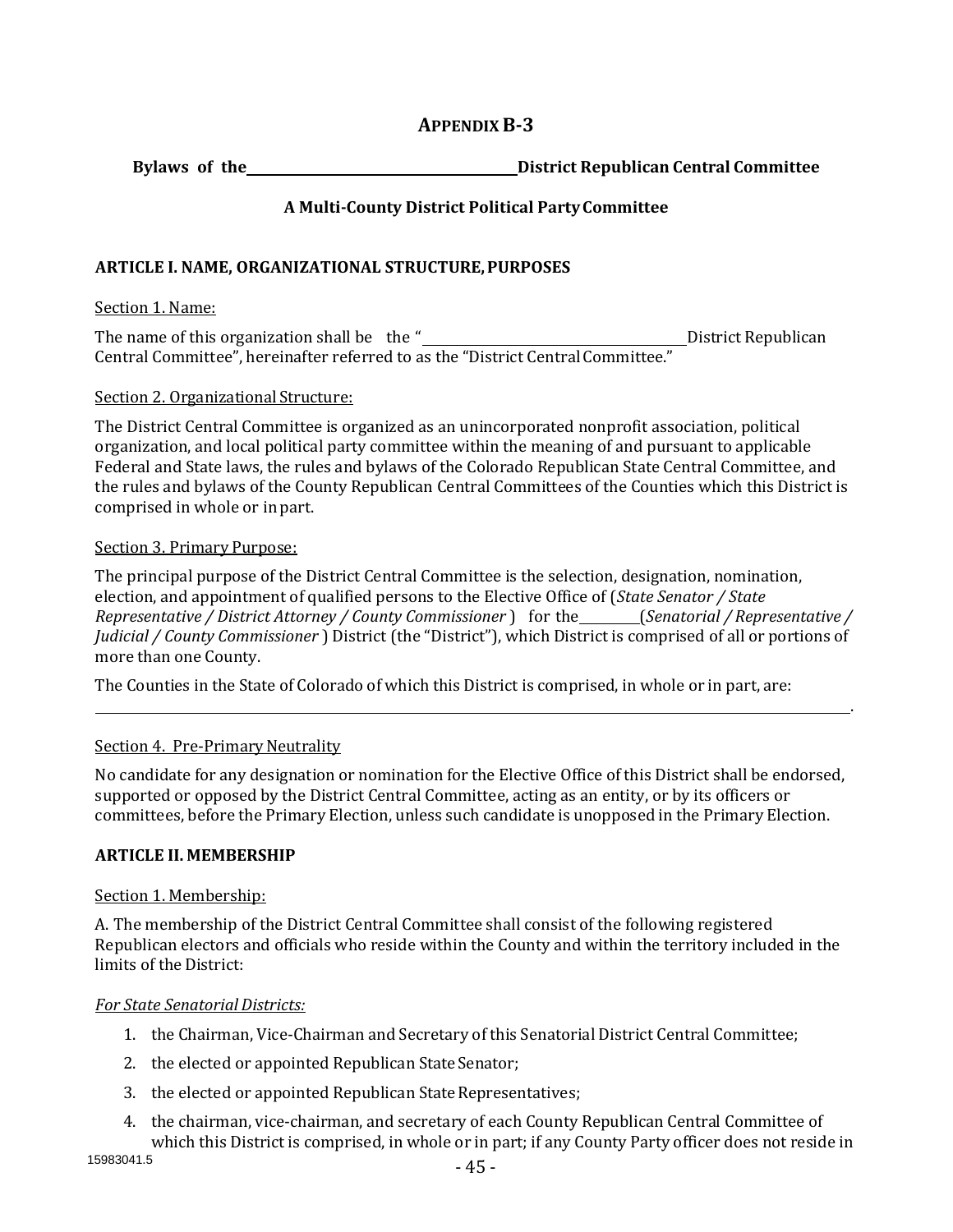this State Senatorial District, a replacement who does reside in the District shall be appointed or designated by such County Party officer as provided by law;and

5. such other registered Republican electors who reside within the territory included in the limits of the District as may be required by the laws of the State of Colorado or the bylaws or rules of the Colorado Republican State Central Committee.

## *For State Representative Districts:*

- 1. the Chairman, Vice-Chairman and Secretary of this Representative District Central Committee;
- 2. the elected or appointed Republican State Senators;
- 3. the elected or appointed Republican State Representative;
- 4. the chairman, vice-chairman, and secretary of each County Republican Central Committee of which this District is comprised, in whole or in part; if any County Party officer does not reside in this State Representative District, a replacement who does reside in the District shall be appointed or designated by such County Party officer as provided by law; and
- 5. such other registered Republican electors who reside within the territory included in the limits of the District as may be required by the laws of the State of Colorado or the bylaws or rules of the Colorado Republican State Central Committee.

# *For JudicialDistricts:*

- 1. the Chairman, Vice-Chairman and Secretary of this Judicial District Central Committee;
- 2. the elected or appointed Republican DistrictAttorney;
- 3. the chairman, vice-chairman, and secretary of the County Republican Central Committee who reside within the territory included in the limits of the District;
- 4. such Bonus Members to this Judicial District Central Committee as may be allowed to each County Central Committee of which this District is comprised, in whole or in part, as provided by law; and
- 5. such other registered Republican electors who reside within the territory included in the limits of the District as may be required by the laws of the State of Colorado or the bylaws or rules of the Colorado Republican State Central Committee.

#### *For Congressional Districts:*

- 1. the Chairman, Vice-Chairman and Secretary of this Congressional District Central Committee;
- 2. the elected or appointed Republican United StatesRepresentative;
- 3. the elected or appointed Republican member of the State Board ofEducation;
- 4. the elected or appointed member of the Board of Regents of the University ofColorado;
- 5. the elected or appointed Republican State Senators;
- 6. the elected or appointed Republican StateRepresentative;
- 7. the chairman and vice-chairman of each County Republican Central Committee of which this District is comprised, in whole or in part; if any County Party officer does not reside in this Congressional District, a replacement who does reside in the District shall be appointed or designated by such County Party officer as provided by law;
- 8. such Bonus Members to this Congressional District Central Committee as may be allowed from each County Central Committee of which this District is comprised, in whole or in part, as provided by law; and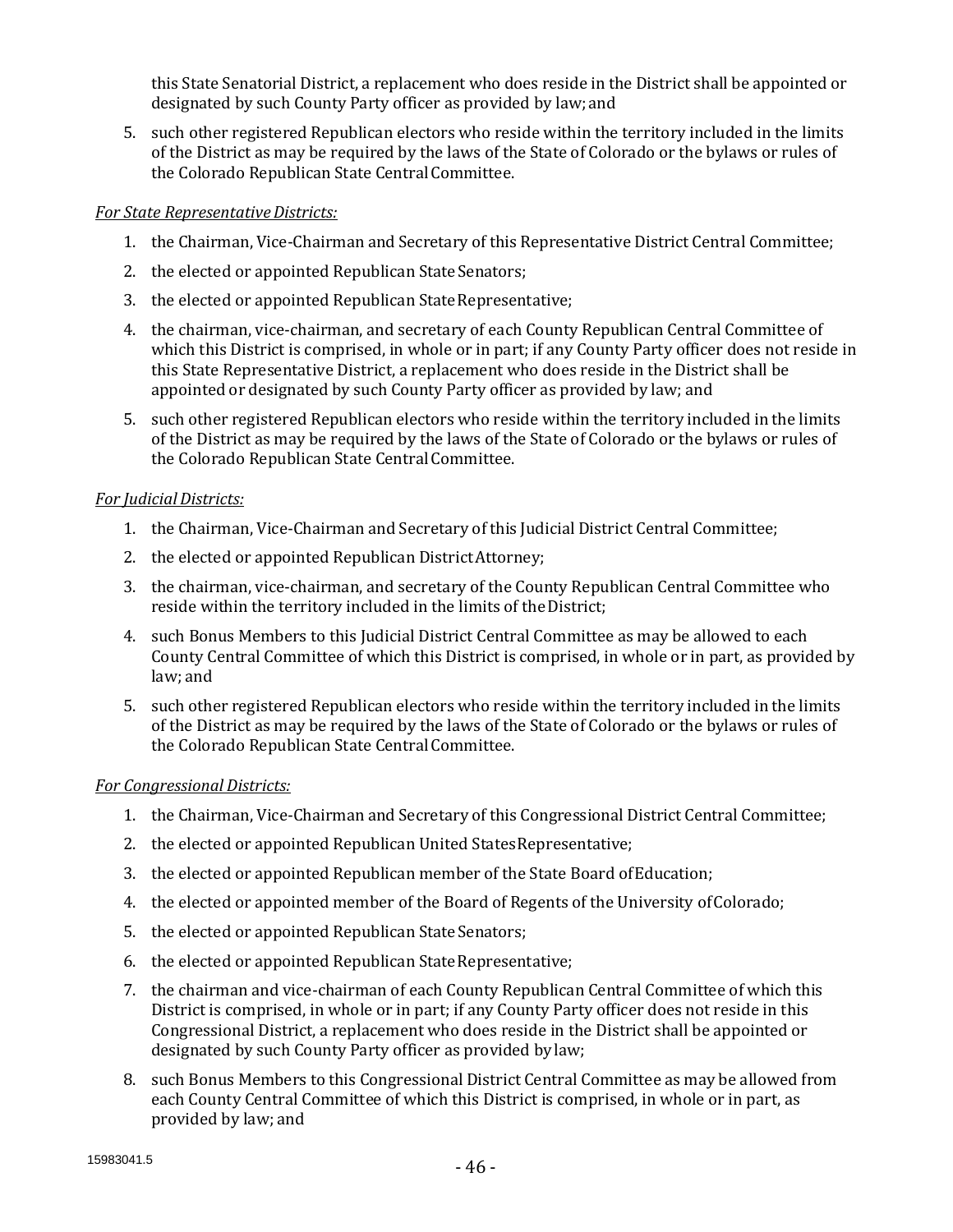9. such other registered Republican electors who reside within the territory included in the limits of the District as may be required by the laws of the State of Colorado or the bylaws or rules of the Colorado Republican State Central Committee.

B. Only registered Republican electors who reside within the territory included in the limits of the District shall be eligible to be voting members of the District Central Committee, and each member holding multiple offices shall be entitled to only one vote on any question. Any officer of the County Central Committee of which this District is comprised in whole or in part who does not reside within the territory included in the limits of the District shall be a non-voting member of the District Central Committee and shall possess all the privileges, rights and duties of members except that of voting.

## Section 2. Vacancies in Membership:

A vacancy in membership shall exist in the event of a member's ineligibility, death, resignation,removal or inability to serve. Any vacancy in the officers of this District Central Committee shall be filled in accordance with these Bylaws. Any vacancy in any precinct committeeperson or of any officer of the County Republican Central Committee shall be filled in the manner provided by the bylaws of the County Republican Central Committee. Any vacancy in any elected or appointed Elected Office shall be filled in the manner provided by the bylaws of the district central committee of the district corresponding to such Elective Office.

# **ARTICLE III. OFFICERS, POWERS OF THE COMMITTEE**

# Section 1. Officers, Term and Qualifications:

A. Officers. The officers of the District Central Committee shall be a Chairman, Vice-Chairman, and Secretary.

B. Officer Qualifications. The officers shall each be registered Republican electors who reside within the territory included in the limits of the District. Persons elected to such officer positions may but do not need to otherwise qualify as members of the District CentralCommittee.

C. Officer Voting Membership. The officers of the District Central Committee shall be voting members of the District Central Committee during their term ofoffice.

D. Term of Office. The officers of the District Central Committee shall assume their duties at the conclusion of the biennial Organizational Meeting, or at the conclusion of a meeting that may be called to fill a vacancy, and shall hold office until their successors are elected or appointed and qualified to serve.

#### Section 2. Duties of Officers:

A. Chairman: The Chairman shall perform such duties and have powers as are incident to the offices of Chairman. In addition, the Chairmanshall:

1. Preside at all meetings of the District Central Committee and any of its committees, and shall serve as Chair of the District Assembly and as the Chair of each Vacancy Committee.

2. Serve as an ex-officio voting member of all committees of the District Central Committee.

3. Issue the Call and Notice of all meetings of the District Central Committee and for all meetings of any Vacancy Committee.

4. Perform such other duties as the District Central Committee or VacancyCommittee may assign or as may be required by law.

B. Vice-Chairman: The Vice-Chairman shall assist the Chairman in the execution of his or her duties. In addition, the Vice- Chairman shall:

1. Exercise the powers and assume the duties of the Chairman in the absence, or in the inability to perform, of the Chairman, except that the Vice-Chairman shall not have the power tomake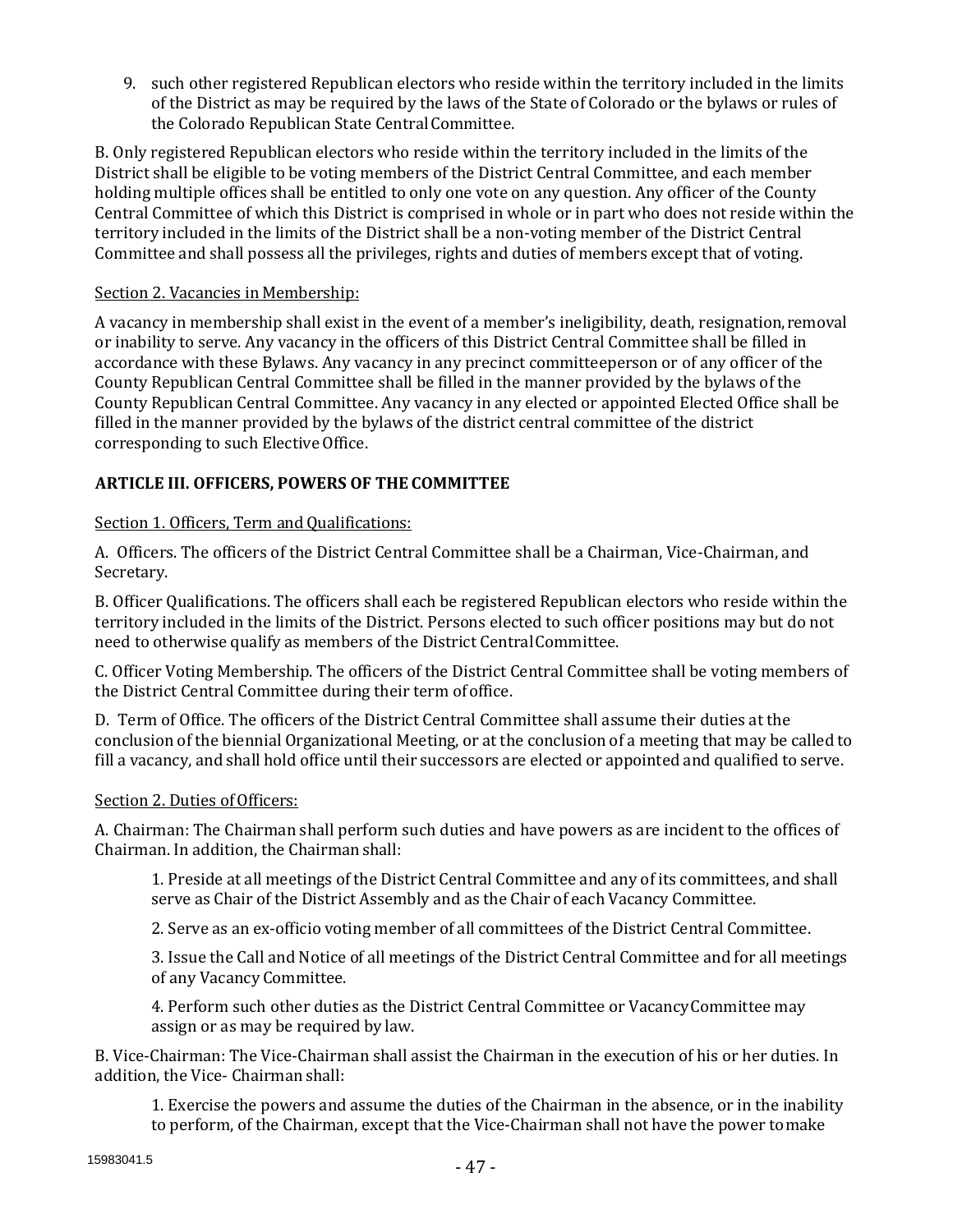any appointments.

2. Perform such other duties as the District Central Committee or the Chairman may assign.

C. Secretary: The Secretary shall perform such duties and have such powers as are incident to the office of Secretary, including the duty and power to give written notice of all District Central Committee, District Assembly, Vacancy and Special Committee meetings, to attend all such meetings and keep a written record of the proceedings, and to be custodian of the records of the District Central Committee, District Assembly and Vacancy Committee. The Secretary shall also maintain a current list at all times of all members and officers of the District Central Committee. In addition, the Secretary shall:

1. Provide to the Chair, at least three days prior to the convening of a District Assembly, a temporary roll of the delegates and alternates entitled to participate in such District Assembly.

2. Serve as Secretary at all District Central Committee meetings, at all Vacancy Committee meetings, at all other committee meetings, and at the DistrictAssembly.

3. Keep and be responsible for all funds, financial records, and reporting requirements, if any, of the District Central Committee and DistrictAssembly.

4. Prepare and verify all credentials for delegates and alternates, and serve as the Chair of the Credentials Committee of the DistrictAssembly.

5. Shall file with the Colorado Secretary of State and with the Colorado Republican State Central Committee a list of names, addresses, telephone numbers and e-mail addresses of each District Central Committee officer and member of the Vacancy Committee not later than thirty (30) days after the organizational meeting, within thirty (30) days after any change to the same, or as otherwise required by law.

6. Prepare and verify certificates showing designations made by the District Assembly and selections made by the Vacancy Committee.

7. Perform such other duties as the District Central Committee, Vacancy Committeesor the Chairman may assign or may be required by law.

# Section 3. Election of Officers:

A. Election of Officers: Officers of the District Central Committee shall be elected at the biennial Organizational Meeting.

B. Persons Who May Nominate Officers: Nominations for any officer of the District Central Committee may be made only by a member of the District Central Committee who is present at the biennial Organizational Meeting. No second to any nomination is required, however any person, including nonmembers, may be recognized to second a nomination or indicate endorsement.

C. Voting Procedure: The officers of the District Central Committee shall be elected by a majority vote of those members of the District Central Committee present and voting. The election of District Central Committee officers shall be conducted by secret ballot or by raise of hands unless there is only one nominee for the office, in which case the election may be by voice vote.

# Section 4. Vacancies and Removal of District Central Committee Officers

A. Vacancy Conditions: A vacancy in office shall exist in the event of an officer's ineligibility to hold office, death, resignation, removal, permanent absence or permanent disability. The District Central Committee Vacancy Committee shall decide by majority vote of the members of the District Central Committee Vacancy Committee whether sufficient evidence exists of the ineligibility, permanent absence, or permanent disability of any officer. A meeting of the District Central Committee Vacancy Committee shall be held at the call of the Chairman within thirty (30) days of the effective date of any vacancy, and upon no fewer than ten (10) days written notice. In the case of a vacancy in the office of Chairman, the Vice-Chairman shall issue the notice of the meeting of the District Central Committee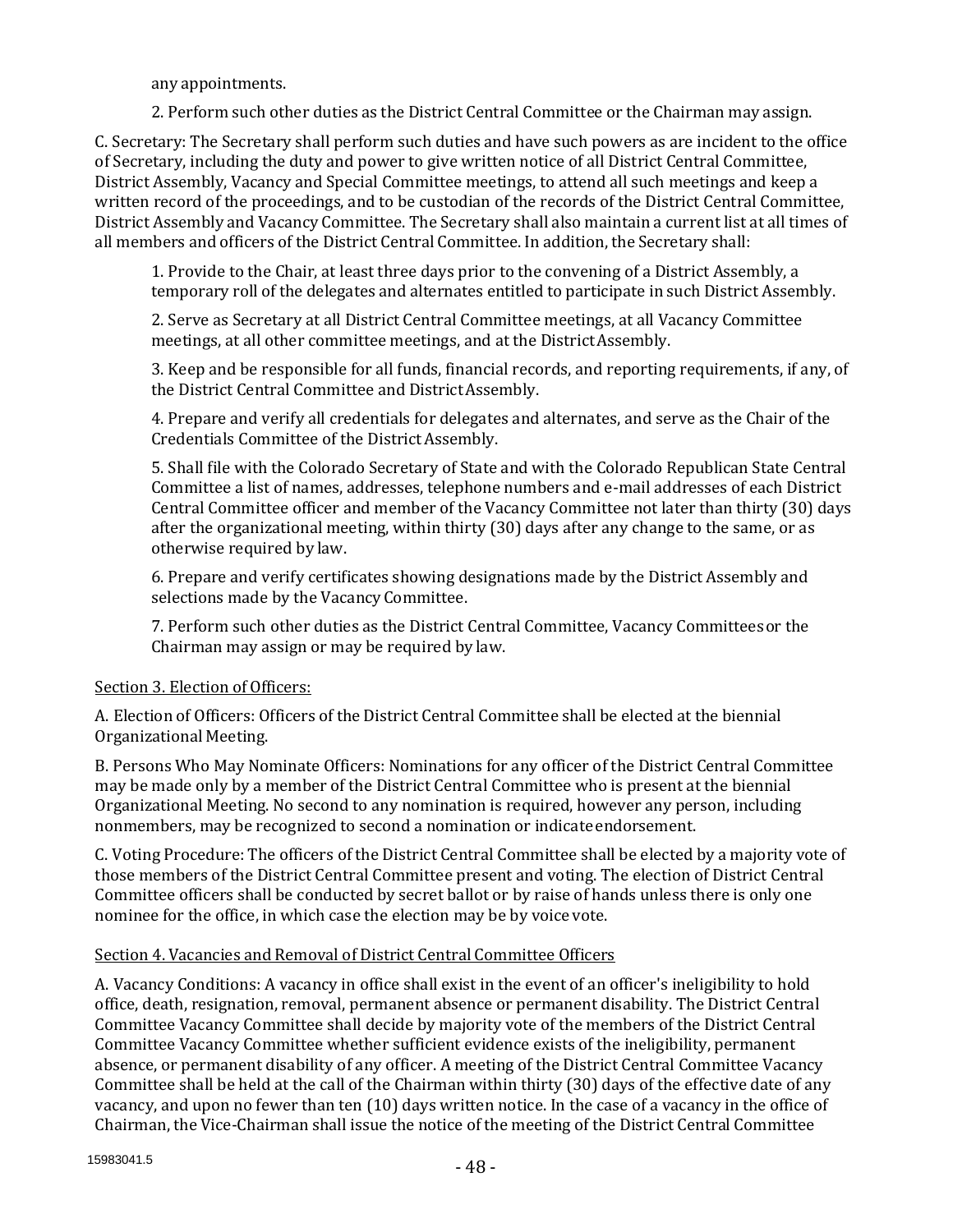Vacancy Committee.

B. Removal: The District Central Committee may remove any officer for good cause and declare a vacancy by the affirmative vote of 2/3 of the members of the District Central Committee present and voting at a regular or special meeting of the District Central Committee. The District Central Committee Vacancy Committee shall convene immediately upon adjournment of the meeting of the District Central Committee at which an officer is removed to fill the vacancy in any officer position.

C. Declaration of Vacancy by State Chairman: If a vacancy is declared or deemed to exist in an officer position for more than thirty (30) days and no meeting of the District Central Committee Vacancy Committee is pending pursuant to a call or notice to fill such vacancy, the Chairman of the Colorado Republican State Central Committee may issue such a call or notice of a meeting of the District Central Committee Vacancy Committee to fill the vacancy in an officer position, or may appoint an eligible person to fill the vacancy.

# **ARTICLE IV. DISTRICT VACANCYCOMMITTEES**

#### Section 1. Vacancy Committees Created and Empowered:

Vacancy Committees shall be and are hereby organized and empowered to fill vacancies in District Central Committee officers, in the designation and nomination of Republican candidates for the General Assembly for the District, and the Republican Elected Official of the District, in accordance with relevant provisions of Colorado law.

#### Section 2. District Central Committee Officer Vacancy – District Central Committee Vacancy Committee:

Any vacancy in the office of Chairman, Vice-Chairman or Secretary of this District Central Committee shall be filled by a District Central Committee Vacancy Committee consisting of the remaining officers of the District Central Committee; the chairman, vice-chairman, and secretary of the County Republican Central Committee who reside within the territory included in the limits of the District; and the Republican members of the General Assembly then residing in theDistrict.

#### Section 3. Vacancy in Designation or Nomination – District Assembly Vacancy Committee:

A. A vacancy caused by:

1. the failure to designate a candidate at the District Assembly;or

2. the declination, death, disqualification, resignation, or withdrawal of the person previously designated by the District Assembly; or

3. the declination, death, disqualification, resignation, or withdrawal of the person nominated at the Republican primary election; or

4. the declination, death, disqualification, or withdrawal of a candidate for elective office after a primary election at which a nomination could have been made for the office had the vacancy then existed;

shall be filled by a District Assembly Vacancy Committee consisting of the Chairman, Vice-Chairman and Secretary of the District Central Committee; the chairman, vice-chairman, and secretary of the County Republican Central Committee who reside within the territory included in the limits of the District; and the Republican members of the General Assembly then residing in the District. No person is eligible for appointment to fill a vacancy in the party designation or nomination unless the person would have met all the qualifications of eligibility to be designated to the primary election ballot at the time of the District Assembly. The Assembly Vacancy Committee shall convene and shall certify the selection of a person who meets the qualifications for Elective Office to the Colorado Secretary of State within thirty days from the date the vacancy occurs in accordance withlaw.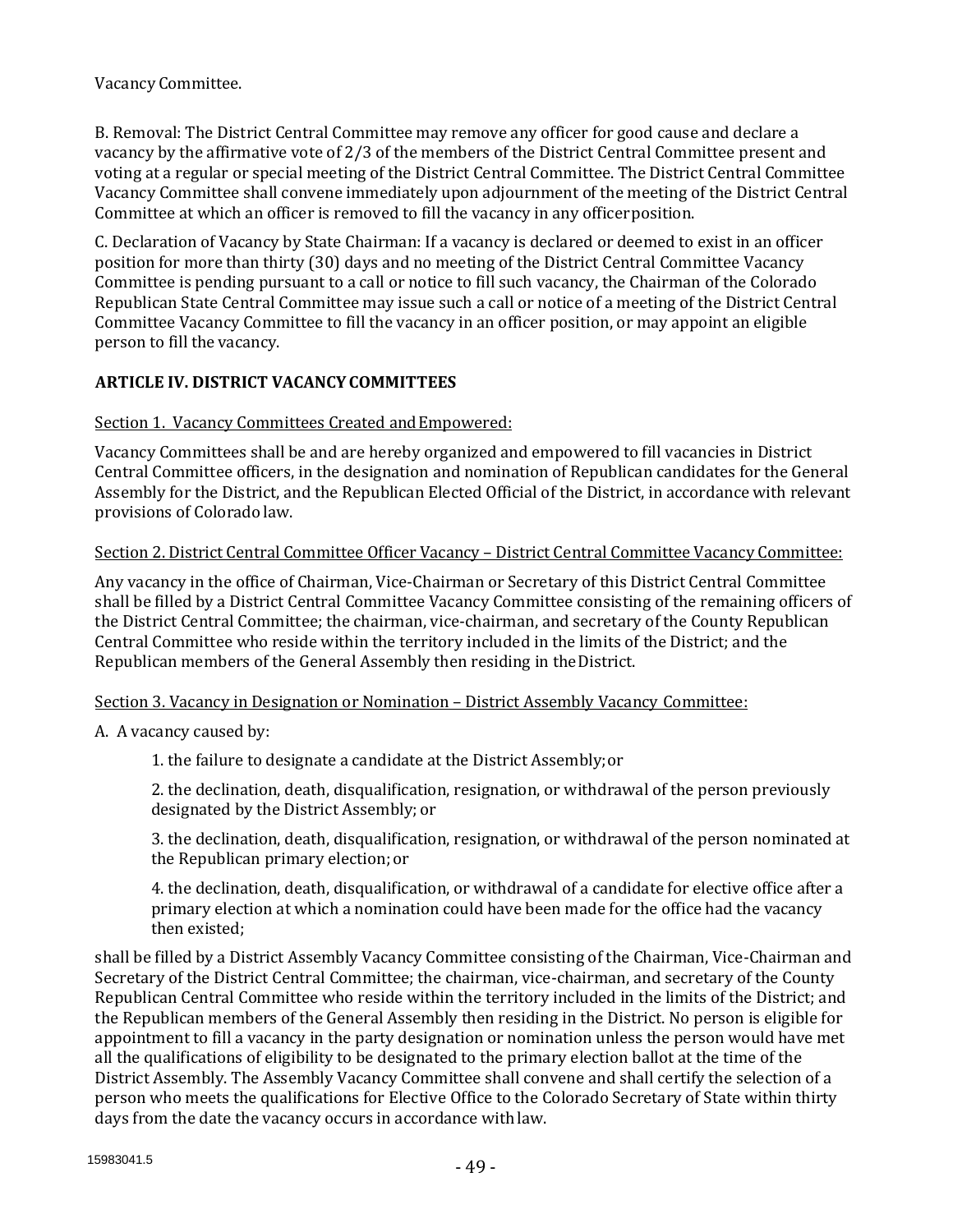# Section 4. Vacancy in the Republican Elected Official – Elective Office Vacancy Committee:

A. When a vacancy occurs in the office of a Republican Elective Official of this District caused by:

1. the death or resignation of a person who has been sworn into office; or

2. caused by the death or resignation of a person who has been elected to a seat but who has not yet been sworn into office; or

3. a vacancy in a party nomination occurring less than eighteen days before the general election that is caused by the declination, death, disqualification, or withdrawal of any person nominated at the primary election; or

4. the declination, death, disqualification, or withdrawal of any elective officer after a primary election at which a nomination could have been made for the office had the vacancy then existed that cannot be filled before the general election; or

5. a person not taking the oath of office within the time period required bylaw;

the vacancy shall be filled by the Elective Office Vacancy Committee, consisting of all eligible voting members of the District Central Committee and each Republican precinct committeeperson who resides within the territory included in the limits of the District at the time the vacancy occurs. The vacancy shall be filled until the next regularly scheduled general election. The Elective Office Vacancy Committee shall certify the selection of a person who meets the qualifications for Elective Office to the Colorado Secretary of State within thirty days from the date the vacancy occurs; except that, in the case of a vacancy filled pursuant to Section 1-4-1002 (2.5), C.R.S., the Elective Office Vacancy Committee shall certify the selection within thirty days after the date of the general election affected by the vacancy; or except as otherwise required by law.

# *Alternative Section 4. Congressional District - Vacancy in Member ofCongress*

Should any vacancy occur in the office of Representative in Congress from this Congressional District, a Convening Committee composed of the officers of this Congressional District Central Committee and the county chairmen of all counties entitled to Bonus Member representation on this Congressional District Central Committee are hereby designated to convene a Congressional District Convention for the purpose of nominating a candidate to fill a vacancy in the unexpired term of a Representative in Congress and shall provide the procedure for the nomination of such candidate. Upon receipt of the notice of election, the State Chairman of the Colorado Republican State Central Committee shall issue the call for the Congressional District Convention, stating the number of delegates from each county and the method of their selection. The purpose of the Congressional District Convention shall be to nominate a Republican candidate to the ballot for a special congressional vacancy election, in accordance with 1-4- 401, *et seq*., 1-4-701, and 1-12-202, C.R.S., or any successor section, or other applicable provisions of law. Should the Congressional District Convention fail to select a vacancy committee then the Convening Committee of this section is sodesignated.

# Section 5. Notice of Vacancy Committee Meeting:

Notice of any meeting of any Vacancy Committee shall be distributed to each member of the Vacancy Committee by first-class mail at least ten (10) days prior to such meeting, or in accordance with the notice provisions required under Colorado law, whichever is shorter. Such notice shall clearly state the date, time, place and purpose of themeeting.

# Section 6. Vacancy Committee Quorum:

15983041.5 The Vacancy Committee quorum shall be one half (1/2) of the members present in person. No member of any Vacancy Committee may vote or otherwise participate in any meeting or any selection or designation by proxy. If a quorum is not present at any Vacancy Committee meeting, the Vacancy Committee shall adjourn the meeting to a future date, time and place certain, within the period required under law to fill the vacancy, without republishing notice of the new meeting.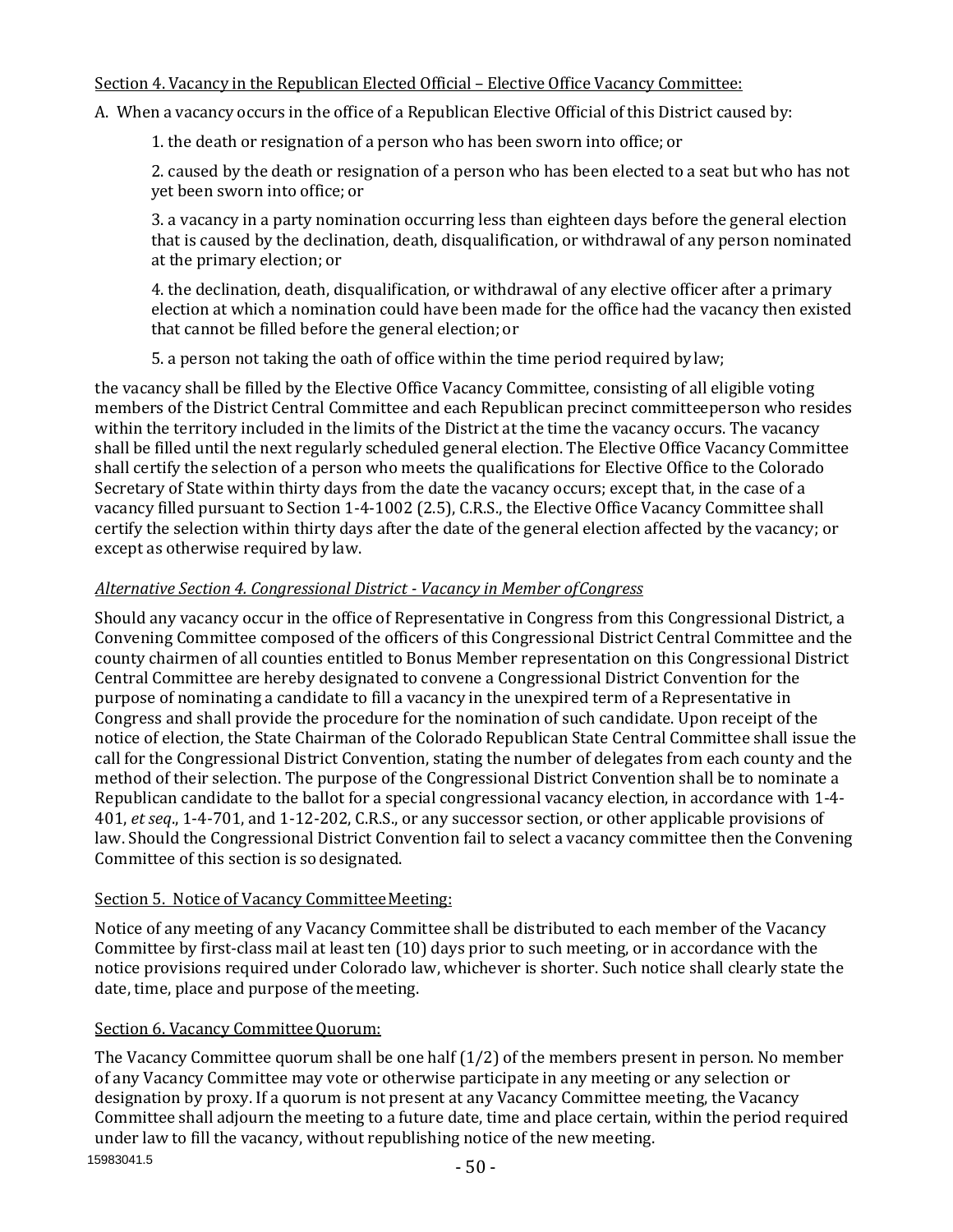# Section 7. Method of Voting:

All elections of the Vacancy Committee shall be conducted by a secret ballot unless there is only one nominee to fill a vacancy. The person to fill the vacancy shall be elected by a majority vote of those members present and voting. Balloting shall be repeated until a majority vote is cast for one nominee, and no nominee shall be removed from any subsequent ballot unless such nominee voluntarily withdraws.

# **ARTICLE V. MEETINGS OF THE DISTRICT CENTRALCOMMITTEE**

Following reapportionment for state senatorial or state representative districts, or following redistricting for congressional districts, as the case may be, party central committees for each new state senatorial, state representative, or congressional district shall be called to meet for the purposes of electing a chairman, vice-chairman, and secretary, selecting a vacancy committee and adopting bylaws. Calls shall be issued within twenty days following the filing or adoption of the final reapportionment or redistricting plan. Calls shall give at least fifteen days' notice of the meeting. Calls shall be issued by the current presiding officer of the county party of the county with the largest portion of the population, according to the last federal census, or his designee, after consultation with the current chairmen of other counties wholly or partially within that district. Calls may be sent by United States mail, first-class postage prepaid, or may be electronically delivered by facsimile or email. The person calling the meeting shall call the meeting to order and preside until the election of a chairman pro tem. If he or she is eligible, nothing shall preclude the person calling the meeting from being elected as chairman. If no call is issued within the indicated twenty day period, then the CRC Chairman may issue such a call. Any officers not elected by the meeting so called may be filled by appointment by the CRC Chairman. The meeting may be held in person, in an electronic format, or in a hybrid format at the discretion of the person calling the meeting. If the meeting is held in an electronic or hybrid format, proxies shall be forbidden at the meeting. If bylaws are to be proposed for adoption at the meeting, the text of such bylaws shall accompany the meeting call. Bylaws may be adopted at the meeting by an affirmative vote of two-thirds (2/3) of those district central committee members present and voting.

# Section 1. Organizational Meeting:

A. The biennial Organizational Meeting of the District Central Committee shall be held on the same day and in the same location, or in a location proximate to, the organizational meeting of the Colorado Republican State Central Committee, which Organization Meeting shall be held each odd-numbered year within such time period as may otherwise be required by law. The purpose of the Organization Meeting is to:

1. To Elect a Chairman, Vice- Chairman and Secretary of the District CentralCommittee;

2. To select or ratify the selection of District Vacancy Committees in accordance with these Bylaws;

3. To conduct such other business as may properly come before the District Central Committee.

B. Meeting Notice: Notice of the Organizational Meeting of the District Central Committee shall be distributed in accordance with Section 4 of this Article no fewer than ten (10) days before the date of the meeting. Notice of a Committee meeting shall clearly state the time, date, and place of the meeting, and, to the fullest extent possible, the business to be conducted at themeeting.

C. Failure to Properly Notice: The chairman of the Colorado State Republican Central Committee may include notice of the District Central Committee Organizational Meeting with the call for the Colorado State Republican Central Committee organizational meeting at the request of the District Chairman. Failure of the meeting to be properly noticed shall not invalidate a District organizational meeting held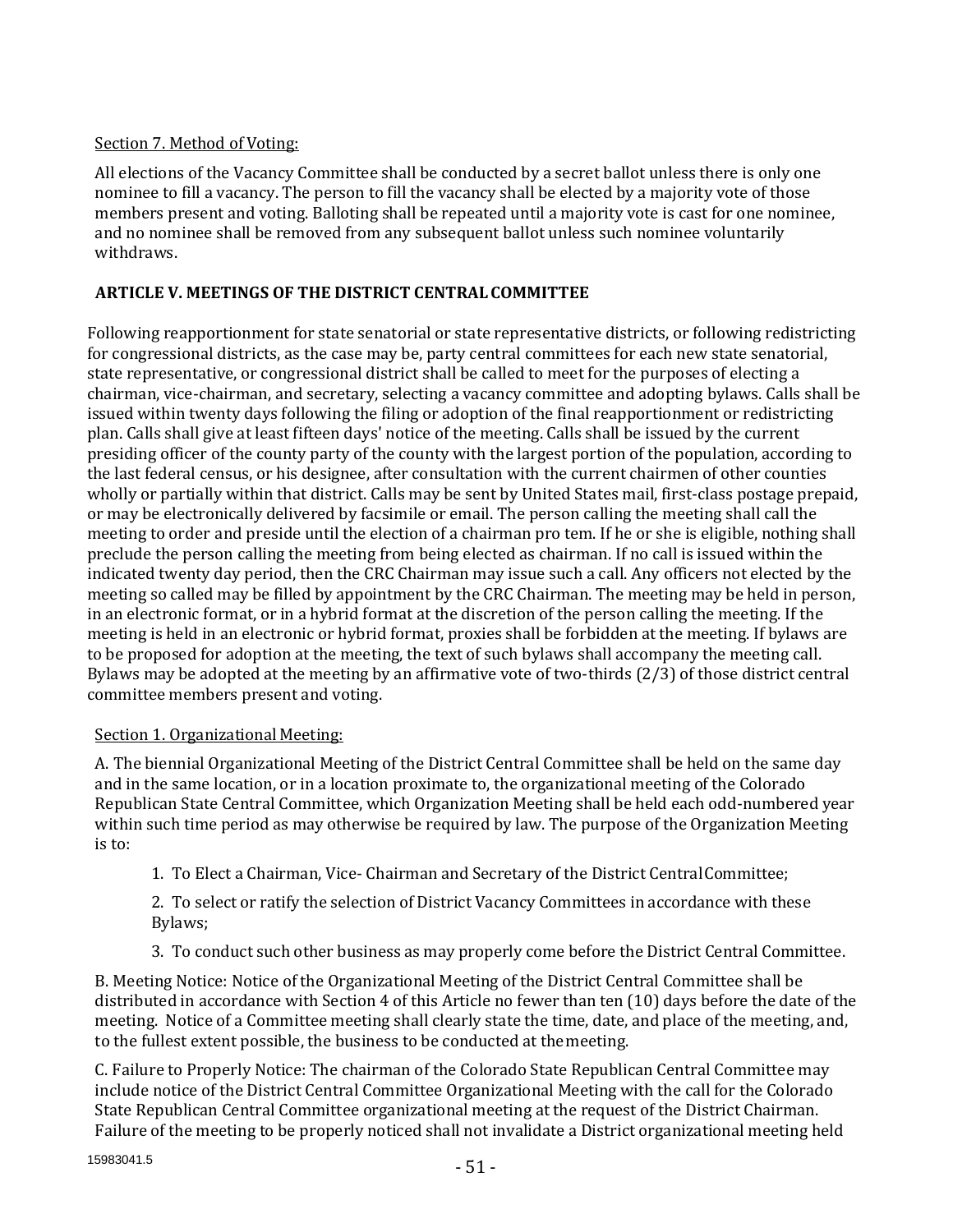on the same date and proximate to the Colorado State Republican Central Committee organizational meeting in both time and location, provided that the meeting is announced during the Colorado Republican State Central Committee organizational meeting and before the District organizational meeting.

D. If no meeting is held within the appropriate time frame for the biennial Organizational Meeting, the chairman of the Colorado Republican State Central Committee may issue such a call or notice and she or he may personally or by nominee preside at the meeting so noticed if the District fails to provide a Chair.

### Section 2. Special Meetings:

A. Special Meeting of the Committee may be called at any time by the Chairman on his own initiative or upon the written request of at least twenty-five percent of the members. If the Chairman fails to act on the request within ten (10) days, then any voting member may issue the call at the Committee's expense. Special Meetings shall be held no sooner than ten (10) days from the date the call is sent at the time, date, and place as designated by the person calling themeeting.

B. Special Meeting Notice: Notice of the Special Meeting of the District Central Committee shall be distributed in accordance with Section 4 of this Article no fewer than ten (10) days before the date of the meeting to the members of the District Central Committee. Notice of the Organizational Meeting shall clearly state the time, date, and place of the meeting, and the business to be conducted at the meeting.

C. Waiver of Notice of Special Meetings: If two-thirds of the membership of the District Central Committee waive notice of the call of a special meeting of the District Central Committee, a special meeting of the Committee may be held without prior notice. Failure of the District Chair to properly provide a call for the Special Meeting shall not invalidate the need and purpose for the Special Meeting.

# Section 3. Notice of all Meetings:

Unless otherwise specified herein, the members of any Regular or Special Meeting of the District Central Committee, Vacancy Committee, or other committee of the District Central Committee shall be notified by written notice delivered by United States mail, first class postage prepaid, or electronically delivered by facsimile or by e-mail. All notices shall be directed to the District Central Committee member at her or his address(es) as it appears on the official Committee records as maintained by the Secretary.

# Section 4. Form and Venue of Meeting, Electronic and Conference Call:

Meetings may be held in person, in an electronic format, or in a hybrid format at the discretion of the Chairman. In the event a meeting is held in an electronic or hybrid format, proxies shall be forbidden at that meeting.

# **ARTICLE VI. VOTING AT MEETINGS OF THECOMMITTEE**

# Section 1. Method of Voting:

A. Voice or Rising Vote: With the exception of the elections or removal of officers of the District Central Committee, or the designation or nomination of any candidate for Elective Office, all voting at meetings of the Committee, or at the District Assembly, shall be by voice vote, by raise of hands, or by rising vote at the discretion of the Chairman, unless otherwise provided by the affirmative majority vote of the members present and voting.

B. Cumulative Voting, Unit Rule: Cumulative voting (which permits an elector to give more than one vote to a single candidate) or Unit Rule shall not be allowed or adhered to at any meeting of the District Central Committee, Vacancy Committee, or DistrictAssembly.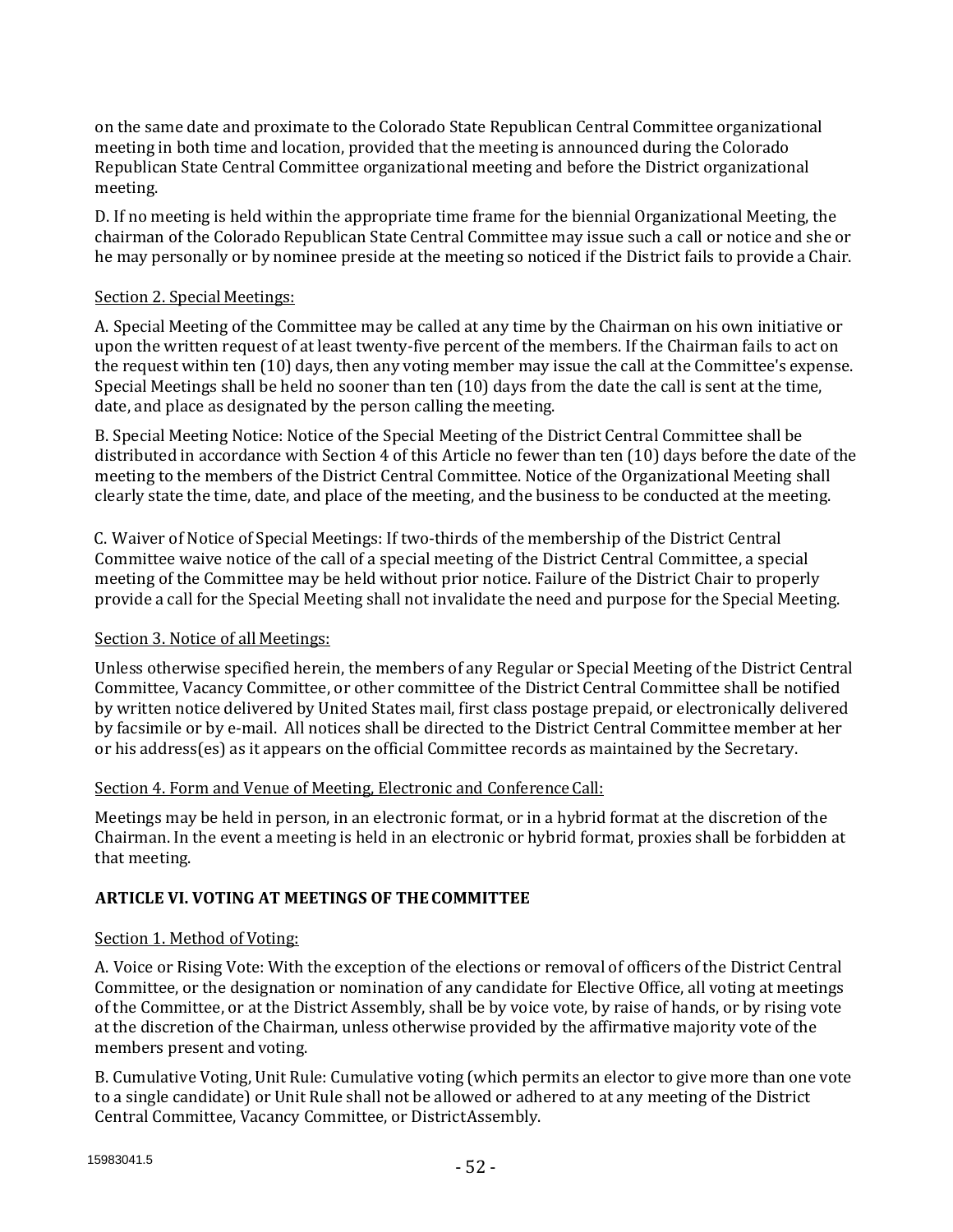#### Section 2. Proxies:

A. Designation: Any voting member who wishes to vote by proxy at those meetings where proxies are allowed shall designate her or his proxy in writing or on a written form which shall be dated, witnessed and submitted to the Chairman prior to the start of the meeting, except that no member may participate by proxy at any Vacancy Committee meeting. All proxies shall apply to a single meeting. An individual designated to cast a proxy vote shall be a qualified Republican elector within the constituency represented by the principal, and a person designated to cast a proxy may vote only if the principal is absent from the meeting at the time of the vote.

# Section 3. Ouorum Requirements:

Those members present and voting at the Organizational Meeting, or at any Regular or Special Meeting of the Central Committee, shall constitute a quorum, so long as due notice has been given or the meeting is held in accordance with these Bylaws and the rules of the Colorado Republican State Central Committee.

# **ARTICLE VII. DISTRICT ASSEMBLY, DISTRICTCONVENTION**

# Section 1. District Assembly

A. Date and Location: The District Assembly shall be held on a date, time and in a location determined by the Chairman of the District Central Committee after the date of each County Assembly of each County of which the District is comprised, in whole or in part, but before the State Assembly, in those years in which a candidate for Elective Office is designated for election. In the event no date or location is determined by the Chairman of the District Central Committee and no call is issued within thirty days of the State Assembly of the Colorado Republican State Central Committee, the District Assembly shall be held on the day immediately preceding the State Assembly of the Colorado Republican State Central Committee at a location and time to be determined by the State Chairman of the Colorado Republican State Central Committee.

B. Call of the District Assembly: The call of the District Assembly shall include a statement of the time, place and purpose of the District Assembly. The call of the District Assembly shall, at the request of the District Chair, be included by the chairman of the County Central Committee in the call of the County Assembly, distributed at the Precinct Caucuses, distributed at the County Assembly, or included in the call of the State Republican Assembly by the State Chairman of the Colorado Republican State Central Committee. Failure to properly call the District Assembly shall not invalidate a District Assembly held on the day before and in a location proximate to the State Republican Assembly, provided that the notice of the District Assembly is included in the call of the State Republican Assembly.

#### Section 2. Qualifications of Delegates and Alternates

The delegates and alternates to the District Assembly shall be selected at the Republican precinct caucuses or at the Republican County Assembly in each in of the Counties of which this District is comprised in whole or in part in accordance with the delegate apportionment plan adopted by the officers of the District Central Committee as provided by law. In the event no separate delegate apportionment plan is adopted by the officers of the District Central Committee, the delegates and alternates to the District Assembly shall be those delegates and alternates to the State Republican Assembly that reside within the territory included in the limits of the District, and an appropriate voting factor shall be applied to multiply or discount the vote of each eligible delegate to apportion the total votes to be cast by those delegates upon an equitable and proportional basis among the portions of the district which lie in separate counties.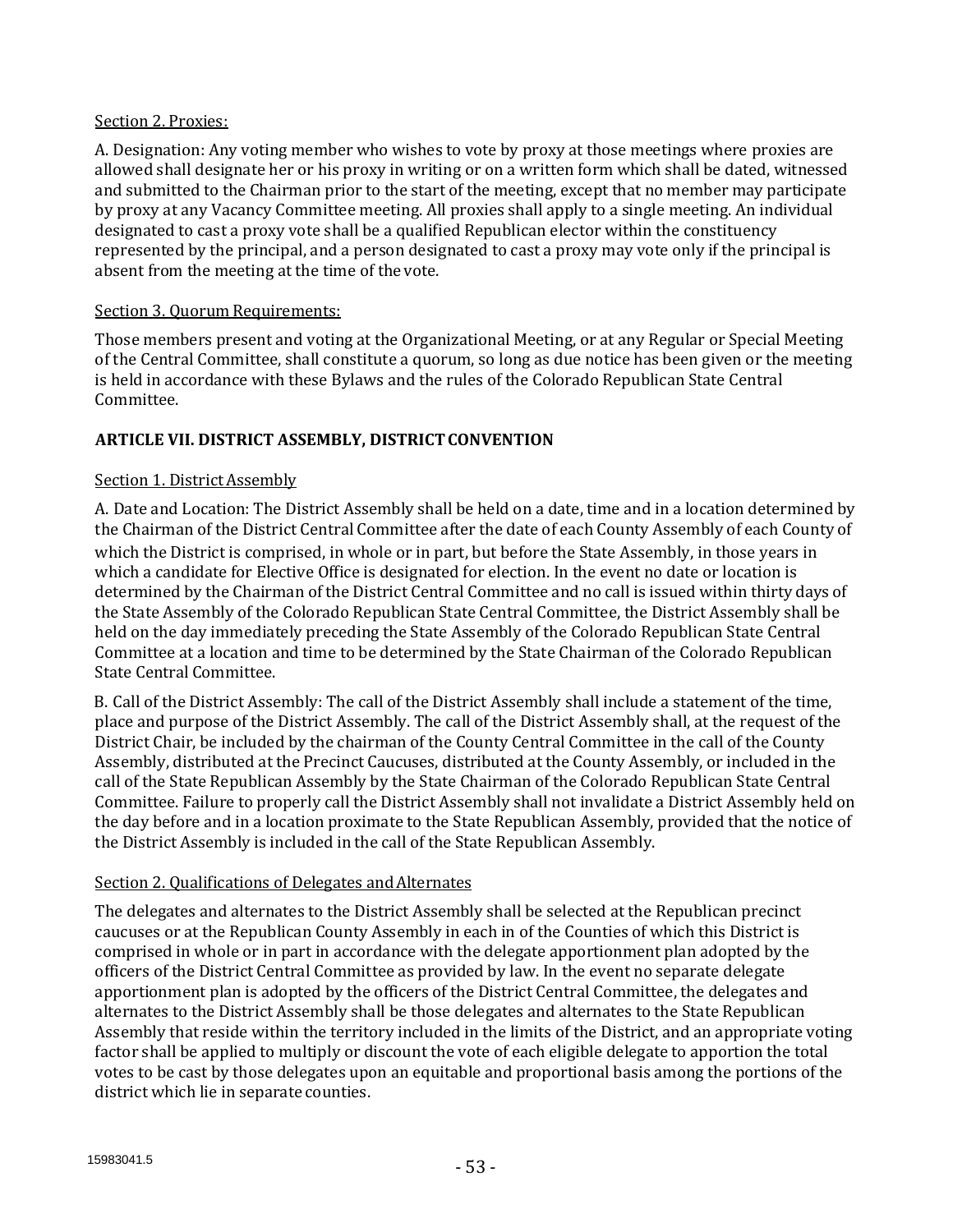## Section 3. Voting in the District Assembly

A. Proxies: No proxies shall be allowed or recognized in the DistrictAssembly.

B. Vacancies: Any vacancy in a delegate place shall be filled only from among the alternates in attendance at the District Assembly from the precinct for which there is a vacancy. Alternates shall be seated as delegates in the order designated by their precinct caucuses. Alternates must yield to delegates when they are present.

C. Designation: The District Assembly shall take no more than two ballots for each office to be designated.

Every candidate receiving thirty (30%) percent or more of the votes of all duly accredited District Assembly delegates, who are present and voting for that office, shall be certified by affidavit of the presiding officer and secretary of the DistrictAssembly.

If no candidate receives 30% or more of the votes of all duly accredited District Assembly delegates, who are present and voting for that office, on the first ballot, a second ballot shall be cast for all the candidates for that office. If, on the second ballot, no candidate receives 30% or more of the votes cast, the District Assembly shall certify the two candidates receiving the highest numbers of votes as candidates for the office. The certificate of designation shall indicate the order of the vote received at the District Assembly by the candidates, but the District Assembly shall not declare that one candidate has received the nomination of the District Assembly. If two or more candidates receiving designation have received an equal number of votes, the order of certification of designation shall be determined by lot by the candidates.

D. Requirements for Nominees: No person shall be eligible for designation by the District Assembly to the Republican primary election ballot unless such person possesses the constitutional and statutory qualifications for such Elective Office and shall have been continuously affiliated as a Republican for at least thirty (30) days preceding the District Assembly, as shown by the voter registration rolls maintained by the County Clerk and Recorder or the Colorado Secretary ofState.

#### Section 5. District Assembly Vacancy Committee

The District Assembly Vacancy Committee shall fill any vacancy that occurs in the Republican designation or nomination of a candidate for Elective Office, in accordance with Article IV, Section 3 of these Bylaws, the bylaws and rules of the Colorado Republican State Central Committee, and the applicable laws of the State of Colorado.

#### Section 6. District Convention

Delegates and alternates to the District Assembly shall also serve as delegates and alternates to the corresponding District Convention, which District Convention shall nominate such candidates and select delegates and alternates to national political conventions in accordance with law and the bylaws and rules of the Colorado Republican State CentralCommittee.

# **ARTICLE VIII. AMENDMENT OF THESE BYLAWS**

These Bylaws may be amended at any Regular or Special Meeting of the District Central Committee by the affirmative vote of two-thirds (2/3) of those members present and voting, provided that the proposed amendment was submitted, in writing, to the officers for review, mailed or sent by e-mail no fewer than thirty (30) days prior to the meeting to the members of the District Central Committee, and a copy of the proposed amendment(s) were included in the written notice of themeeting.